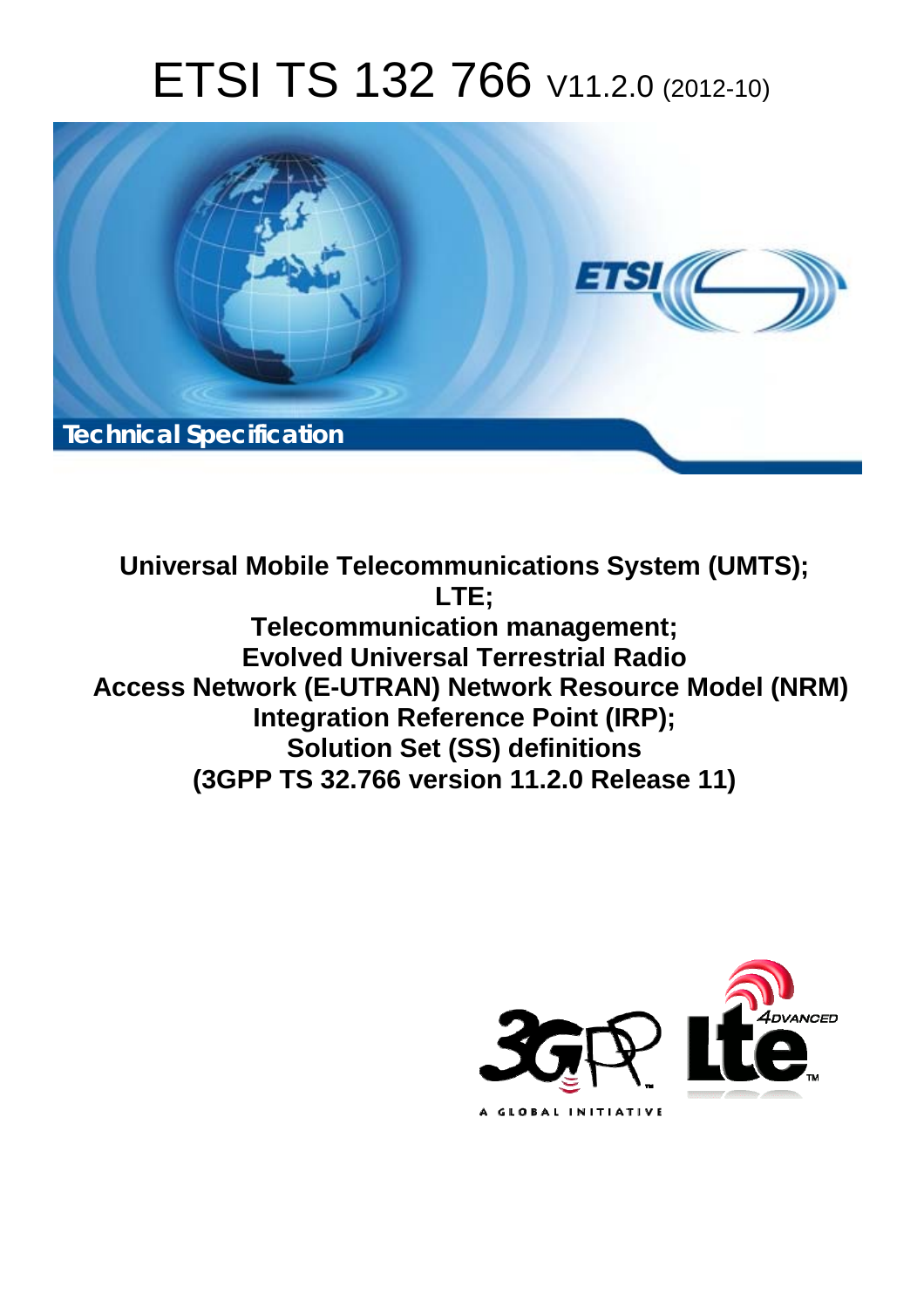Reference RTS/TSGS-0532766vb20

> Keywords LTE,UMTS

#### *ETSI*

#### 650 Route des Lucioles F-06921 Sophia Antipolis Cedex - FRANCE

Tel.: +33 4 92 94 42 00 Fax: +33 4 93 65 47 16

Siret N° 348 623 562 00017 - NAF 742 C Association à but non lucratif enregistrée à la Sous-Préfecture de Grasse (06) N° 7803/88

#### *Important notice*

Individual copies of the present document can be downloaded from: [http://www.etsi.org](http://www.etsi.org/)

The present document may be made available in more than one electronic version or in print. In any case of existing or perceived difference in contents between such versions, the reference version is the Portable Document Format (PDF). In case of dispute, the reference shall be the printing on ETSI printers of the PDF version kept on a specific network drive within ETSI Secretariat.

Users of the present document should be aware that the document may be subject to revision or change of status. Information on the current status of this and other ETSI documents is available at <http://portal.etsi.org/tb/status/status.asp>

If you find errors in the present document, please send your comment to one of the following services: [http://portal.etsi.org/chaircor/ETSI\\_support.asp](http://portal.etsi.org/chaircor/ETSI_support.asp)

#### *Copyright Notification*

No part may be reproduced except as authorized by written permission. The copyright and the foregoing restriction extend to reproduction in all media.

> © European Telecommunications Standards Institute 2012. All rights reserved.

DECT<sup>™</sup>, PLUGTESTS<sup>™</sup>, UMTS<sup>™</sup> and the ETSI logo are Trade Marks of ETSI registered for the benefit of its Members. **3GPP**TM and **LTE**™ are Trade Marks of ETSI registered for the benefit of its Members and of the 3GPP Organizational Partners.

**GSM**® and the GSM logo are Trade Marks registered and owned by the GSM Association.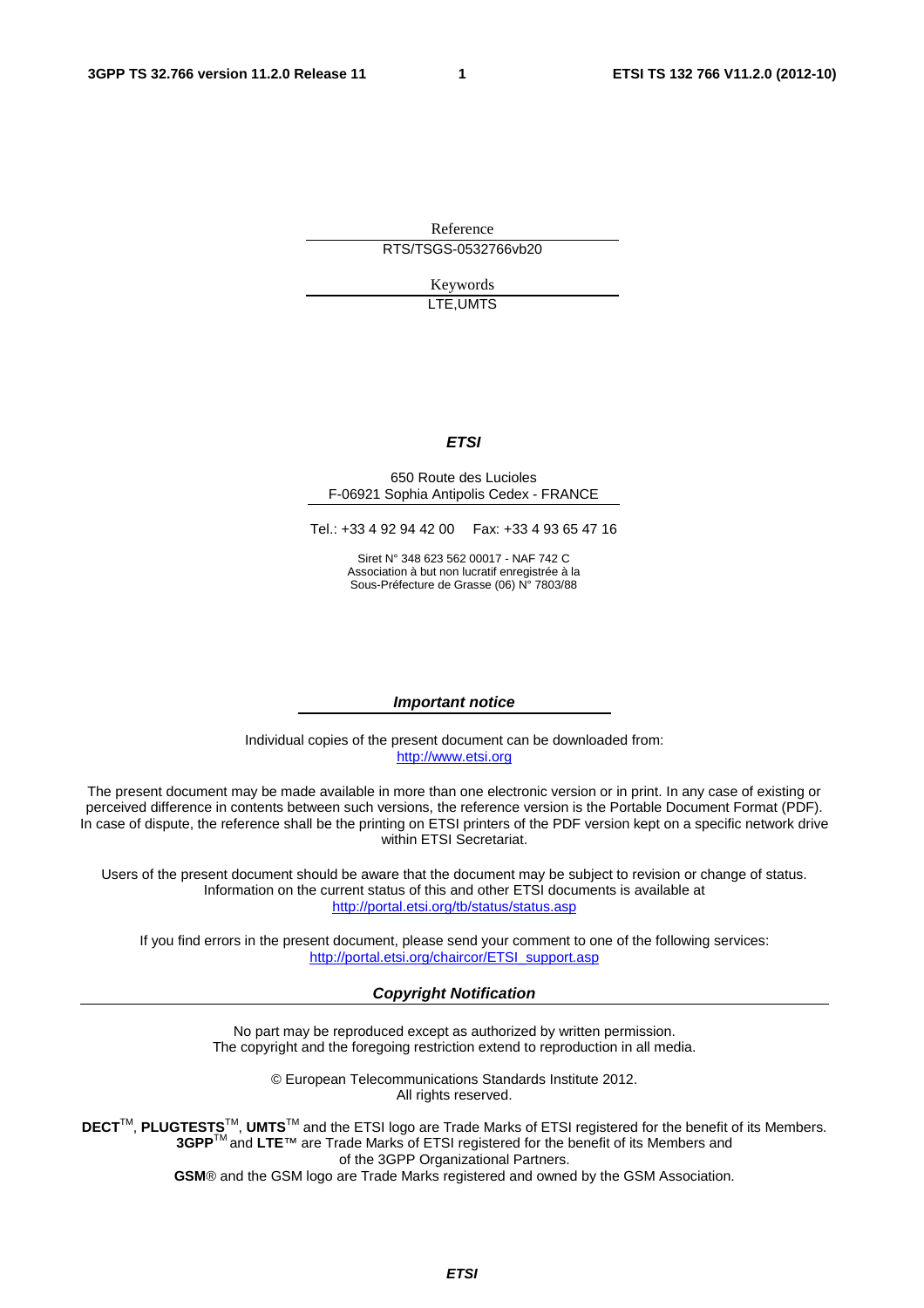## Intellectual Property Rights

IPRs essential or potentially essential to the present document may have been declared to ETSI. The information pertaining to these essential IPRs, if any, is publicly available for **ETSI members and non-members**, and can be found in ETSI SR 000 314: *"Intellectual Property Rights (IPRs); Essential, or potentially Essential, IPRs notified to ETSI in respect of ETSI standards"*, which is available from the ETSI Secretariat. Latest updates are available on the ETSI Web server ([http://ipr.etsi.org\)](http://webapp.etsi.org/IPR/home.asp).

Pursuant to the ETSI IPR Policy, no investigation, including IPR searches, has been carried out by ETSI. No guarantee can be given as to the existence of other IPRs not referenced in ETSI SR 000 314 (or the updates on the ETSI Web server) which are, or may be, or may become, essential to the present document.

## Foreword

This Technical Specification (TS) has been produced by ETSI 3rd Generation Partnership Project (3GPP).

The present document may refer to technical specifications or reports using their 3GPP identities, UMTS identities or GSM identities. These should be interpreted as being references to the corresponding ETSI deliverables.

The cross reference between GSM, UMTS, 3GPP and ETSI identities can be found under [http://webapp.etsi.org/key/queryform.asp.](http://webapp.etsi.org/key/queryform.asp)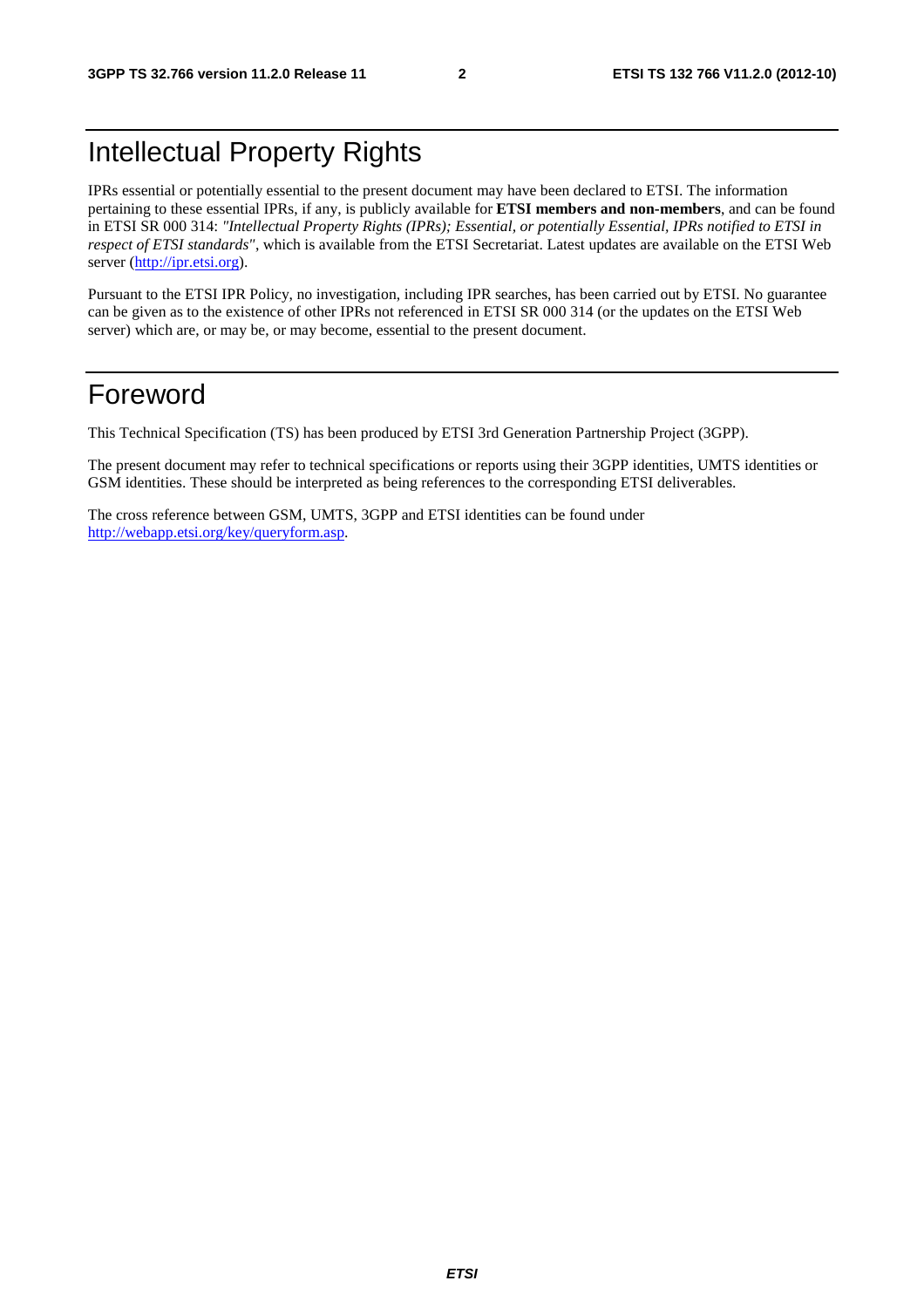$\mathbf{3}$ 

## Contents

| 1                    |                             |  |
|----------------------|-----------------------------|--|
| 2                    |                             |  |
| 3                    |                             |  |
| 3.1                  |                             |  |
| 3.2                  |                             |  |
| 4                    |                             |  |
|                      | <b>Annex A (normative):</b> |  |
| A.1                  |                             |  |
| A.1.1                |                             |  |
| A.1.2                |                             |  |
| A.1.2.1<br>A.1.2.2   |                             |  |
| A.2                  |                             |  |
| A.2.1                |                             |  |
| A.2.2                |                             |  |
| A.2.2.1              |                             |  |
| A.2.2.2              |                             |  |
| A.2.2.3              |                             |  |
| A.2.2.4              |                             |  |
| A.2.2.5              |                             |  |
| A.2.2.6<br>A.2.2.7   |                             |  |
| A.2.2.8              |                             |  |
| A.2.2.9              |                             |  |
| A.2.2.10             |                             |  |
| A.2.2.11             |                             |  |
| A.2.2.12             |                             |  |
| A.2.2.13             |                             |  |
| A.2.2.14             |                             |  |
| A.2.2.15             |                             |  |
| A.2.2.16             |                             |  |
| A.2.2.17<br>A.2.2.18 |                             |  |
| A.2.2.19             |                             |  |
| A.2.2.20             |                             |  |
| A.2.2.21             |                             |  |
| A.2.2.22             |                             |  |
| A.3                  |                             |  |
| A.3.1                |                             |  |
| A.3.2                |                             |  |
|                      | <b>Annex B</b> (normative): |  |
| B.1                  |                             |  |
| B.1.1                |                             |  |
| B.2                  |                             |  |
|                      |                             |  |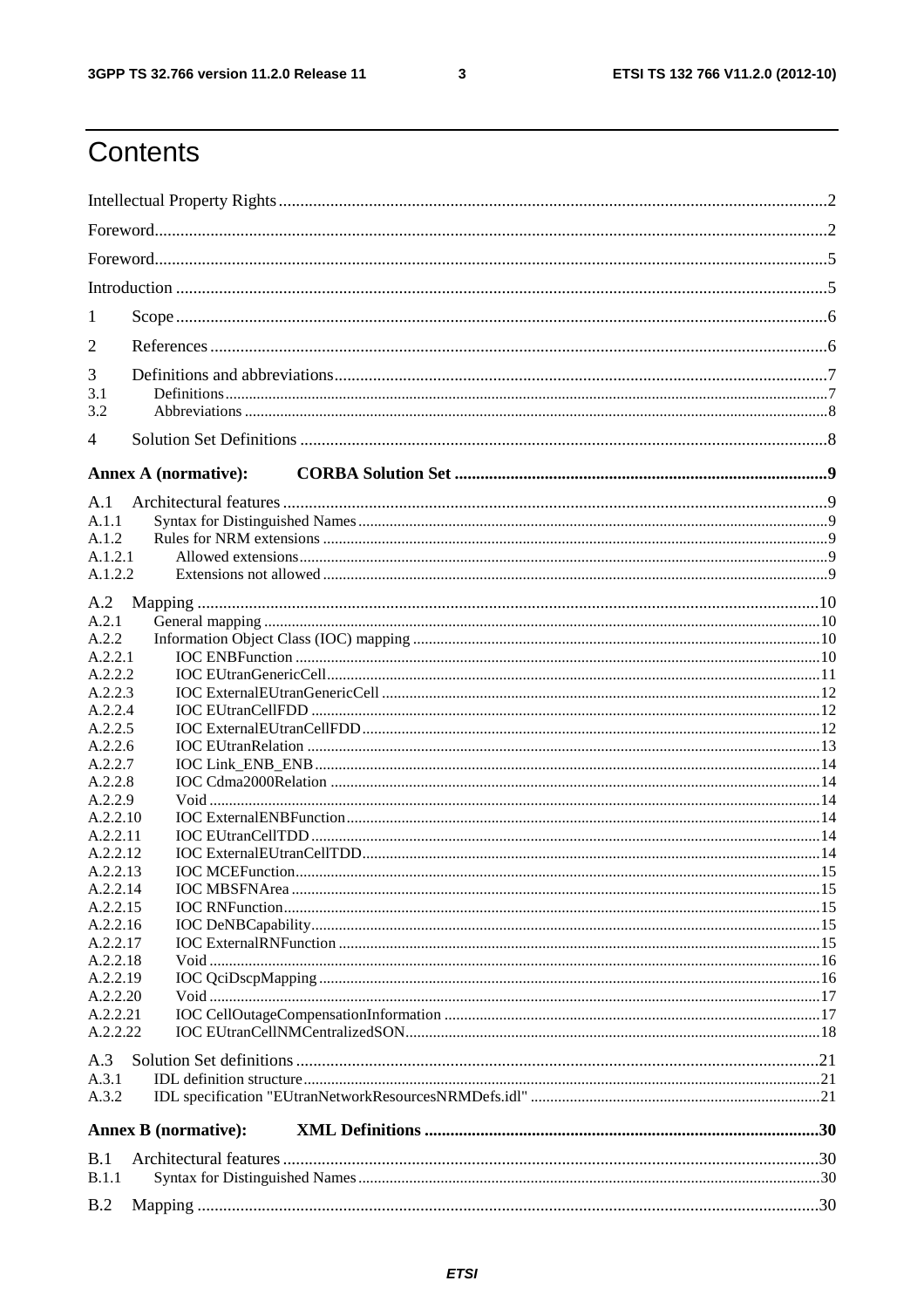#### 3GPP TS 32.766 version 11.2.0 Release 11

 $\overline{\mathbf{4}}$ 

| B.2.1 |  |
|-------|--|
| B.2.2 |  |
|       |  |
| B.3.1 |  |
| B.3.2 |  |
|       |  |
|       |  |
|       |  |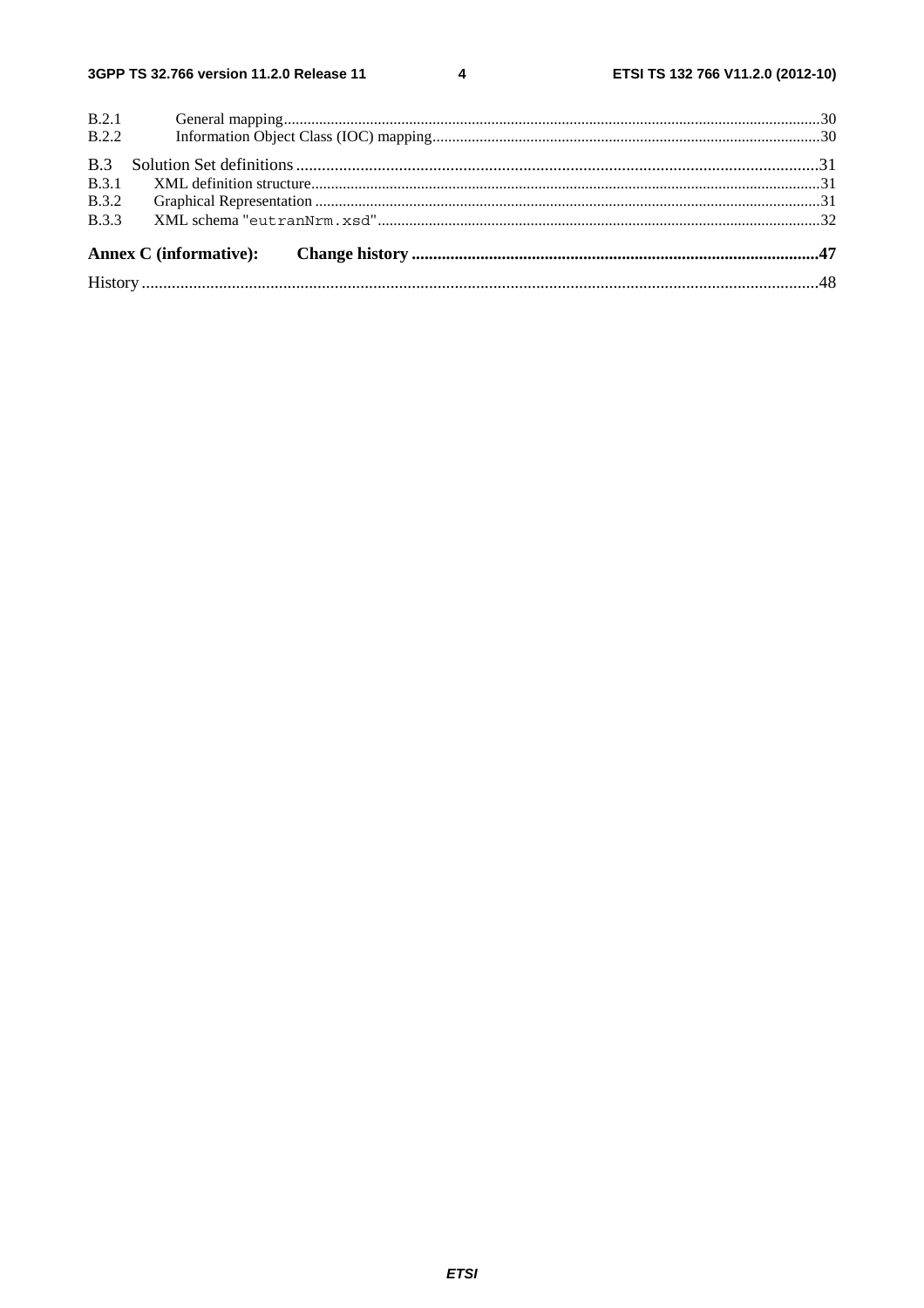## Foreword

This Technical Specification has been produced by the 3<sup>rd</sup> Generation Partnership Project (3GPP).

The contents of the present document are subject to continuing work within the TSG and may change following formal TSG approval. Should the TSG modify the contents of the present document, it will be re-released by the TSG with an identifying change of release date and an increase in version number as follows:

Version x.y.z

where:

- x the first digit:
	- 1 presented to TSG for information;
	- 2 presented to TSG for approval;
	- 3 or greater indicates TSG approved document under change control.
- y the second digit is incremented for all changes of substance, i.e. technical enhancements, corrections, updates, etc.
- z the third digit is incremented when editorial only changes have been incorporated in the document.

## Introduction

The present document is part of a TS-family covering the 3<sup>rd</sup> Generation Partnership Project; Technical Specification Group Services and System Aspects; Telecommunication management; as identified below:

| TS 32.766 | <b>Evolved Universal Terrestrial Radio Access Network (E-UTRAN) Network Resource Model</b><br>(NRM) Integration Reference Point (IRP); Solution Set (SS) definitions |
|-----------|----------------------------------------------------------------------------------------------------------------------------------------------------------------------|
| TS 32.762 | Evolved Universal Terrestrial Radio Access Network (E-UTRAN) Network Resource Model<br>(NRM) Integration Reference Point (IRP): Information Service (IS)             |
| TS 32.761 | Evolved Universal Terrestrial Radio Access Network (E-UTRAN) Network Resource Model<br>(NRM) Integration Reference Point (IRP): Requirements                         |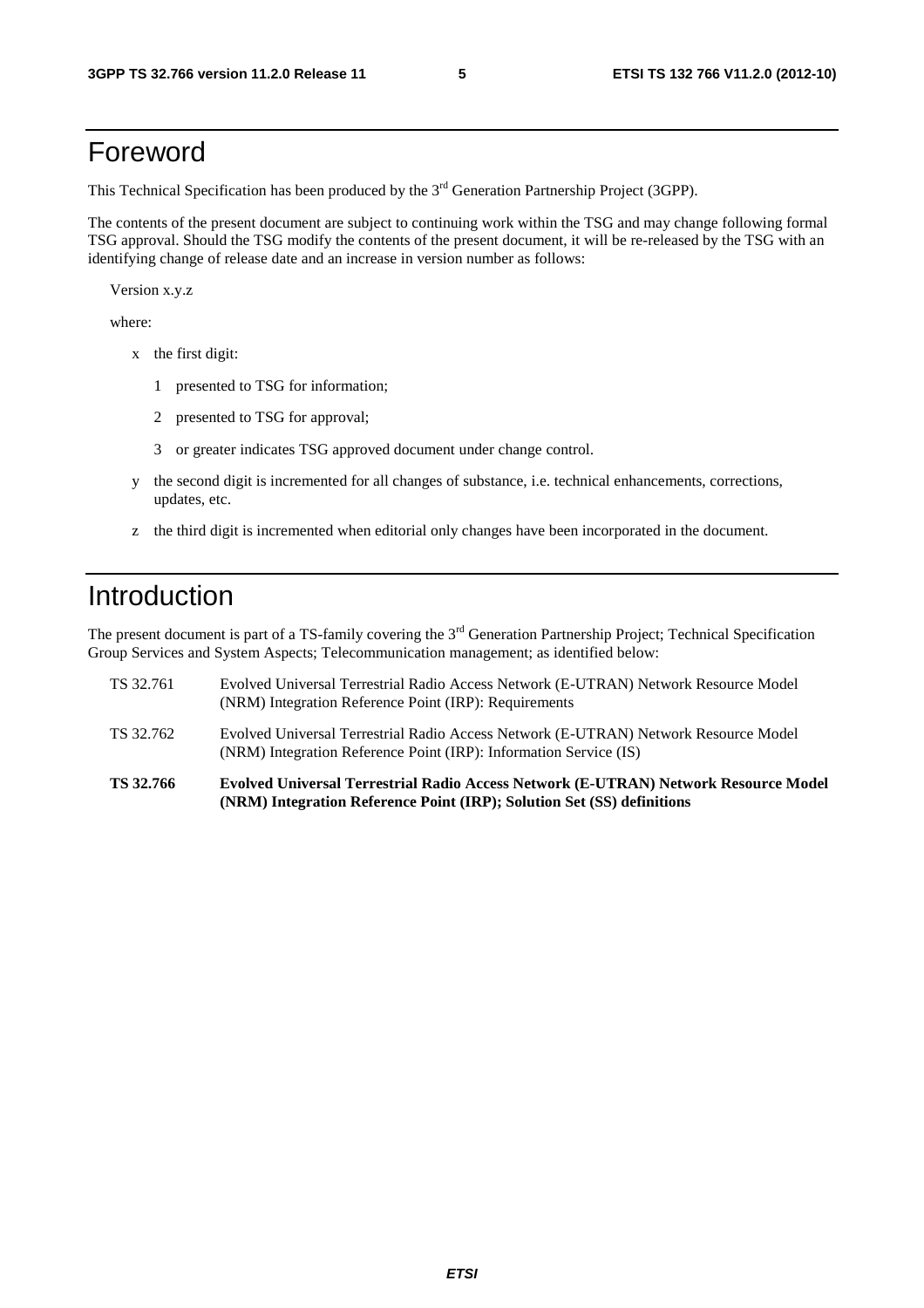### 1 Scope

The present document is part of an Integration Reference Point (IRP) named E-UTRAN Network Resource Model (NRM) IRP, through which an IRPAgent can communicate configuration management information to one or several IRPManagers concerning E-UTRAN resources. The E-UTRAN NRM IRP comprises a set of specifications defining Requirements, a protocol neutral Information Service and one or more Solution Set(s).

The present document specifies the Solution Sets for the E-UTRAN NRM IRP.

This Solution Set specification is related to 3GPP TS 32.762 V11. 2.X [4].

## 2 References

The following documents contain provisions which, through reference in this text, constitute provisions of the present document.

- References are either specific (identified by date of publication, edition number, version number, etc.) or non-specific.
- For a specific reference, subsequent revisions do not apply.
- For a non-specific reference, the latest version applies. In the case of a reference to a 3GPP document (including a GSM document), a non-specific reference implicitly refers to the latest version of that document *in the same Release as the present document*.
- [1] 3GPP TS 21.905: "Vocabulary for 3GPP Specifications".
- [2] 3GPP TS 32.153: "Telecommunication management; Integration Reference Point (IRP) technology specific templates, rules and guidelines".
- [3] 3GPP TS 32.600: "Telecommunication management; Configuration Management (CM); Concept and high-level requirements".
- [4] 3GPP TS 32.762: " Telecommunications management; Evolved Universal Terrestrial Radio Access Network (E-UTRAN) Network Resource Model (NRM) Integration Reference Point (IRP): Information Service (IS)".
- [5] 3GPP TS 32.300: "Telecommunication management; Configuration Management (CM); Name convention for Managed Objects".
- [6] 3GPP TS 32.606: "Telecommunication management; Configuration Management (CM); Basic CM Integration Reference Point (IRP); Solution Set (SS) definitions".
- [7] 3GPP TS 32.616: "Telecommunication management; Configuration Management (CM); Bulk CM Integration Reference Point (IRP); Solution Set (SS) definitions".
- [8] W3C REC-xml-20001006: "Extensible Markup Language (XML) 1.0 (Second Edition)".
- [9] W3C REC-xmlschema-0-20010502: "XML Schema Part 0: Primer".
- [10] W3C REC-xmlschema-1-20010502: "XML Schema Part 1: Structures".
- [11] W3C REC-xmlschema-2-20010502: "XML Schema Part 2: Datatypes".
- [12] W3C REC-xml-names-19990114: "Namespaces in XML".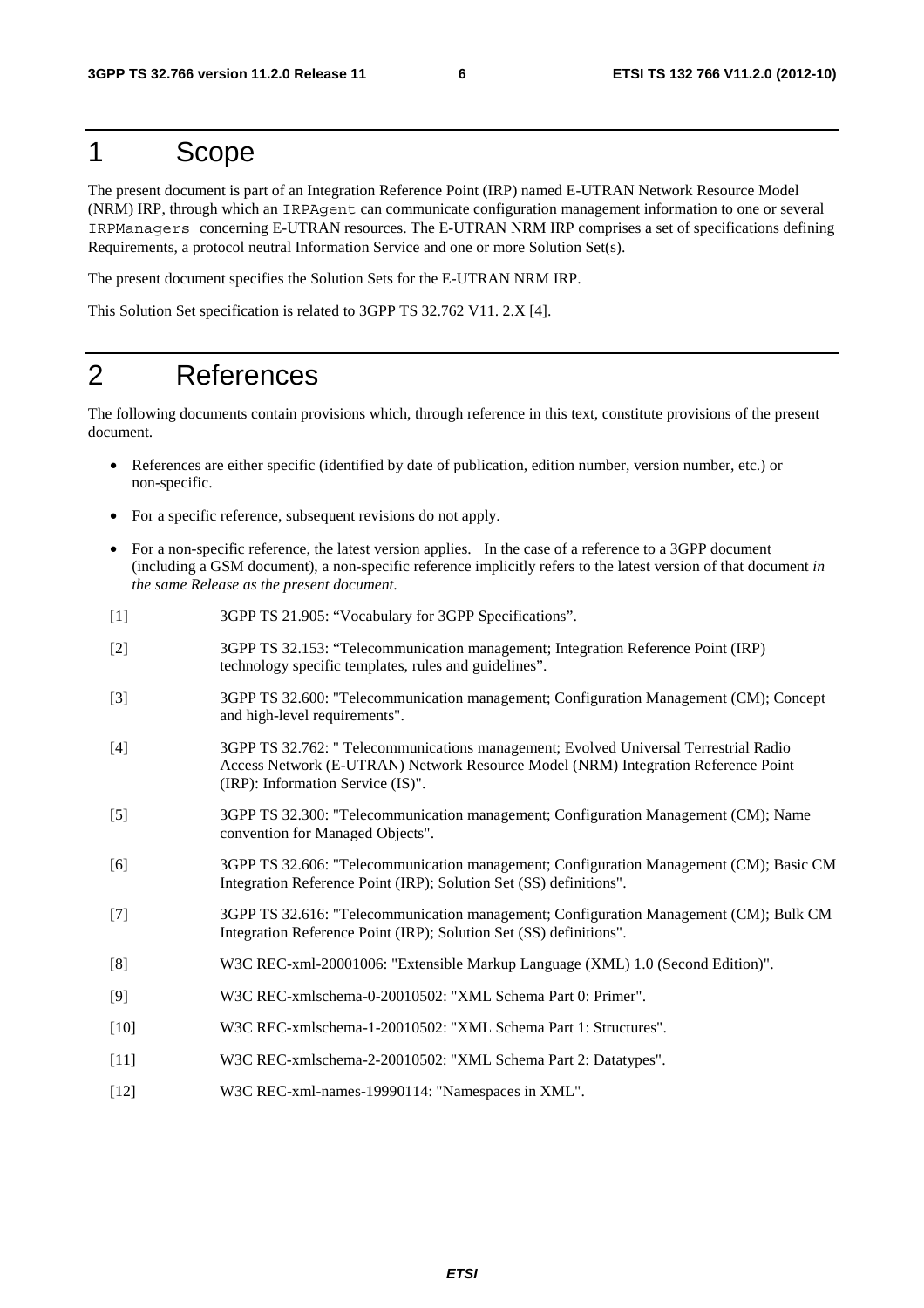## 3 Definitions and abbreviations

#### 3.1 Definitions

For the purposes of the present document, the terms and definitions given in TR 21.905 [1], TS 32.600 [3] and the following apply. A term defined in the present document takes precedence over the definition of the same term, if any, in TR 21.905 [1].

**XML file:** file containing an XML document

**XML document:** composed of the succession of an optional XML declaration followed by a root XML element

NOTE: See [8]; in the scope of the present document.

**XML declaration:** it specifies the version of XML being used

NOTE: See [8].

**XML element:** has a type, is identified by a name, may have a set of XML attribute specifications and is either composed of the succession of an XML start-tag followed by the XML content of the XML element followed by an XML end-tag, or composed simply of an XML empty-element tag; each XML element may contain other XML elements

NOTE: See [8].

**empty XML element:** having an empty XML content; an empty XML element still possibly has a set of XML attribute specifications; an empty XML element is either composed of the succession of an XML start-tag directly followed by an XML end-tag, or composed simply of an XML empty-element tag

NOTE: See [8].

**XML content (of an XML element):** empty if the XML element is simply composed of an XML empty-element tag; otherwise the part, possibly empty, of the XML element between its XML start-tag and its XML end-tag

**XML start-tag:** the beginning of a non-empty XML element is marked by an XML start-tag containing the name and the set of XML attribute specifications of the XML element

NOTE: See [8].

**XML end-tag:** the end of a non-empty XML element is marked by an XML end-tag containing the name of the XML element

NOTE: See [8].

**XML empty-element tag:** composed simply of an empty-element tag containing the name and the set of XML attribute specifications of the XML element.

NOTE: See [8].

**XML attribute specification:** has a name and a value

NOTE: See [8].

**DTD:** defines structure and content constraints to be respected by an XML document to be valid with regard to this DTD

NOTE: See [8].

**XML schema:** more powerful than a DTD, an XML schema defines structure and content constraints to be respected by an XML document to conform with this XML schema; through the use of XML namespaces several XML schemas can be used together by a single XML document; an XML schema is itself also an XML document that shall conform with the XML schema for XML schemas

NOTE: See [9], [10] and [11].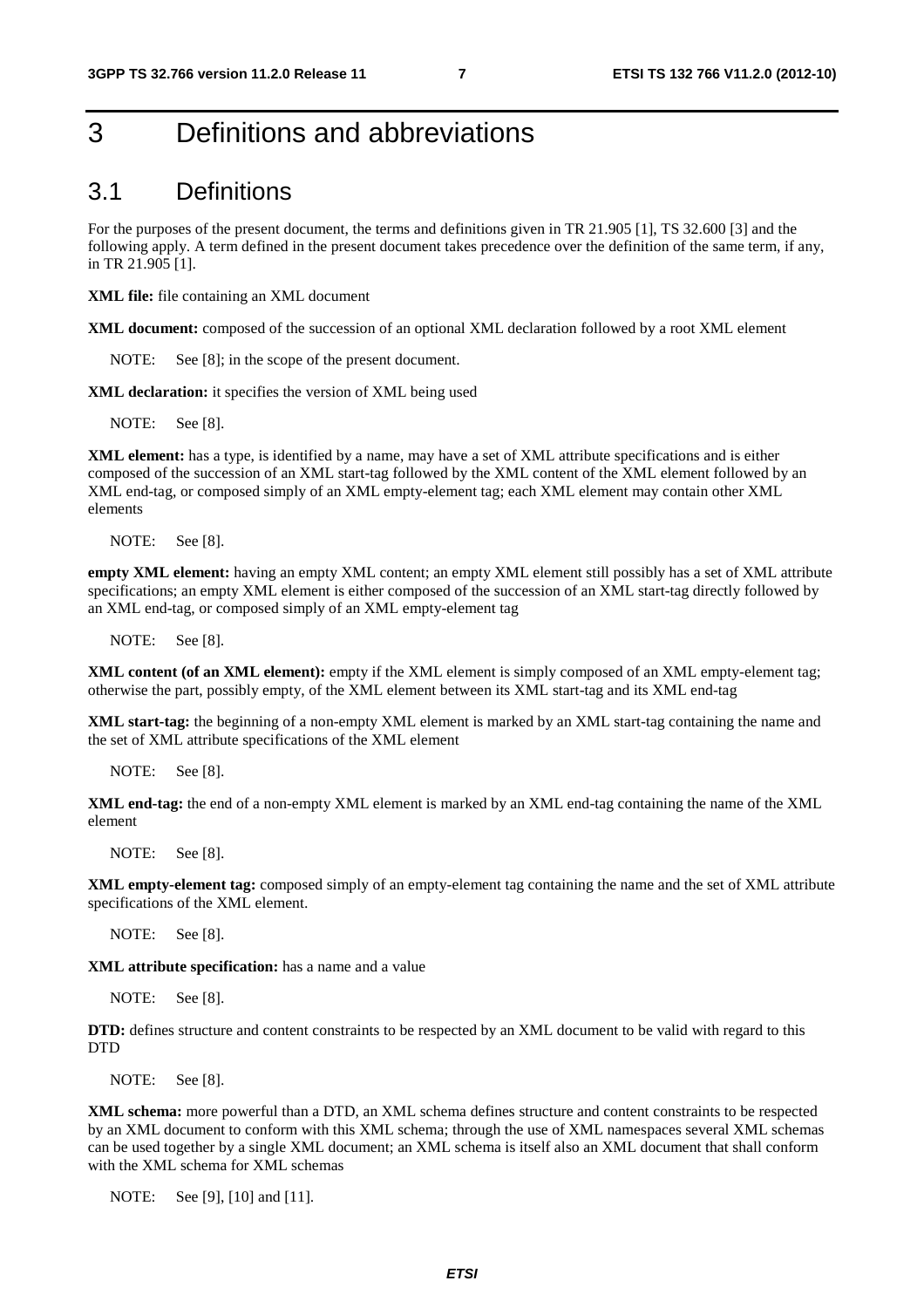**XML namespace:** enables qualifying element and attribute names used in XML documents by associating them with namespaces identified by different XML schemas

NOTE: See [12], in the scope of the present document.

**XML complex type:** defined in an XML schema; cannot be directly used in an XML document; can be the concrete type or the derivation base type for an XML element type or for another XML complex type; ultimately defines constraints for an XML element on its XML attribute specifications and/or its XML content

NOTE: See [9], [10] and [11].

**XML element type:** declared by an XML schema; can be directly used in an XML document; as the concrete type of an XML element, directly or indirectly defines constraints on its XML attribute specifications and/or its XML content; can also be the concrete type or the derivation base type for another XML element type

NOTE: See [9], [10] and [11].

### 3.2 Abbreviations

For the purposes of the present document, the abbreviations given in TR 21.905 [1], TS 32.600 [3], and the following apply. An abbreviation defined in the present document takes precedence over the definition of the same abbreviation, if any, in TR 21.905 [1].

| CМ           | <b>Configuration Management</b>            |
|--------------|--------------------------------------------|
| <b>CORBA</b> | Common Object Request Broker Architecture  |
| DN           | Distinguished Name                         |
| <b>DTD</b>   | Document Type Definition                   |
| <b>EDGE</b>  | <b>Enhanced Data for GSM Evolution</b>     |
| <b>GERAN</b> | <b>GSM/EDGE Radio Access Network</b>       |
| <b>GSM</b>   | Global System for Mobile communication     |
| <b>IS</b>    | <b>Information Service</b>                 |
| <b>IDL</b>   | Interface Definition Language (OMG)        |
| <b>IOC</b>   | <b>Information Object Class</b>            |
| <b>IRP</b>   | <b>Integration Reference Point</b>         |
| IS.          | <b>Information Service</b>                 |
| <b>MO</b>    | Managed Object                             |
| <b>MOC</b>   | <b>Managed Object Class</b>                |
| <b>NRM</b>   | <b>Network Resource Model</b>              |
| OMG          | <b>Object Management Group</b>             |
| SS           | <b>Solution Set</b>                        |
| <b>UMTS</b>  | Universal Mobile Telecommunications System |
| <b>UTRAN</b> | Universal Terrestrial Radio Access Network |
| XML          | eXtensible Markup Language                 |
| XSD          | <b>XML Schema Definition</b>               |
|              |                                            |

## 4 Solution Set Definitions

This specification defines the following 3GPP E-UTRAN NRM IRP Solution Set Definitions:

- 3GPP E-UTRAN NRM IRP CORBA SS (Annex A)
- 3GPP E-UTRAN NRM IRP XML Definitions (Annex B)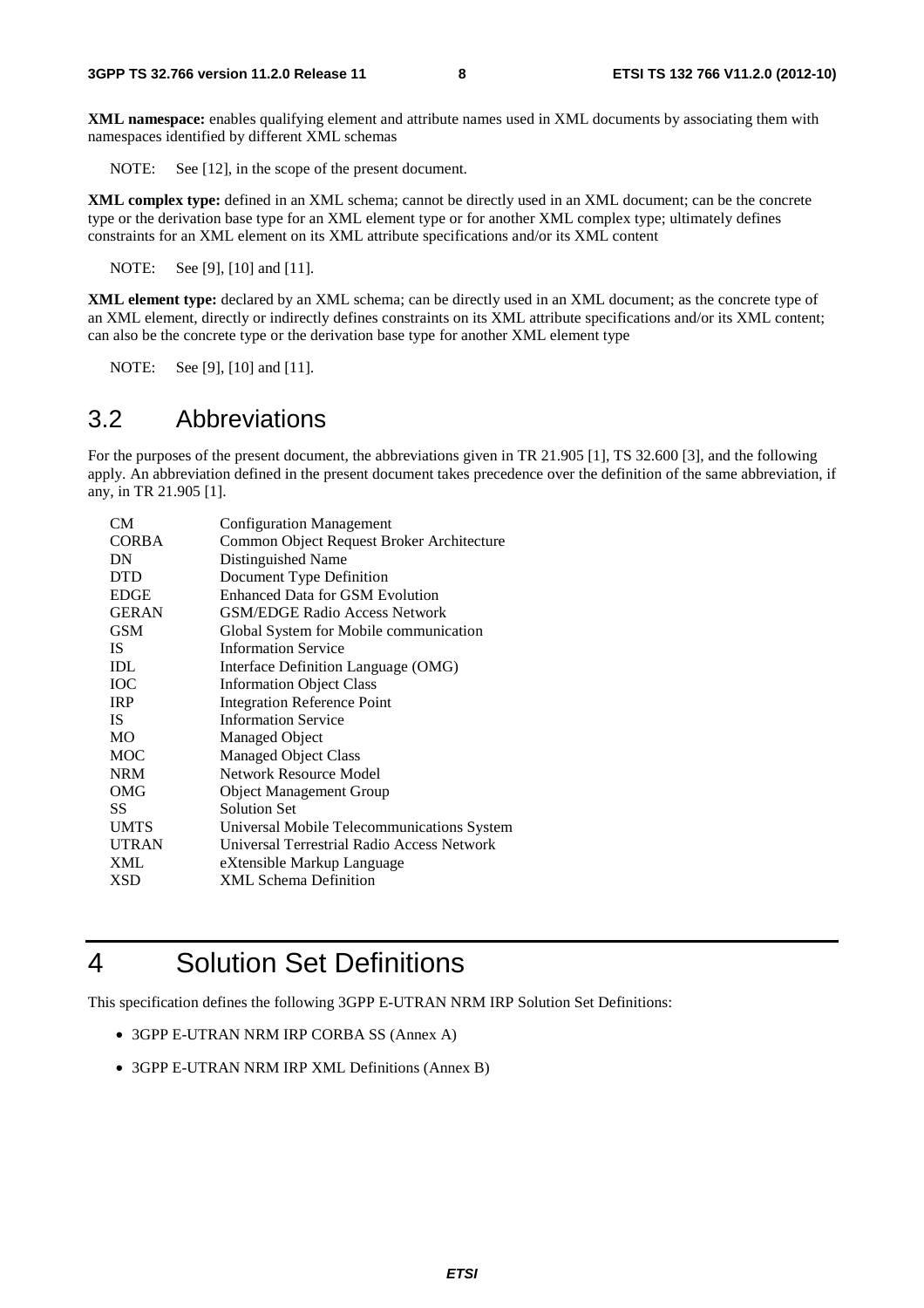## Annex A (normative): CORBA Solution Set

This annex contains the CORBA Solution Set for the IRP whose semantics is specified in E-UTRAN NRM IRP: Information Service (TS 32.762 [4]).

## A.1 Architectural features

The overall architectural feature of E-UTRAN Network Resources IRP is specified in 3GPP TS 32.762 [4]. This clause specifies features that are specific to the CORBA SS.

### A.1.1 Syntax for Distinguished Names

The syntax of a Distinguished Name is defined in 3GPP TS 32.300 [5].

### A.1.2 Rules for NRM extensions

This clause discusses how the models and IDL definitions provided in the present document can be extended for a particular implementation and still remain compliant with 3GPP SA5's specifications (see also Annex B of TS 32.153  $[2]$ .).

#### A.1.2.1 Allowed extensions

Vendor-specific MOCs may be supported. The vendor-specific MOCs may support new types of attributes. The 3GPP SA5-specified notifications may be issued referring to the vendor-specific MOCs and vendor-specific attributes. New MOCs shall be distinguishable from 3GPP SA5 MOCs by name. 3GPP SA5-specified and vendorspecific attributes may be used in vendor-specific MOCs. Vendor-specific attribute names shall be distinguishable from existing attribute names.

NRM MOCs may be subclassed. Subclassed MOCs shall maintain the specified behaviour of the 3GPP SA5's superior classes. They may add vendor-specific behaviour with vendor-specific attributes. When subclassing, naming attributes cannot be changed. The subclassed MOC shall support all attributes of its superior class. Vendor-specific attributes cannot be added to 3GPP SA5 NRM MOCs without subclassing.

When subclassing, the 3GPP SA5-specified containment rules and their specified cardinality shall still be followed. As an example, ManagementNode (or its subclasses) shall be contained under SubNetwork (or its subclasses).

Managed Object Instances may be instantiated as CORBA objects. This requires that the MOCs be represented in IDL. 3GPP SA5's NRM MOCs are not currently specified in IDL, but may be specified in IDL for instantiation or subclassing purposes. However, management information models should not require that IRPManagers access the instantiated managed objects other than through supported methods in the present document.

Extension rules related to notifications (Notification categories, Event Types, Extended Event Types etc.) are for further study.

#### A.1.2.2 Extensions not allowed

The IDL specifications in the present document cannot be edited or altered. Any additional IDL specifications shall be specified in separate IDL files.

IDL interfaces (note: not MOCs) specified in the present document may not be subclassed or extended. New interfaces may be defined with vendor-specific methods.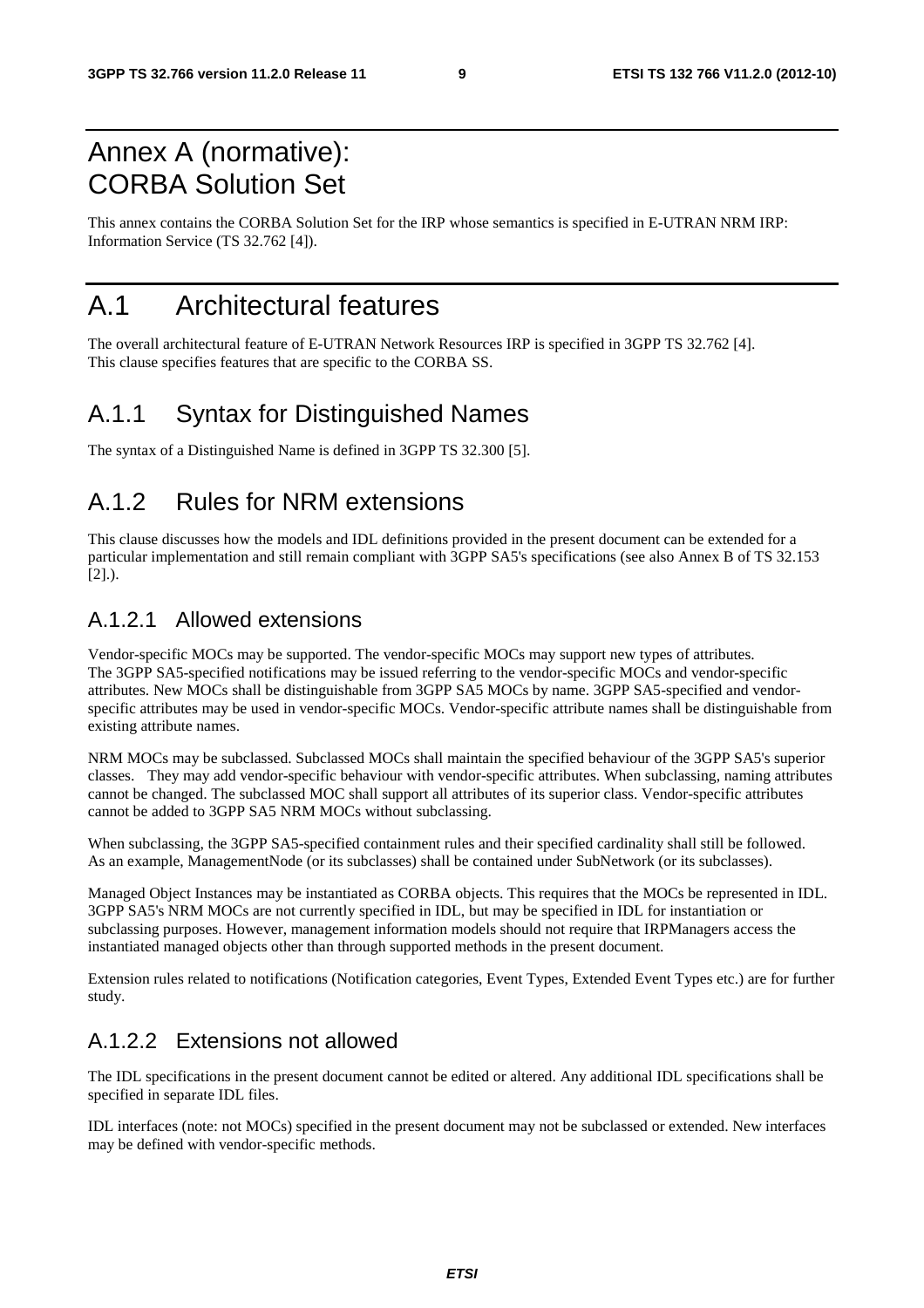## A.2 Mapping

## A.2.1 General mapping

Attributes modelling associations as defined in the NRM (here also called "reference attributes") are in this SS mapped to attributes. The names of the reference attributes in the NRM are mapped to the corresponding attribute names in the MOC. When the cardinality for an association is 0..1 or 1..1 the datatype for the reference attribute is defined as an MOReference. The value of an MO reference contains the distinguished name of the associated MO. When the cardinality for an association allows more than one referred MO, the reference attribute will be of type MOReferenceSet, which contains a sequence of MO references.

## A.2.2 Information Object Class (IOC) mapping

This Solution Set supports reference attributes for relations other than containment relations between objects. Reference attributes are therefore introduced in each MOC where needed.

### A.2.2.1 IOC ENBFunction

#### **Mapping from NRM IOC ENBFunction attributes and associations to SS equivalent MOC ENBFunction attributes**

| <b>Attribute of IOC</b><br><b>ENBFunction in</b> | <b>SS Attribute</b>                                                           | <b>SS Type</b>                     | <b>Support</b><br>Qualifier | Read<br>Qualifier | Writ<br>Qualit |
|--------------------------------------------------|-------------------------------------------------------------------------------|------------------------------------|-----------------------------|-------------------|----------------|
| 3GPP TS 32.762 [4]                               |                                                                               |                                    |                             |                   |                |
| id                                               | id                                                                            | string                             | M                           | M                 |                |
| eNBId                                            | eNBId                                                                         | unsignedLong                       | M                           | M                 |                |
| intraANRSwitch                                   | intraANRSwitch                                                                | boolean                            | CМ                          | M                 | M              |
| <b>iRATANRSwitch</b>                             | <b>iRATANRSwitch</b>                                                          | boolean                            | CМ                          | M                 | M              |
| x2BlackList                                      | x2BlackList                                                                   | GenericNetworkResourcesIRPSystem:: | CM.                         | M                 | М              |
|                                                  |                                                                               | AttributeTypes::MOReferenceSet     |                             |                   |                |
| x2WhiteList                                      | x2WhiteList                                                                   | GenericNetworkResourcesIRPSystem:: | <b>CM</b>                   | M                 | м              |
|                                                  |                                                                               | AttributeTypes::MOReferenceSet     |                             |                   |                |
| x2HOBlackList                                    | x2HOBlackList                                                                 | GenericNetworkResourcesIRPSystem:: | <b>CM</b>                   | M                 | м              |
|                                                  |                                                                               | AttributeTypes::MOReferenceSet     |                             |                   |                |
| x2IpAddressList                                  | x2IpAddressList                                                               | genericEUTRANNRMAttributeTypes::   | O                           | M                 |                |
|                                                  |                                                                               | ipAddressListTvpe                  |                             |                   |                |
| tceIDMappingInfoList                             | tceIDMappingInfoList                                                          | genericEUTRANNRMAttributeTypes::   | CМ                          | M                 | М              |
|                                                  |                                                                               | TceIDMappingInfoListType           |                             |                   |                |
|                                                  | Note: For all conditional qualifiers, see attribute constraints in 32.762 [4] |                                    |                             |                   |                |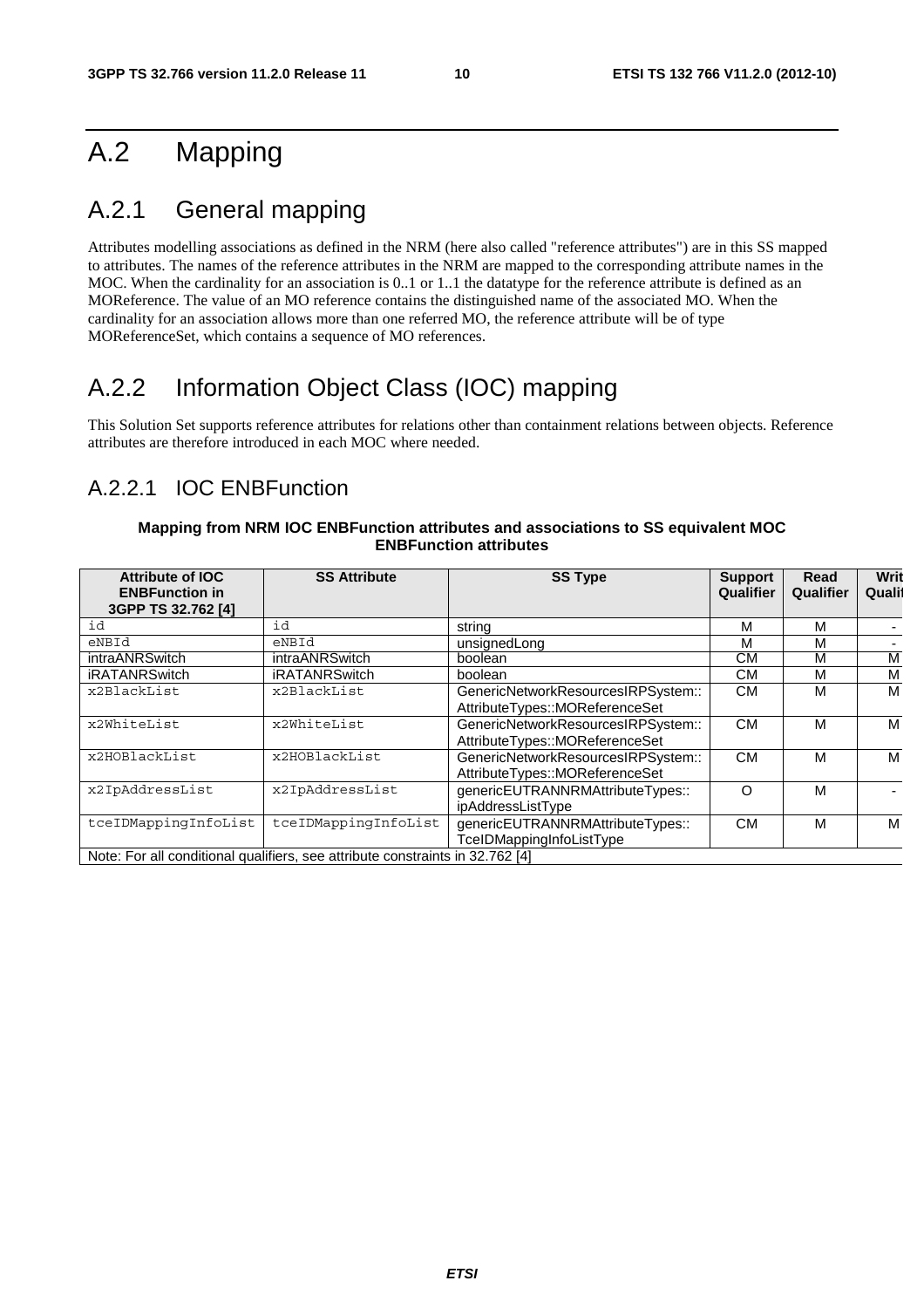### A.2.2.2 IOC EUtranGenericCell

#### **Mapping from NRM IOC EUtranGenericCell attributes and associations to SS equivalent MOC EUtranGenericCell attributes**

| Attribute of IOC EUtranGenericCell in<br>3GPP TS 32.762 [4]                   | <b>SS Attribute</b><br><b>SS Type</b>                                                         |                                                                      | <b>Support</b><br>Qualifier | Read<br>Qualifier | Write<br>Qualifier |
|-------------------------------------------------------------------------------|-----------------------------------------------------------------------------------------------|----------------------------------------------------------------------|-----------------------------|-------------------|--------------------|
| id                                                                            | id                                                                                            | string                                                               | M                           | M                 |                    |
| cellLocalId                                                                   | cellLocalId                                                                                   | unsignedShort                                                        | $\overline{M}$              | $\overline{M}$    | M                  |
| cellSize                                                                      | cellSize                                                                                      | genericEUTRANNRMAttributeTypes::<br>cellSizeEnumType                 | M                           | M                 | M                  |
| plmnIdList                                                                    | plmnIdList<br>Note: the first plmnld in the SS attribute<br>plmnIdList is the primary PLMN id | genericEUTRANNRMAttributeTypes::<br>plmnldListType                   | M                           | M                 | M                  |
| tac                                                                           | tac                                                                                           | long                                                                 | M                           | M                 | M                  |
| pci                                                                           | pci                                                                                           | short                                                                | $\overline{M}$              | $\overline{M}$    | <b>CM</b>          |
| pciList                                                                       | pciList                                                                                       | genericEUTRANNRMAttributeTypes::<br>pciListType                      | CM                          | $\overline{M}$    | M                  |
| maximumTransmissionPower                                                      | maximumTransmissionPower                                                                      | short                                                                | M                           | M                 | <b>CM</b>          |
| referenceSignalPower                                                          | referenceSignalPower                                                                          | short                                                                | M                           | $\overline{M}$    | M                  |
| pb                                                                            | pb                                                                                            | short                                                                | M                           | M                 | $\overline{M}$     |
| partOfSectorPower                                                             | partOfSectorPower                                                                             | short                                                                | CM                          | $\overline{M}$    | M                  |
| relatedTmaList                                                                | relatedTmaList                                                                                | GenericNetworkResourcesIRPSystem::<br>AttributeTypes::MOReferenceSet | CO                          | M                 |                    |
| relatedAntennaList                                                            | relatedAntennaList                                                                            | GenericNetworkResourcesIRPSystem::<br>AttributeTypes::MOReferenceSet | $\overline{co}$             | $\overline{M}$    |                    |
| relatedSector                                                                 | relatedSector                                                                                 | GenericNetworkResourcesIRPSystem::<br>AttributeTypes::MOReference    | <b>CM</b>                   | M                 |                    |
| operationalState                                                              | operationalState                                                                              | StateManagementIRPOptConstDefs::<br>OperationalStateTypeOpt          | $\circ$                     | M                 |                    |
| administrativeState                                                           | administrativeState                                                                           | StateManagementIRPOptConstDefs::<br>AdministrativeStateTypeOpt       | O                           | M                 | M                  |
| availabilityStatus                                                            | availabilityStatus                                                                            | StateManagementIRPOptConstDefs::<br>AvailabilityStatusTypeOpt        | O                           | M                 | $\blacksquare$     |
| cellResvInfo                                                                  | cellResvInfo                                                                                  | genericEUTRANNRMAttributeTypes::<br>cellResvInfoType                 | <b>CM</b>                   | M                 | M                  |
| allowedAccessClasses                                                          | allowedAccessClasses                                                                          | genericEUTRANNRMAttributeTypes::<br>allowedAccessEnumClassesType     | M                           | M                 | M                  |
| isChangeForEnergySavingAllowed                                                | isChangeForEnergySavingAllowed                                                                | GenericNetworkResourcesIRPSystem::<br>AttributeTypes:: yesNoType     | <b>CM</b>                   | M                 | M                  |
| Note: For all conditional qualifiers, see attribute constraints in 32.762 [4] |                                                                                               |                                                                      |                             |                   |                    |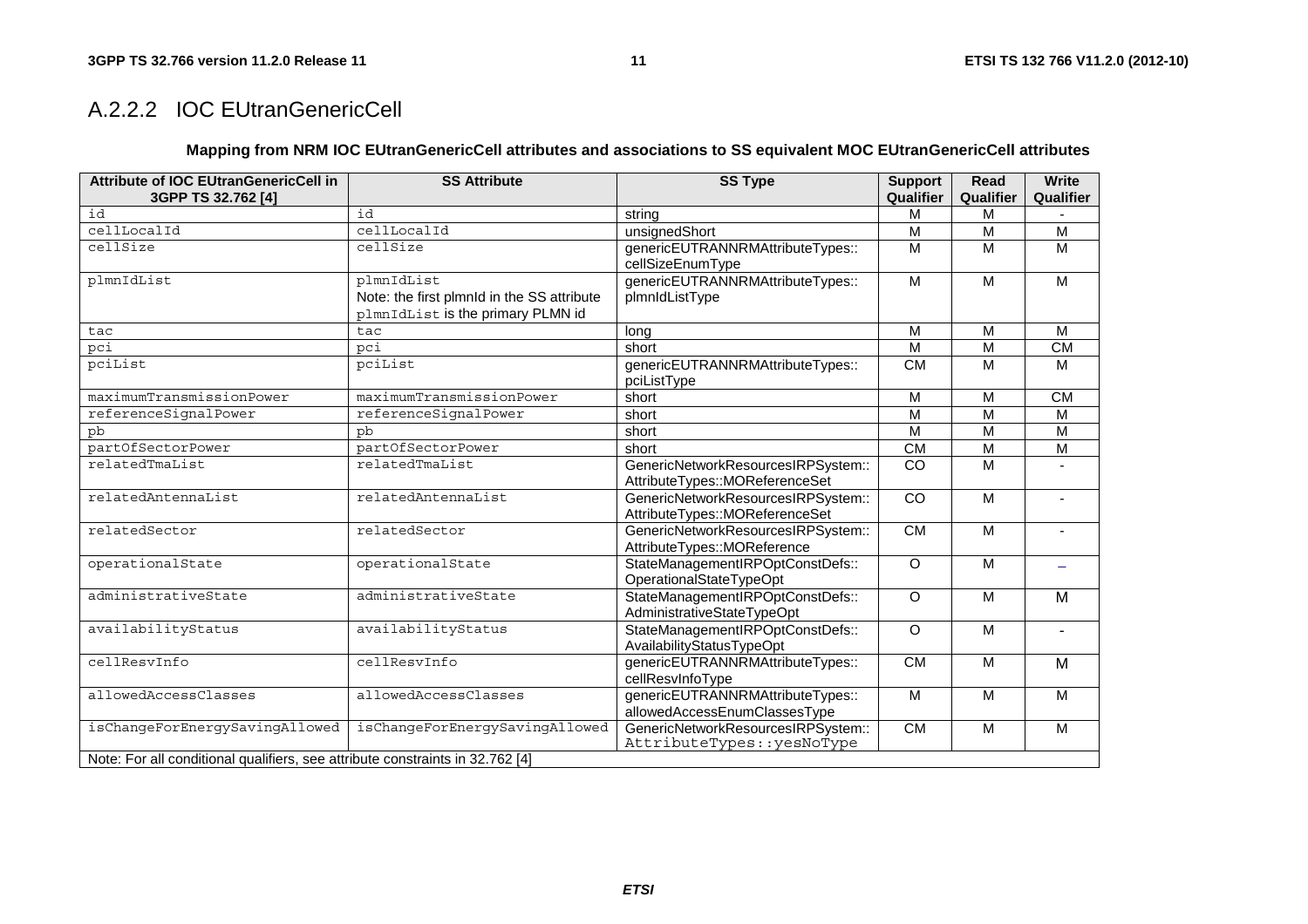### A.2.2.3 IOC ExternalEUtranGenericCell

**Mapping from NRM IOC ExternalEUtranGenericCell attributes and associations to SS equivalent MOC ExternalEUtranGenericCell attributes** 

| <b>Attribute of IOC</b><br><b>ExternalEUtranGenericCell</b><br>in 3GPP TS 32.762 [4] | <b>SS Attribute</b>                                                                                       | <b>SS Type</b>                                     | <b>Support</b><br>Qualifier | Read<br>Qualifier | Write<br>Qualifier |
|--------------------------------------------------------------------------------------|-----------------------------------------------------------------------------------------------------------|----------------------------------------------------|-----------------------------|-------------------|--------------------|
| id                                                                                   | id                                                                                                        | string                                             | M                           | M                 |                    |
| pci                                                                                  | pci                                                                                                       | short                                              | М                           | М                 | М                  |
| plmnIdList                                                                           | plmnIdList<br>Note: the first<br>plmnld in the SS<br>attribute<br>plmnIdList is<br>the primary<br>PLMN id | genericEUTRANNRMAttributeTypes::<br>plmnldListType | M                           | M                 | M                  |
| cellLocalId                                                                          | cellLocalId                                                                                               | unsignedShort                                      | M                           | M                 | M                  |
| eNBId                                                                                | eNBId                                                                                                     | unsianedLona                                       | CМ                          | M                 | М                  |

### A.2.2.4 IOC EUtranCellFDD

**Mapping from NRM IOC EUtranCellFDD attributes and associations to SS equivalent MOC EUtranCellFDD attributes** 

| in 3GPP TS 32.762 [4] $\mid$ SS Attribute $\mid$ SS Type $\mid$<br><b>Attribute of IOC EUtranCellFDD</b> |          |       | <b>Support Qualifier</b> | <b>Read Qualifier</b> | <b>Write Qualifier</b> |
|----------------------------------------------------------------------------------------------------------|----------|-------|--------------------------|-----------------------|------------------------|
| earfcnDl                                                                                                 | earfcnDl | short |                          |                       | м                      |
| earfcnU.                                                                                                 | earfcnUl | short |                          |                       | м                      |

### A.2.2.5 IOC ExternalEUtranCellFDD

**Mapping from NRM IOC ExternalEUtranCellFDD attributes and associations to SS equivalent MOC ExternalEUtranCellFDD attributes** 

| <b>Nattribute of IOC ExternalEUtranCelIFDD in 3GPP TS 32.762 [4]   SS Attribute</b> |          | <b>SS Type</b> | <b>Support Qualifier</b> | <b>Read Qualifier</b> | <b>Write Qualifier</b> |
|-------------------------------------------------------------------------------------|----------|----------------|--------------------------|-----------------------|------------------------|
| earfcnD.                                                                            | earfcnD. | short          | ιvι                      |                       |                        |
| earfcnU.                                                                            | earfcnU  | shon           | ΙVΙ                      | ιvι                   |                        |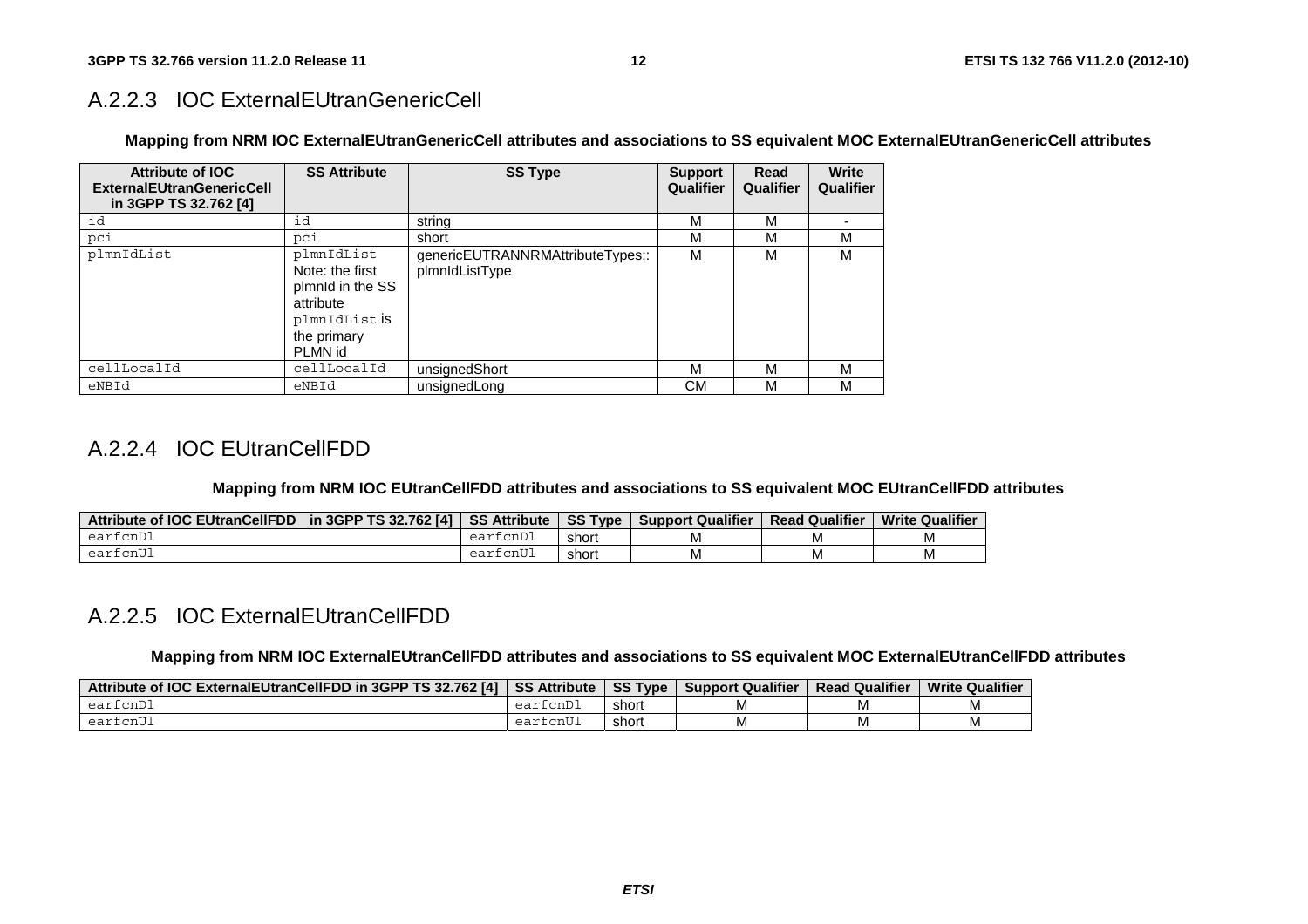### A.2.2.6 IOC EUtranRelation

#### **Mapping from NRM IOC EUtranRelation attributes and associations to SS equivalent MOC EUtranRelation attributes**

| Attribute of IOC EUtranRelation in<br>3GPP TS 32.762 [4]                      | <b>SS Attribute</b>          | <b>SS Type</b>                                                    | <b>Support</b><br>Qualifier | Read<br>Qualifier | Qu |
|-------------------------------------------------------------------------------|------------------------------|-------------------------------------------------------------------|-----------------------------|-------------------|----|
| id                                                                            | id                           | string                                                            |                             | M                 |    |
| tCI                                                                           | tCI                          | long                                                              |                             | M                 |    |
| isRemoveAllowed                                                               | isRemoveAllowed              | boolean                                                           | CМ                          | M                 |    |
| isHOAllowed                                                                   | isHOAllowed                  | boolean                                                           | <b>CM</b>                   | M                 |    |
| adjacentCell                                                                  | adjacentCell                 | GenericNetworkResourcesIRPSystem::<br>AttributeTypes::MOReference | М                           | M                 |    |
| isICICInformationSendAllowed                                                  | isICICInformationSendAllowed | boolean                                                           | <b>CM</b>                   | M                 |    |
| isLBAllowed                                                                   | isLBAllowed                  | boolean                                                           | CМ                          | M                 |    |
| isESCoveredBy                                                                 | isESCoveredBy                | genericEUTRANNRMAttributeTypes::IsEsCoveredByEnumType             | <b>CM</b>                   | M                 |    |
| cellIndividualOffset                                                          | cellIndividualOffset         | genericEUTRANNRMAttributeTypes::gOffsetEnumType                   | <b>CM</b>                   | M                 |    |
| qOffset                                                                       | qOffset                      | genericEUTRANNRMAttributeTypes::gOffsetEnumType                   | <b>CM</b>                   | M                 |    |
| NOTE: For all conditional qualifiers, see attribute constraints in 32.762 [4] |                              |                                                                   |                             |                   |    |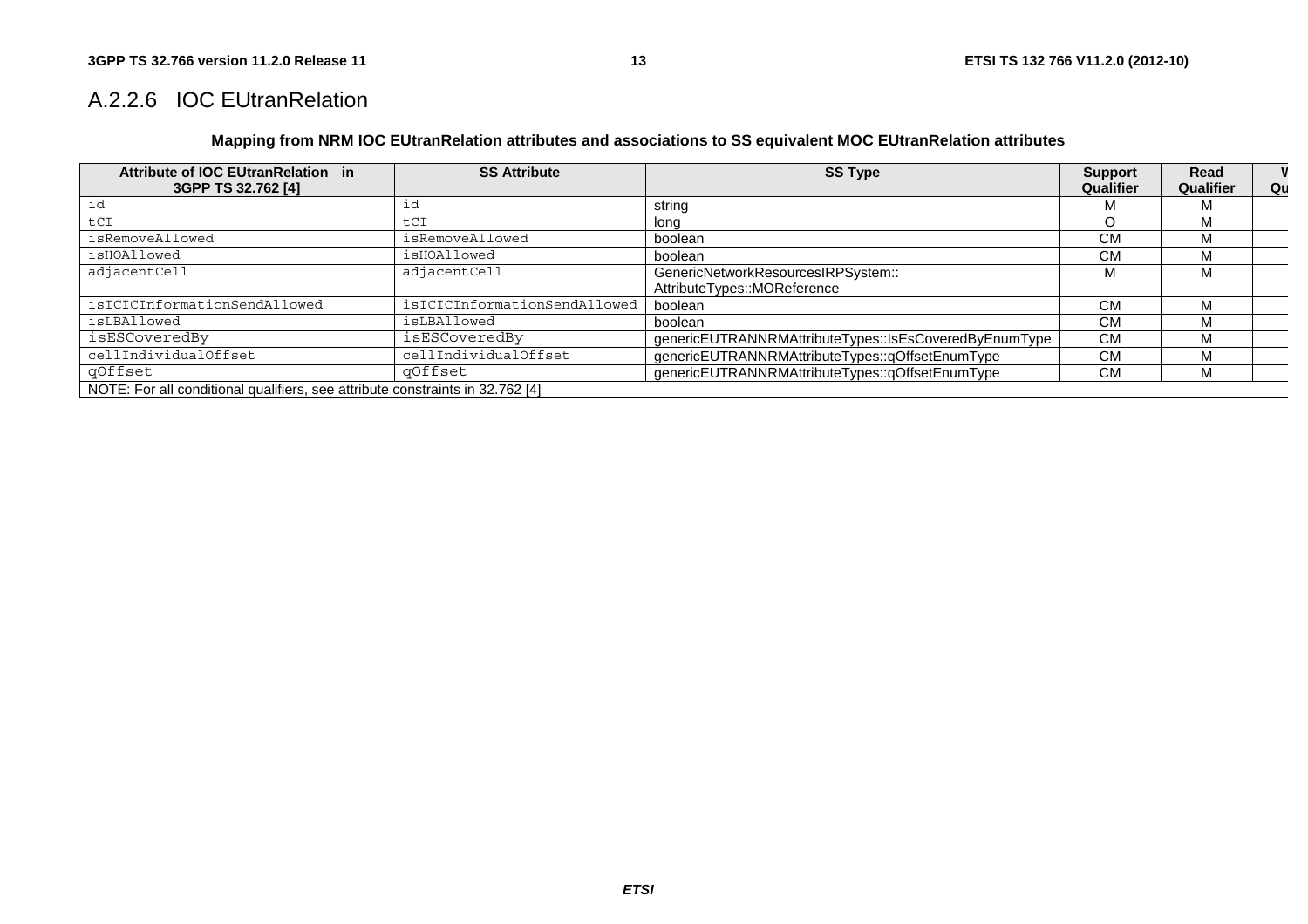#### A.2.2.7 IOC Link\_ENB\_ENB

#### **Mapping from NRM IOC Link\_ENB\_ENB attributes and associations to SS equivalent MOC Link\_ENB\_ENB attributes**

| <b>Attribute of IOC Link ENB ENB</b> | SS               | SS                  | <b>Support</b> | Read      | <b>Write</b> |
|--------------------------------------|------------------|---------------------|----------------|-----------|--------------|
| 3GPP TS 32.762 [4]                   | <b>Attribute</b> | $^{\mathsf{r}}$ ype | Qualifier      | Qualifier | Qualifier    |
|                                      |                  |                     |                |           |              |

#### A.2.2.8 IOC Cdma2000Relation

#### **Mapping from NRM IOC Cdma2000Relation attributes and associations to SS equivalent MOC Cdma2000Relation attributes**

| <b>Attribute of IOC</b><br><b>Cdma2000Relation in</b><br>3GPP TS 32.762 [4] | <b>SS Attribute</b> | <b>SS Type</b>                                                    | <b>Support</b><br>Qualifier | Read<br>Qualifier | Write<br>Qualifier |
|-----------------------------------------------------------------------------|---------------------|-------------------------------------------------------------------|-----------------------------|-------------------|--------------------|
|                                                                             | ıd                  | string                                                            | м                           | м                 |                    |
| adjacentSector                                                              | adjacentSector      | GenericNetworkResourcesIRPSystem::<br>AttributeTypes::MOReference | M                           | M                 |                    |

#### A.2.2.9 Void

#### A.2.2.10 IOC ExternalENBFunction

#### **Mapping from NRM IOC ExternalENBFunction attributes and associations to SS equivalent MOC ExternalENBFunction attributes**

| Attribute of IOC ExternalENBFunction in<br>3GPP TS 32.762 [4] | SS<br><b>Attribute</b> | <b>SS Type</b> | <b>Support</b><br>Qualifier | Read<br>Qualifier | Write<br>Qualifier |
|---------------------------------------------------------------|------------------------|----------------|-----------------------------|-------------------|--------------------|
|                                                               |                        | string         | М                           | М                 |                    |
| eNBId                                                         | eNBId                  | unsignedLong   | M                           | М                 |                    |

#### A.2.2.11 IOC EUtranCellTDD

#### **Mapping from NRM IOC EUtranCellTDD attributes and associations to SS equivalent MOC EUtranCellTDD attributes**

| Attribute of IOC EUtranCellTDD in<br>3GPP TS 32.762 [4] | <b>SS Attribute</b> | SS<br><b>Type</b> | <b>Support</b><br>Qualifier | Read<br>Qualifier | Write<br>Qualifier |
|---------------------------------------------------------|---------------------|-------------------|-----------------------------|-------------------|--------------------|
| earfcn                                                  | earfcn              | short             | M                           | M                 | M                  |
| sfAssignment                                            | sfAssignment        | short             | м                           | М                 | M                  |
| specialSfPatterns                                       | specialSfPatterns   | short             | М                           | M                 | M                  |

#### A.2.2.12 IOC ExternalEUtranCellTDD

**Mapping from NRM IOC ExternalEUtranCellTDD attributes and associations to SS equivalent MOC ExternalEUtranCellTDD attributes** 

| Attribute of IOC External EUtran Cell TDD in | SS        | SS      | <b>Support</b> | Read      | Write     |
|----------------------------------------------|-----------|---------|----------------|-----------|-----------|
| 3GPP TS 32.762 [4]                           | Attribute | $T$ vpe | Qualifier      | Qualifier | Qualifier |
| earfcn                                       | eartcn    | short   | М              |           | м         |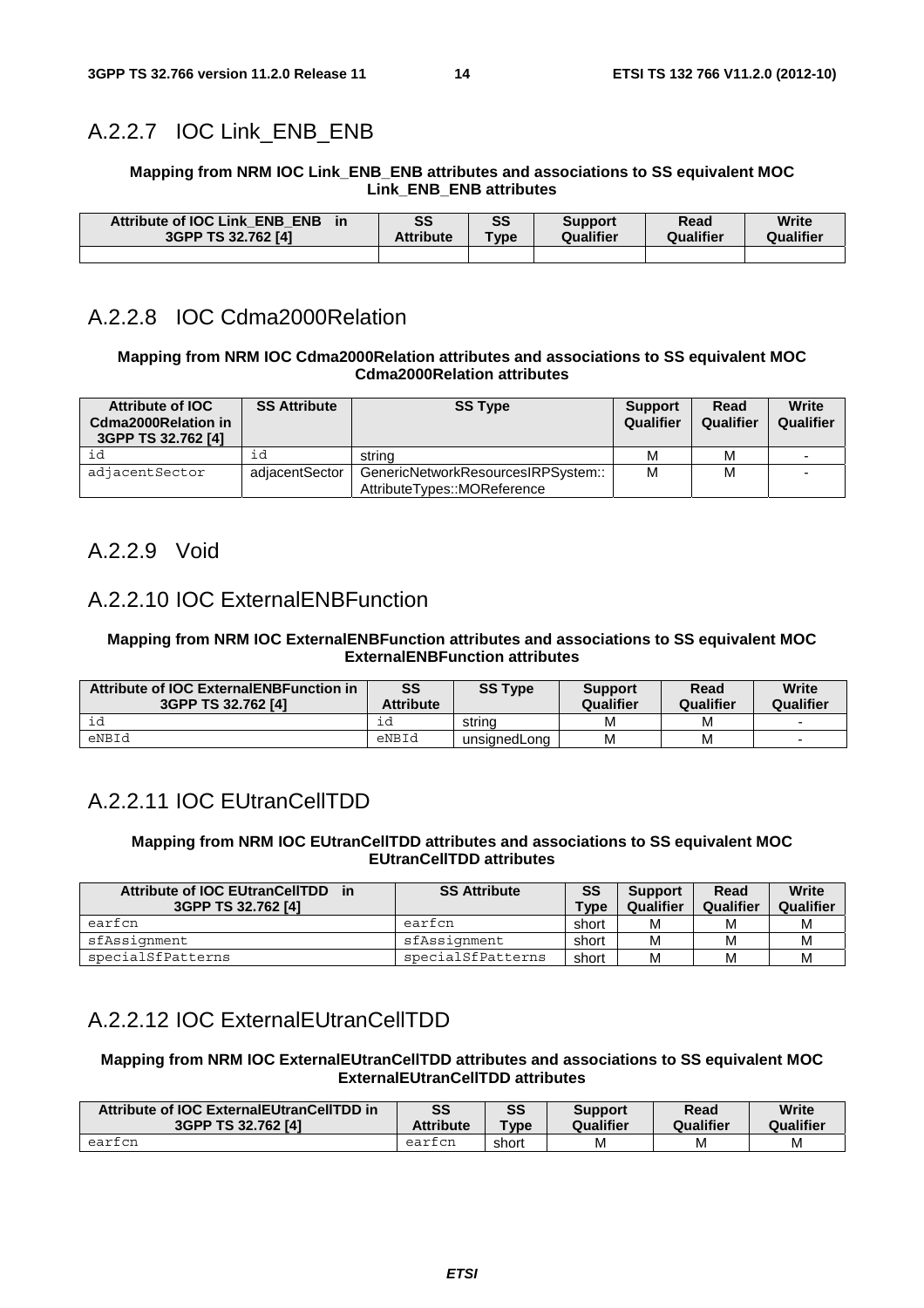### A.2.2.13 IOC MCEFunction

| Attribute of IOC MCEFunction in | SS        | SS      | <b>Support</b> | Read      | Write     |
|---------------------------------|-----------|---------|----------------|-----------|-----------|
| 3GPP TS 32.762 [2]              | Attribute | $T$ ype | Qualifier      | Qualifier | Qualifier |
|                                 | ıd        | string  | м              | М         |           |

### A.2.2.14 IOC MBSFNArea

| <b>Attribute of IOC</b><br><b>MBSFNArea</b> in<br>3GPP TS 32.762 [2] | <b>SS Attribute</b> | <b>SS Type</b>                                                       | <b>Support</b><br>Qualifier | Read<br>Qualifier | Write<br>Qualifier |
|----------------------------------------------------------------------|---------------------|----------------------------------------------------------------------|-----------------------------|-------------------|--------------------|
|                                                                      | ıd                  | strina                                                               | М                           | М                 |                    |
| mbsfnAreaId                                                          | mbsfnAreaId         | short                                                                | М                           | М                 | М                  |
| cellIdList                                                           | cellIdList          | GenericNetworkResourcesIRPSystem::<br>AttributeTypes::MOReferenceSet | M                           | М                 | М                  |

### A.2.2.15 IOC RNFunction

#### **Mapping from NRM IOC RNFunction attributes and associations to SS equivalent MOC RNFunction attributes**

| <b>Attribute of IOC</b><br><b>RNFunction in</b><br>3GPP TS 32.762 [4] | <b>SS Attribute</b> | <b>SS Type</b>                                                    | <b>Support</b><br>Qualifier | Read<br>Qualifier | Write<br><b>Qualifier</b> |
|-----------------------------------------------------------------------|---------------------|-------------------------------------------------------------------|-----------------------------|-------------------|---------------------------|
| id                                                                    | id                  | string                                                            | м                           | м                 |                           |
| servingCell                                                           | servingCell         | GenericNetworkResourcesIRPSystem::<br>AttributeTypes::MOReference | M                           | м                 | M                         |
| candidateDeNBCells                                                    | candidateDeNBCells  | genericEUTRANNRMAttributeTypes::                                  | м                           | м                 | M                         |
|                                                                       |                     | EcgiListType                                                      |                             |                   |                           |

Editor's note: the need of attribute candidateDeNBCells is for FFS.

### A.2.2.16 IOC DeNBCapability

#### **Mapping from NRM IOC DeNBCapabilityattributes and associations to SS equivalent MOC DeNBCapabilityattributes**

| Attribute of IOC<br><b>DeNBCapabilityin</b><br>3GPP TS 32.762<br>[4] | <b>SS Attribute</b> | <b>SS Type</b>                                                       | <b>Support</b><br>Qualifier | Read<br>Qualifier | Write<br>Qualifier |
|----------------------------------------------------------------------|---------------------|----------------------------------------------------------------------|-----------------------------|-------------------|--------------------|
| id                                                                   | id                  | string                                                               | M                           | м                 |                    |
| servedRN                                                             | servedRN            | GenericNetworkResourcesIRPSystem::<br>AttributeTypes::MOReferenceSet | M                           | M                 | М                  |
| maxNbrRNAllowed                                                      | maxNbrRNAllowed     | unsignedShort                                                        | M                           | М                 | М                  |

## A.2.2.17 IOC ExternalRNFunction

#### **Mapping from NRM IOC ExternalRNFunction attributes and associations to SS equivalent MOC ExternalRNFunction attributes**

| Attribute of IOC RNFunction in | SS               | SS      | <b>Support</b> | Read      | Write     |
|--------------------------------|------------------|---------|----------------|-----------|-----------|
| 3GPP TS 32.762 [4]             | <b>Attribute</b> | $T$ ype | Qualifier      | Qualifier | Qualifier |
|                                | ⊥u               | strina  | M              | М         |           |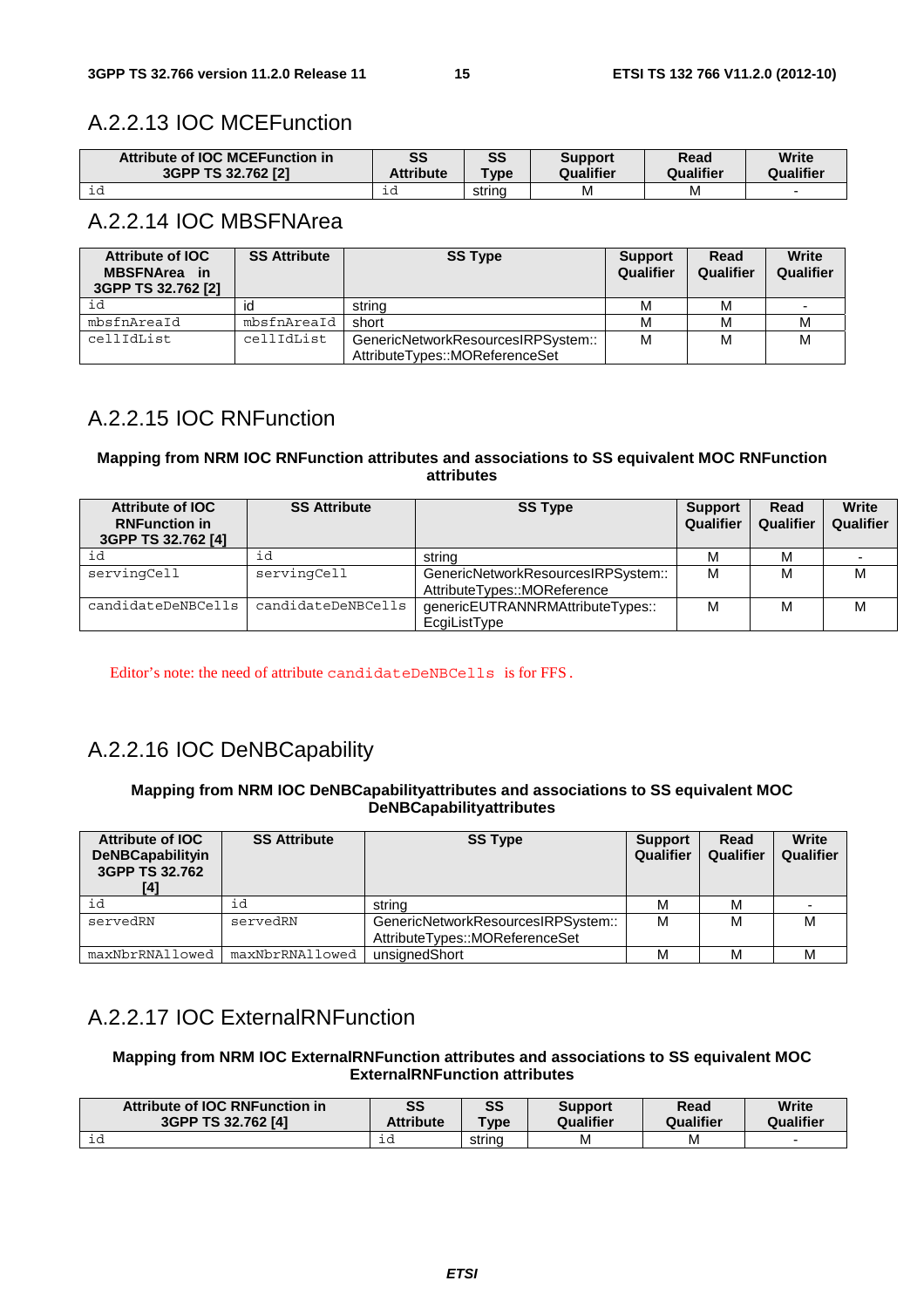### A.2.2.18 Void

## A.2.2.19 IOC QciDscpMapping

#### **Mapping from NRM IOC QciDscpMapping attributes and associations to SS equivalent MOC QciDscpMapping attributes**

| Attribute of IOC<br><b>RNFunction in</b><br>3GPP TS 32.762 [4] | <b>SS Attribute</b> | <b>SS Type</b>                                             | <b>Support</b><br>Qualifier | Read<br>Qualifier | Write<br>Qualifier |
|----------------------------------------------------------------|---------------------|------------------------------------------------------------|-----------------------------|-------------------|--------------------|
|                                                                | ıd                  | strina                                                     | м                           | м                 |                    |
| qciDscpMappingList                                             | qciDscpMappinqList  | genericEUTRANNRMAttributeTypes::<br>qciDscpMappingListType | M                           | M                 | M                  |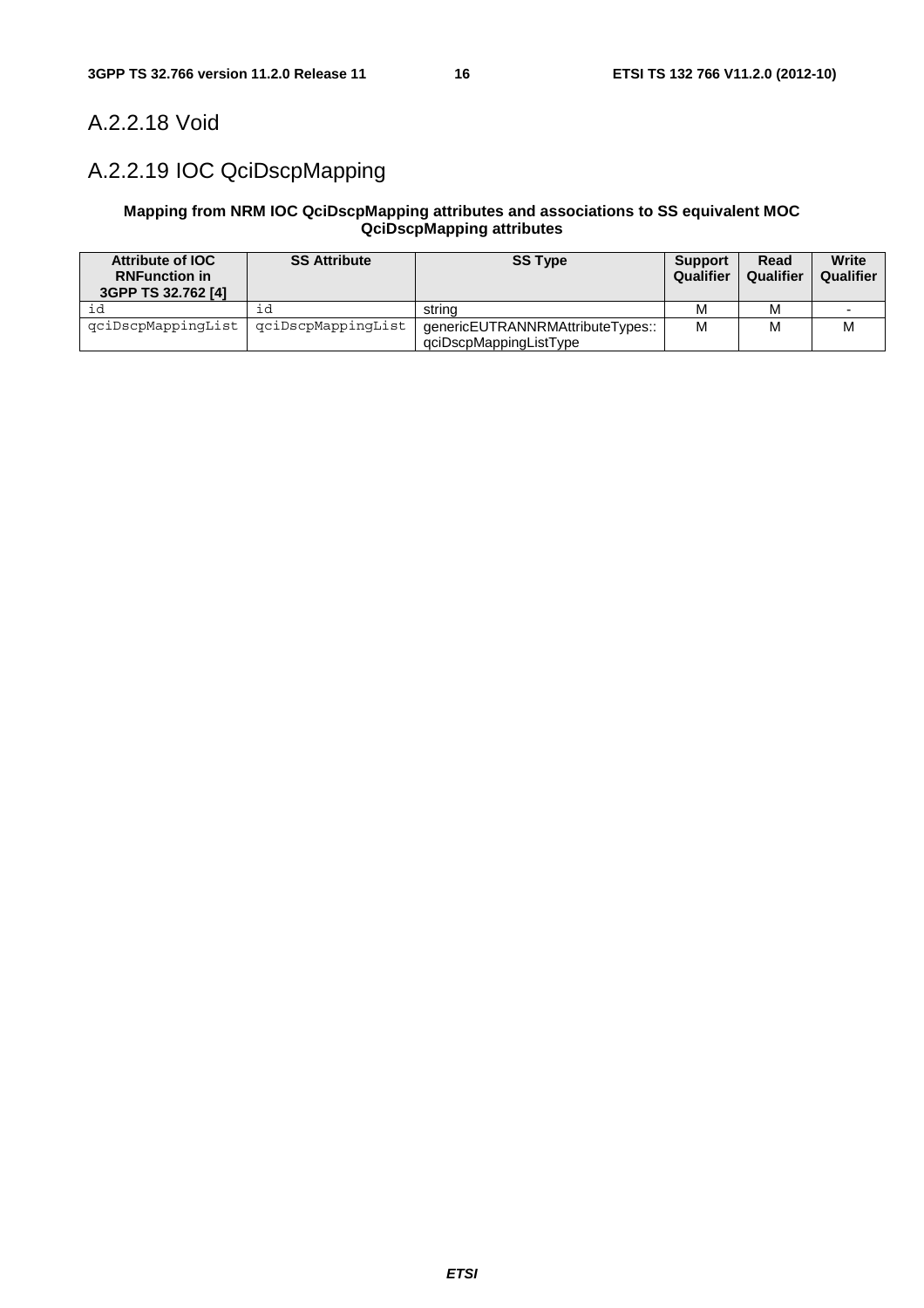#### A.2.2.20 Void

## A.2.2.21 IOC CellOutageCompensationInformation

| Attribute of IOC SONTargets in<br>3GPP TS 32.522 [4] | <b>SS Attribute</b>              | <b>SS Type</b>                                                              | <b>Support</b><br>Qualifier | Read<br>Qualifier | Write<br>Qualifier |
|------------------------------------------------------|----------------------------------|-----------------------------------------------------------------------------|-----------------------------|-------------------|--------------------|
| cOCStatus                                            | cellOutageCompens<br>ationStatus | GenericSONPolicyNR<br>MAttributeTypes::<br>cellOutageCompensati<br>onStatus | м                           | м                 |                    |
| isCOCAllowed                                         | isCOCAllowed                     | <b>Boolean</b>                                                              |                             | М                 | м                  |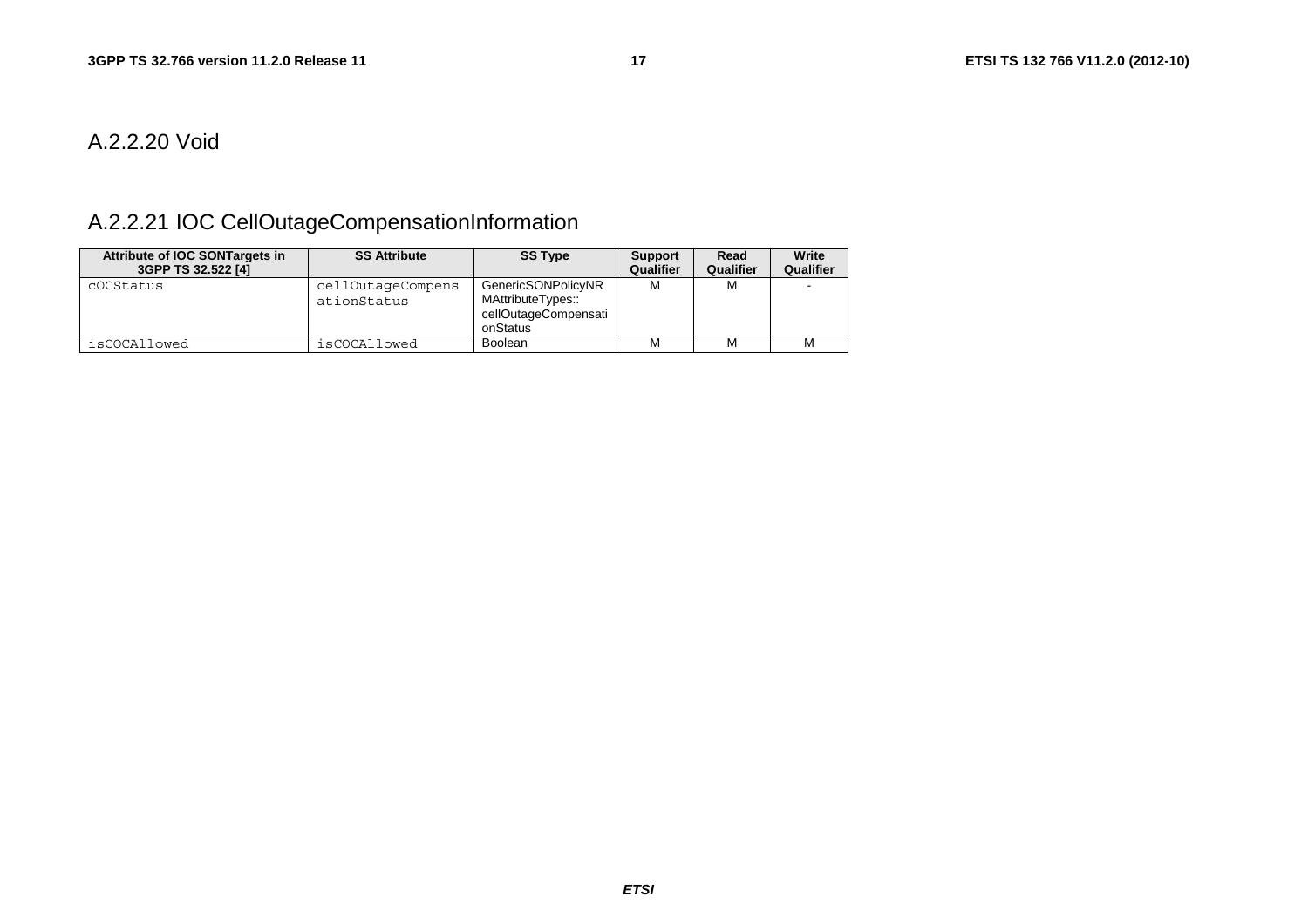### A.2.2.22 IOC EUtranCellNMCentralizedSON

#### **Mapping from NRM IOC EUtranCellNMCentralizedSON attributes and associations to SS equivalent MOC EUtranCellNMCentralizedSON attributes**

| <b>Attribute of IOC</b><br><b>ENBFunction in</b> | <b>SS Attribute</b>       | <b>SS Type</b>                        | <b>Support</b><br>Qualifier | Read<br>Qualifier | <b>Write</b><br>Qualifier |
|--------------------------------------------------|---------------------------|---------------------------------------|-----------------------------|-------------------|---------------------------|
| 3GPP TS 32.762 [4]                               |                           |                                       |                             |                   |                           |
| a1ThresholdRsrp                                  | a1ThresholdRsrp           | unsignedShort                         | <b>CM</b>                   | M                 | M                         |
| alThresholdRsrq                                  | alThresholdRsrq           | unsignedShort                         | CM                          | $\overline{M}$    | M                         |
| a2ThresholdRsrp                                  | a2ThresholdRsrp           | unsignedShort                         | $\overline{\text{CM}}$      | $\overline{M}$    | M                         |
| a2ThresholdRsrq                                  | a2ThresholdRsrq           | unsignedShort                         | <b>CM</b>                   | M                 | M                         |
| a3Offset                                         | a3Offset                  | short                                 | CM                          | $\overline{M}$    | M                         |
| a4ThresholdRsrp                                  | a4ThresholdRsrp           | unsignedShort                         | <b>CM</b>                   | M                 | M                         |
| a4ThresholdRsrq                                  | a4ThresholdRsrq           | unsignedShort                         | <b>CM</b>                   | M                 | M                         |
| a5Threshold1Rsrp                                 | a5Threshold1Rsrp          | unsignedShort                         | $\overline{\text{CM}}$      | $\overline{M}$    | M                         |
| a5Threshold1Rsrq                                 | a5Threshold1Rsrq          | unsignedShort                         | $\overline{\text{CM}}$      | $\overline{M}$    | M                         |
| b1ThresholdUtraR                                 | b1ThresholdUtraRscp       | short                                 | <b>CM</b>                   | M                 | м                         |
| scp                                              |                           |                                       |                             |                   |                           |
| b1ThresholdUtraE                                 | b1ThresholdUtraEcN0       | unsignedShort                         | $\overline{\text{CM}}$      | M                 | M                         |
| CNO                                              |                           |                                       |                             |                   |                           |
| b1ThresholdGeran                                 | b1ThresholdGeran          | unsignedShort                         | <b>CM</b>                   | M                 | M                         |
| b1ThresholdCdma2                                 | b1ThresholdCdma2000       | unsignedShort                         | CM                          | M                 | M                         |
| 000                                              |                           |                                       |                             |                   |                           |
| b2Threshold1Rsrp                                 | b2Threshold1Rsrp          | unsignedShort                         | <b>CM</b>                   | M                 | M                         |
| b2Threshold1Rsrq                                 | b2Threshold1Rsrq          | unsignedShort                         | CM                          | M                 | M                         |
| b2Threshold2Utra<br>Rscp                         | b2Threshold2UtraRscp      | short                                 | $\overline{\text{CM}}$      | M                 | M                         |
| b2Threshold2Utra<br>ECN <sub>0</sub>             | b2Threshold2UtraEcN0      | unsignedShort                         | $\overline{\text{CM}}$      | M                 | M                         |
| b2Threshold2Gera<br>n                            | b2Threshold2Geran         | unsignedShort                         | CM                          | M                 | M                         |
| b2Threshold2Cdma                                 | b2Threshold2Cdma2000      | unsignedShort                         | <b>CM</b>                   | M                 | М                         |
| 2000                                             |                           |                                       |                             |                   |                           |
| commonChannelPow                                 | commonChannelPowerOff     | short                                 | <b>CM</b>                   | M                 | M                         |
| erOffset<br>configurationInd                     | set<br>configurationIndex |                                       |                             |                   |                           |
| ex                                               |                           | unsignedShort                         | CM                          | M                 | M                         |
| contentionResolu                                 | contentionResolutionT     | genericEUTRANNRM                      | <b>CM</b>                   | M                 | M                         |
| tionTimer                                        | imer                      | AttributeTypes::                      |                             |                   |                           |
|                                                  |                           | contentionResolutionTi<br>merEnumType |                             |                   |                           |
| hysteresisEutraA<br>$\mathbf{1}$                 | hysteresisEutraA1         | unsignedShort                         | <b>CM</b>                   | M                 | M                         |
| hysteresisEutraA<br>$\overline{2}$               | hysteresisEutraA2         | unsignedShort                         | $\overline{\text{CM}}$      | M                 | M                         |
| hysteresisEutraA                                 | hysteresisEutraA3         | unsignedShort                         | <b>CM</b>                   | M                 | M                         |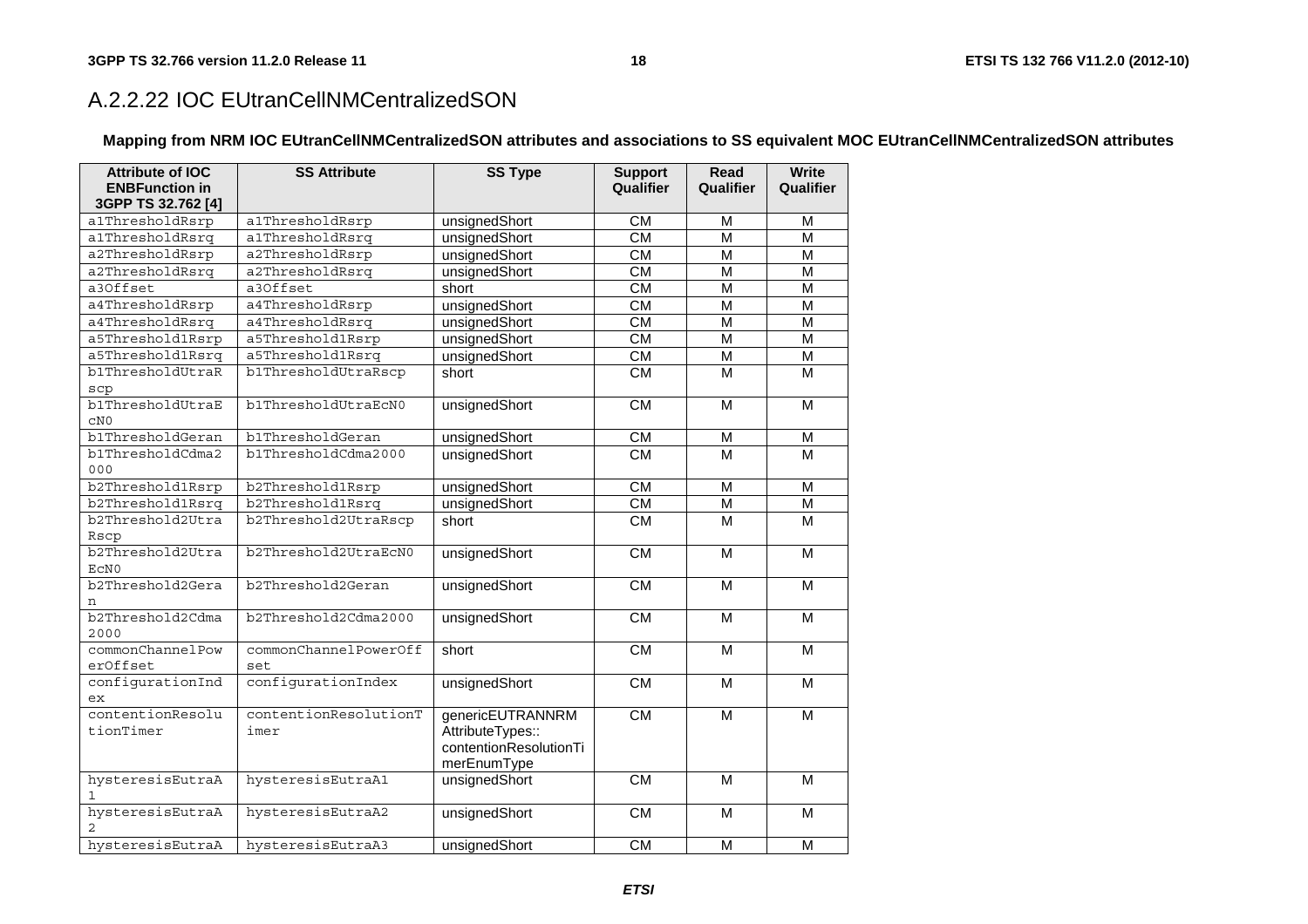| <b>Attribute of IOC</b><br><b>ENBFunction in</b><br>3GPP TS 32.762 [4] | <b>SS Attribute</b>                    | <b>SS Type</b>                                                                             | <b>Support</b><br>Qualifier | Read<br>Qualifier | <b>Write</b><br>Qualifier |
|------------------------------------------------------------------------|----------------------------------------|--------------------------------------------------------------------------------------------|-----------------------------|-------------------|---------------------------|
|                                                                        |                                        |                                                                                            |                             |                   |                           |
| hysteresisEutraA<br>4                                                  | hysteresisEutraA4                      | unsignedShort                                                                              | $\overline{\text{CM}}$      | M                 | M                         |
| hysteresisEutraA<br>5                                                  | hysteresisEutraA5                      | unsignedShort                                                                              | $\overline{\text{CM}}$      | M                 | $\overline{M}$            |
| hysteresisIratB1                                                       | hysteresisIratB1                       | unsignedShort                                                                              | CM                          | M                 | M                         |
| hysteresisIratB2                                                       | hysteresisIratB2                       | unsignedShort                                                                              | CM                          | M                 | M                         |
| numberOfRaPreamb<br>les                                                | numberOfRaPreambles                    | genericEUTRANNRM<br>AttributeTypes::<br>numberOfRaPreamble<br>sEnumType                    | CM                          | $\overline{M}$    | M                         |
| preambleInitialR<br>eceivedTargetPow<br>er                             | preambleInitialReceiv<br>edTargetPower | genericEUTRANNRM<br>AttributeTypes::<br>preambleInitialReceive<br>dTargetPowerEnumTy<br>pe | CM                          | $\overline{M}$    | M                         |
| preambleTransMax                                                       | preambleTransMax                       | genericEUTRANNRM<br>AttributeTypes::<br>preambleTransMaxEn<br>umType                       | CM                          | M                 | м                         |
| pMax                                                                   | pMax                                   | short                                                                                      | <b>CM</b>                   | М                 | M                         |
| powerRampingStep                                                       | powerRampingStep                       | genericEUTRANNRM<br>AttributeTypes::<br>powerRampingStepEn<br>umType                       | <b>CM</b>                   | M                 | M                         |
| qHyst                                                                  | qHyst                                  | genericEUTRANNRM<br>AttributeTypes::<br>qHystEnumType                                      | $\overline{\text{CM}}$      | M                 | M                         |
| qOffsetUtra                                                            | qOffsetUtra                            | unsignedShort                                                                              | <b>CM</b>                   | M                 | M                         |
| qOffsetGeran                                                           | qOffsetGeran                           | unsignedShort                                                                              | <b>CM</b>                   | M                 | M                         |
| qOffsetCdma2000                                                        | qOffsetCdma2000                        | unsignedShort                                                                              | <b>CM</b>                   | M                 | M                         |
| qQualMinUtra                                                           | qQualMinUtra                           | unsignedShort                                                                              | CM                          | M                 | M                         |
| qRxLevMinEUtraSi<br>b1                                                 | qRxLevMinEUtraSib1                     | short                                                                                      | $\overline{\text{CM}}$      | $\overline{M}$    | $\overline{M}$            |
| qRxLevMinEUtraSi<br>b3                                                 | qRxLevMinEUtraSib3                     | short                                                                                      | CM                          | $\overline{M}$    | $\overline{M}$            |
| qRxLevMinGeran                                                         | gRxLevMinGeran                         | unsignedShort                                                                              | <b>CM</b>                   | M                 | M                         |
| qRxLevMinUtra                                                          | qRxLevMinUtra                          | short                                                                                      | CM                          | $\overline{M}$    | $\overline{\mathsf{M}}$   |
| responseWindowSi<br>ze                                                 | responseWindowSize                     | genericEUTRANNRM<br>AttributeTypes::<br>responseWindowSizeE<br>numType                     | CM                          | M                 | M                         |
| rootSequenceInde                                                       | rootSequenceIndex                      | unsignedShort                                                                              | $\overline{\text{CM}}$      | M                 | M                         |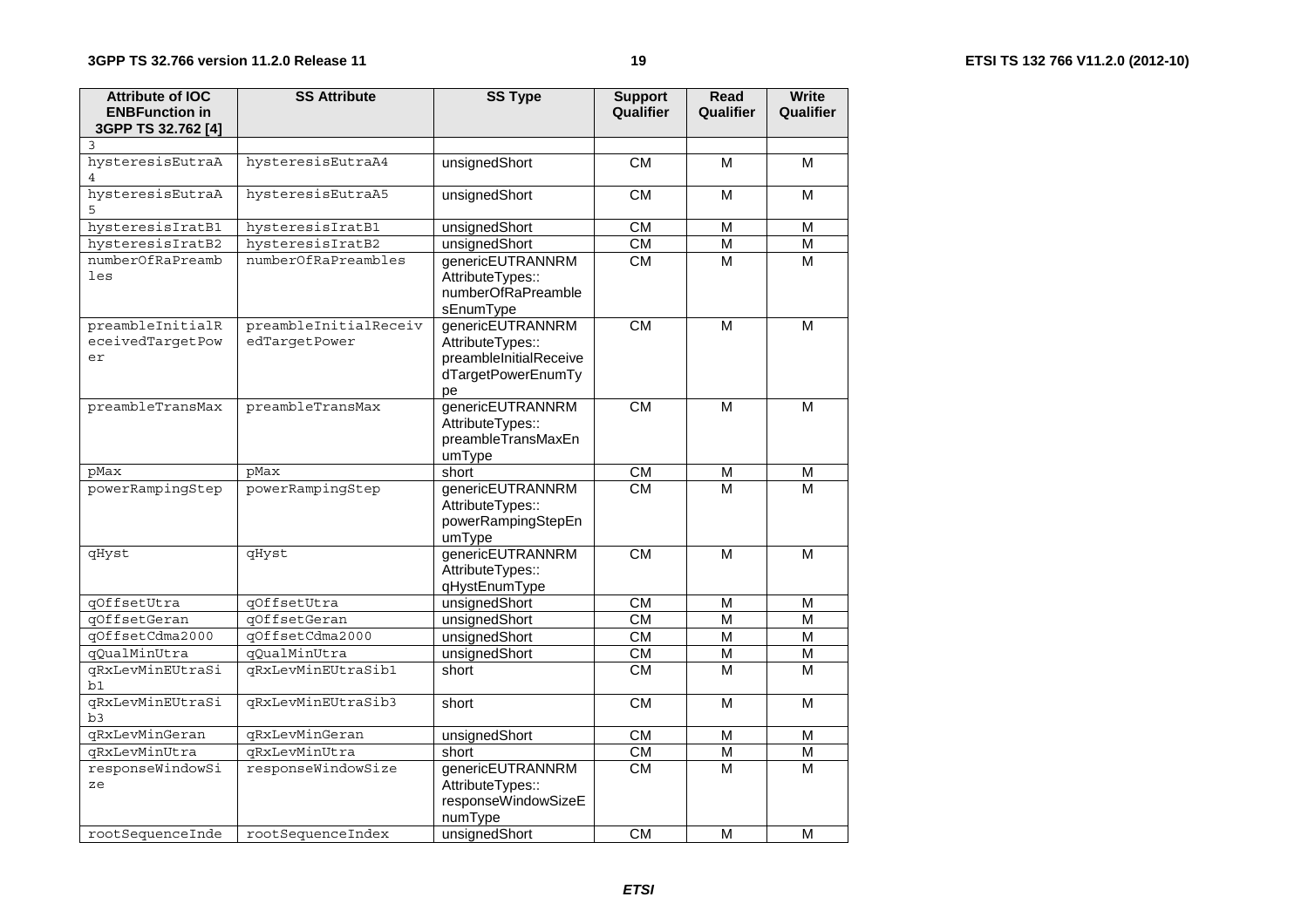| <b>Attribute of IOC</b><br><b>ENBFunction in</b><br>3GPP TS 32.762 [4] | <b>SS Attribute</b>                                                                              | <b>SS Type</b>                           | <b>Support</b><br>Qualifier | Read<br>Qualifier       | <b>Write</b><br>Qualifier |
|------------------------------------------------------------------------|--------------------------------------------------------------------------------------------------|------------------------------------------|-----------------------------|-------------------------|---------------------------|
| $\mathbf x$                                                            |                                                                                                  |                                          |                             |                         |                           |
| sIntraSearch                                                           | sIntraSearch                                                                                     | unsignedShort                            | <b>CM</b>                   | М                       | M                         |
| sizeOfRAPreamble                                                       | sizeOfRAPreamblesGrou                                                                            | genericEUTRANNRM                         | CM                          | М                       | М                         |
| sGroupA                                                                | рA                                                                                               | AttributeTypes::                         |                             |                         |                           |
|                                                                        |                                                                                                  | sizeOfRAPreambleGro                      |                             |                         |                           |
|                                                                        |                                                                                                  | upAEnumType                              |                             |                         |                           |
| timeToTriggerEut                                                       | timeToTriggerEutraA1                                                                             | genericEUTRANNRM                         | $\overline{\text{CM}}$      | $\overline{\mathsf{M}}$ | M                         |
| raA1                                                                   |                                                                                                  | AttributeTypes::                         |                             |                         |                           |
|                                                                        |                                                                                                  | timeToTriggerEUtraEn                     |                             |                         |                           |
|                                                                        |                                                                                                  | umType                                   |                             |                         |                           |
| timeToTriggerEut                                                       | timeToTriggerEutraA2                                                                             | genericEUTRANNRM                         | <b>CM</b>                   | M                       | M                         |
| raA2                                                                   |                                                                                                  | AttributeTypes::                         |                             |                         |                           |
|                                                                        |                                                                                                  | timeToTriggerEUtraEn                     |                             |                         |                           |
|                                                                        |                                                                                                  | umType                                   |                             |                         |                           |
| timeToTriggerEut                                                       | timeToTriggerEutraA3                                                                             | genericEUTRANNRM                         | <b>CM</b>                   | M                       | M                         |
| raA3                                                                   |                                                                                                  | AttributeTypes::                         |                             |                         |                           |
|                                                                        |                                                                                                  | timeToTriggerEUtraEn                     |                             |                         |                           |
|                                                                        |                                                                                                  | umType                                   |                             |                         |                           |
| timeToTriggerEut<br>raA4                                               | timeToTriggerEutraA4                                                                             | genericEUTRANNRM                         | <b>CM</b>                   | M                       | M                         |
|                                                                        |                                                                                                  | AttributeTypes::<br>timeToTriggerEUtraEn |                             |                         |                           |
|                                                                        |                                                                                                  | umType                                   |                             |                         |                           |
| timeToTriggerEut                                                       | timeToTriggerEutraA5                                                                             | genericEUTRANNRM                         | <b>CM</b>                   | M                       | M                         |
| raA5                                                                   |                                                                                                  | AttributeTypes::                         |                             |                         |                           |
|                                                                        |                                                                                                  | timeToTriggerEUtraEn                     |                             |                         |                           |
|                                                                        |                                                                                                  | umType                                   |                             |                         |                           |
| timeToTriggerIra                                                       | timeToTriggerIratB1                                                                              | genericEUTRANNRM                         | <b>CM</b>                   | M                       | M                         |
| tB1                                                                    |                                                                                                  | AttributeTypes::                         |                             |                         |                           |
|                                                                        |                                                                                                  | timeToTriggerEUtraEn                     |                             |                         |                           |
|                                                                        |                                                                                                  | umType                                   |                             |                         |                           |
| timeToTriggerIra                                                       | timeToTriqqerIratB2                                                                              | genericEUTRANNRM                         | <b>CM</b>                   | M                       | M                         |
| tB2                                                                    |                                                                                                  | AttributeTypes::                         |                             |                         |                           |
|                                                                        |                                                                                                  | timeToTriggerEUtraEn                     |                             |                         |                           |
|                                                                        |                                                                                                  | umType                                   |                             |                         |                           |
| tReselectionCdma                                                       | tReselectionCdma2000                                                                             | unsignedShort                            | CM                          | M                       | M                         |
| 2000                                                                   |                                                                                                  |                                          |                             |                         |                           |
| tReselectionEUtr                                                       | tReselectionEUtra                                                                                | unsignedShort                            | <b>CM</b>                   | M                       | M                         |
| a                                                                      |                                                                                                  |                                          |                             |                         |                           |
| tReselectionGera                                                       | tReselectionGeran                                                                                | unsignedShort                            | <b>CM</b>                   | M                       | M                         |
|                                                                        |                                                                                                  |                                          |                             |                         |                           |
| tReselectionUtra                                                       | tReselectionUtra                                                                                 | unsignedShort                            | <b>CM</b>                   | М                       | M                         |
| tStoreUeContext                                                        | tStoreUeContext<br>Note: For all conditional qualifiers, see attribute constraints in 32.762 [4] | unsignedShort                            | <b>CM</b>                   | M                       | М                         |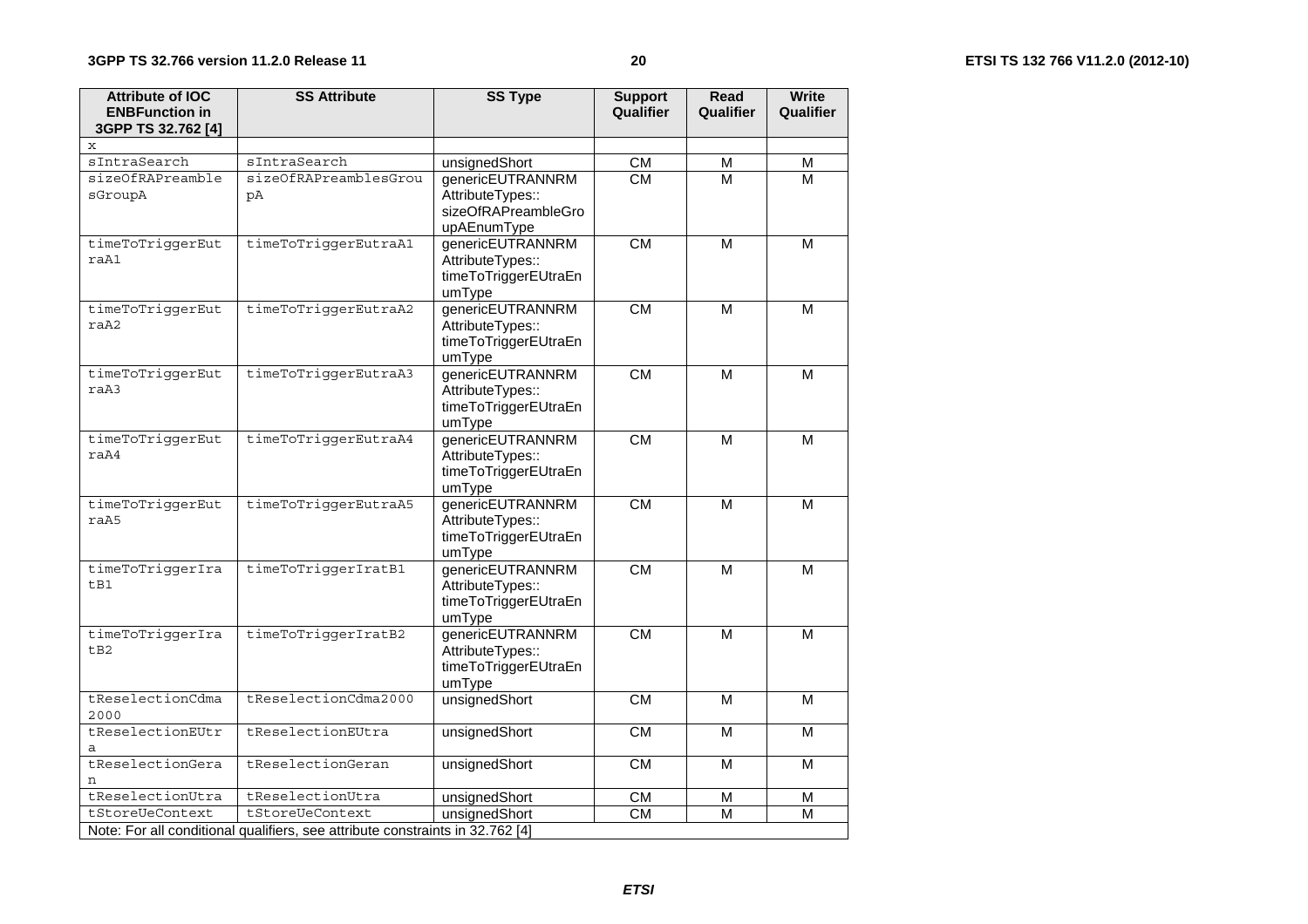## A.3 Solution Set definitions

### A.3.1 IDL definition structure

Clause A.3.2 defines the MO classes for the E-UTRAN NRM IRP.

## A.3.2 IDL specification "EUtranNetworkResourcesNRMDefs.idl"

```
//File:EUtranNetworkResourcesNRMDefs.idl 
#ifndef _EUTRANNETWORKRESOURCESNRMDEFS_IDL_ 
#define _EUTRANNETWORKRESOURCESNRMDEFS_IDL_ 
#include "GenericNetworkResourcesNRMDefs.idl" 
#include "EPCResourcesNRMDefs.idl" 
#pragma prefix "3gppsa5.org" 
/** 
  * This module defines constants for each MO class name and 
  * the attribute names for each defined MO class. 
  */ 
module EUtranNetworkResourcesNRMDefs 
{ 
     /* 
      * Definitions for MO class ENBFunction 
      */ 
    interface ENBFunction: GenericNetworkResourcesNRMDefs: : ManagedFunction
     { 
         const string CLASS = "ENBFunction"; 
         // Attribute Names 
         // 
         const string id= "id"; 
 const string intraANRSwitch= "intraANRSwitch"; 
 const string iRATANRSwitch= "iRATANRSwitch"; 
         const string eNBId = "eNBId"; 
         const string x2BlackList= "x2BlackList"; 
         const string x2WhiteList= "x2WhiteList"; 
         const string x2HOBlackList= "x2HOBlackList"; 
         const string x2IpAddressList= "x2IpAddressList"; 
         const string tceIDMappingInfoList= "tceIDMappingInfoList"; 
     }; 
     /* 
      * Definitions for MO class RNFunction 
      */ 
     interface RNFunction: ENBFunction 
     { 
         const string CLASS = "RNFunction"; 
         // Attribute Names 
         // 
         const string servingCell = "servingCell"; 
         const string candidateDeNBCells = "candidateDeNBCells"; 
     }; 
     /* 
      * Definitions for MO class DeNBCapability 
      */ 
    interface DeNBCapability: GenericNetworkResourcesNRMDefs: : ManagedFunction
     { 
         const string CLASS = "DeNBCapability"; 
         // Attribute Names 
 // 
         const string id= "id"; 
         const string servedRN= "servedRN"; 
         const string maxNbrRNAllowed= "maxNbrRNAllowed"; 
     }; 
     /* 
      * Definitions for MO class ExternalRNFunction 
      */ 
     interface ExternalRNFunction: ExternalENBFunction 
     { 
         const string CLASS = "ExternalRNFunction"; 
         // Attribute Names 
         //
```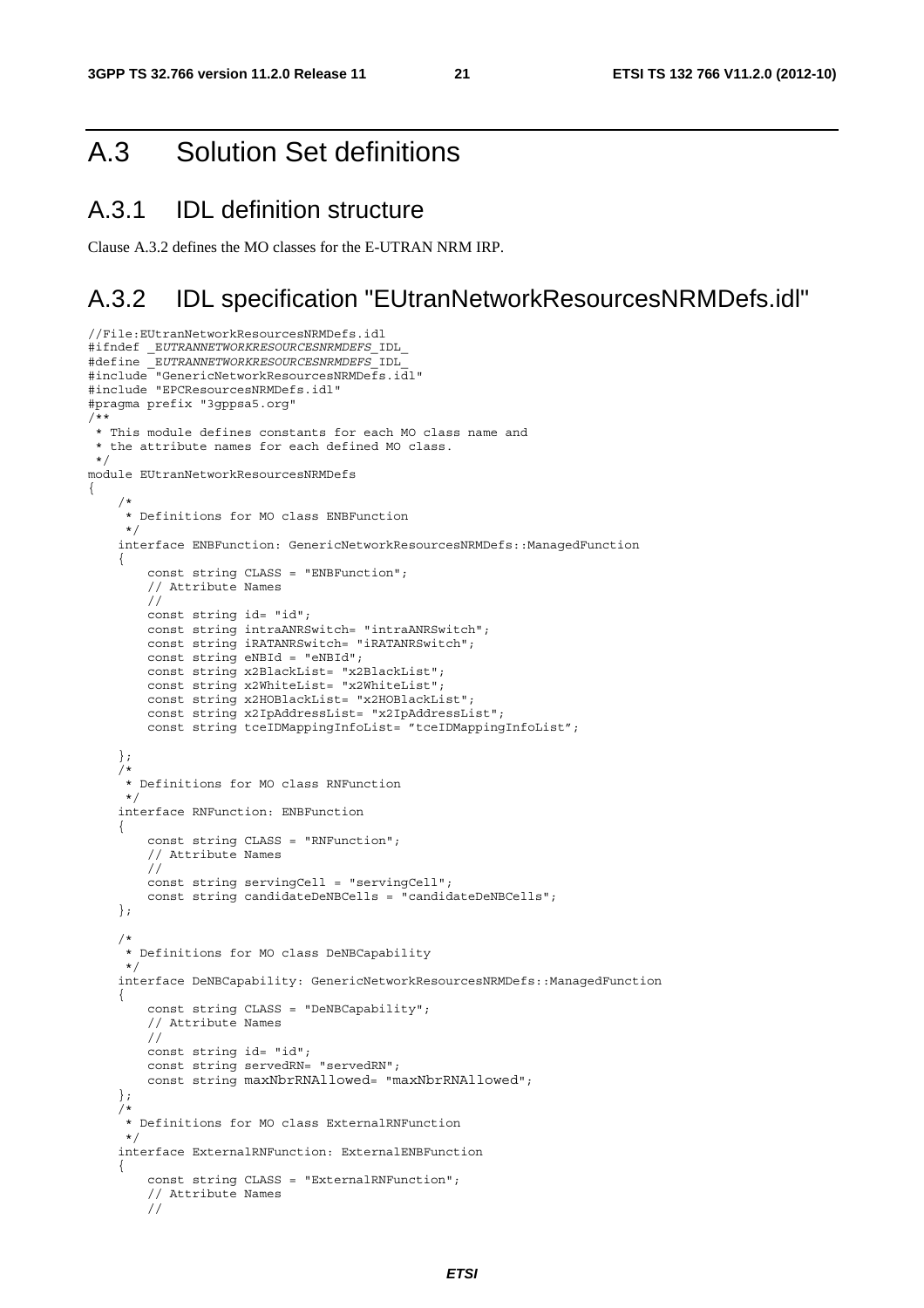/\*

```
 }; 
    /* 
     /* 
     * Definitions for MO class EUtranGenericCell 
     */ 
   interface EUtranGenericCell: GenericNetworkResourcesNRMDefs: ManagedFunction
     { 
         const string CLASS = "EUtranGenericCell"; 
         // Attribute Names 
         // 
         const string id = "id"; 
         const string cellLocalId = "cellLocalId"; 
         const string cellSize = "cellSize"; 
         const string plmnIdList = "plmnIdList"; 
         const string tac = "tac"; 
         const string pci = "pci"; 
         const string pciList = "pciList"; 
         const string operationalState = "operationalState"; 
         const string administrativeState = "administrativeState"; 
         const string availabilityStatus = "availabilityStatus"; 
         const string maximumTransmissionPower = "maximumTransmissionPower"; 
         const string referenceSignalPower = "referenceSignalPower"; 
         const string pb = "pb"; 
         const string partOfSectorPower = "partOfSectorPower"; 
         const string relatedTmaList = "relatedTmaList"; 
         const string relatedAntennaList = "relatedAntennaList"; 
        const string relatedSectorEquipment = "relatedSectorEquipment"; 
         const string allowedAccessClasses = "allowedAccessClasses"; 
         const string isChangeForEnergySavingAllowed = "isChangeForEnergySavingAllowed"; 
    }; 
 /* 
     * Definitions for MO class ExternalEUtranGenericCell 
\star/ interface ExternalEUtranGenericCell: GenericNetworkResourcesNRMDefs::ManagedFunction 
     { 
         const string CLASS = "ExternalEUtranGenericCell"; 
         // Attribute Names 
         // 
        const string id= "id"; 
        const string pci= "pci";
         const string plmnIdList = "plmnIdList"; 
        const string cellLocalId = "cellLocalId"; 
         const string eNBId = "eNBId"; 
    }; 
     /* 
     * Definitions for MO class EUtranCellFDD 
     */ 
    interface EUtranCellFDD: EUtranGenericCell 
    { 
        const string CLASS = "EUtranCellFDD"; 
         // Attribute Names 
         // 
        const string earfcnDl = "earfcnDl"; 
       const string earfcnUl = "earfcnUl";
    }; 
    /* 
     * Definitions for MO class ExternalEUtranCellFDD 
     */ 
    interface ExternalEUtranCellFDD: ExternalEUtranGenericCell 
     { 
         const string CLASS = "ExternalEUtranCellFDD"; 
         // Attribute Names 
         // 
        const string earfcnDl = "earfcnDl"; 
       const string earfcnUl = "earfcnUl";
    }; 
      * Definitions for MO class EUtranCellTDD 
     */
```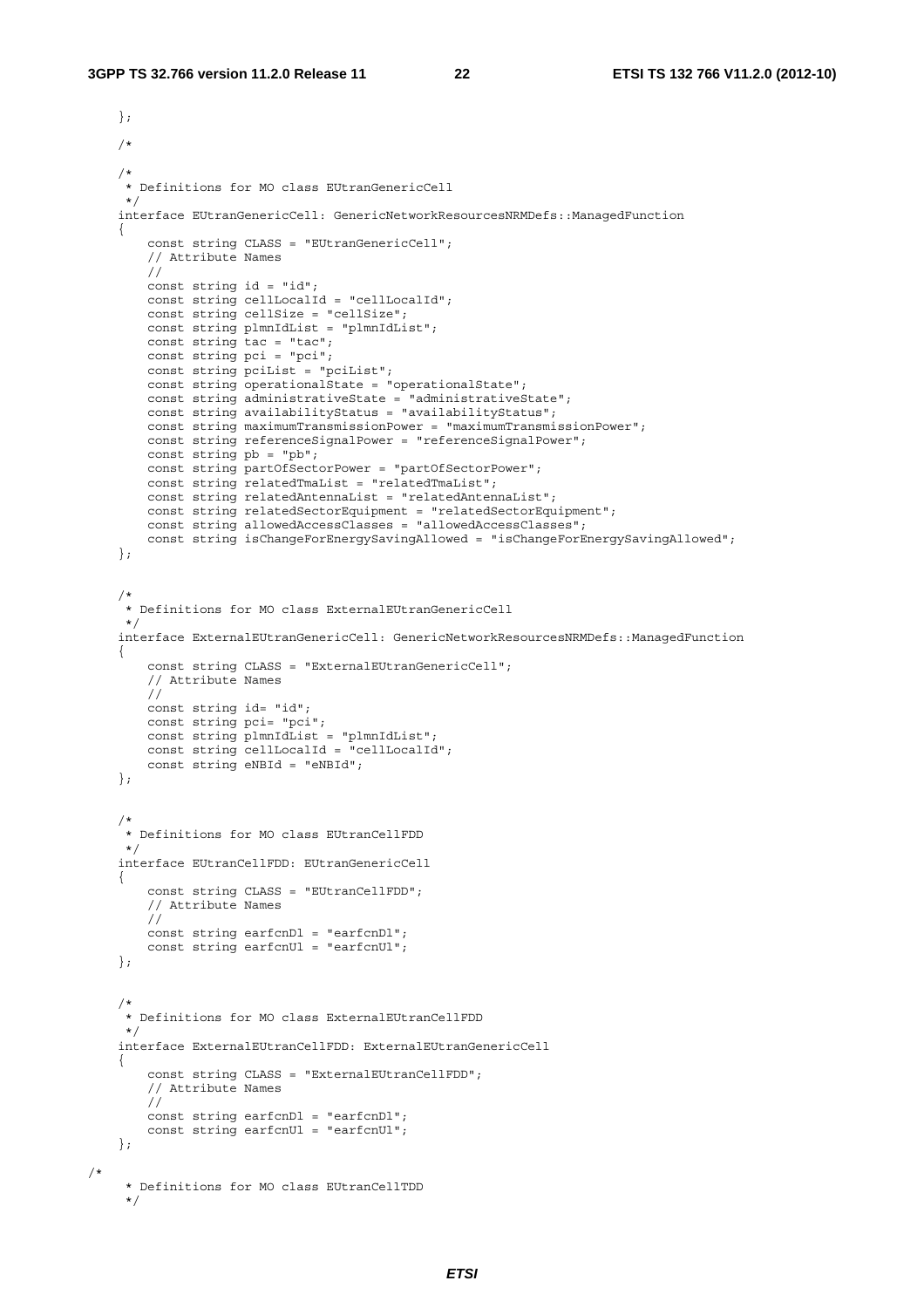```
 interface EUtranCellTDD: EUtranGenericCell 
     { 
         const string CLASS = "EUtranCellTDD"; 
         // Attribute Names 
         // 
         const string earfcn = "earfcn"; 
         const string sfAssignment = "sfAssignment"; 
         const string specialSfPatterns = "specialSfPatterns"; 
    }; 
/* 
      * Definitions for MO class ExternalEUtranCellTDD 
     */ 
     interface ExternalEUtranCellTDD: ExternalEUtranGenericCell 
     { 
         const string CLASS = "ExternalEUtranCellTDD"; 
 // Attribute Names 
 // 
         const string earfcn = "earfcn"; 
     }; 
     /* 
     * Definitions for MO class EUtranRelation 
      */ 
     interface EUtranRelation: GenericNetworkResourcesNRMDefs::Top 
     { 
         const string CLASS = "EUtranRelation"; 
 // Attribute Names 
 // 
         const string id= "id"; 
        const string tCI = "tCI"; const string isRemoveAllowed = "isRemoveAllowed"; 
 const string isHOAllowed = "isHOAllowed"; 
 const string adjacentCell = "adjacentCell"; 
         const string isICICInformationSendAllowed = "isICICInformationSendAllowed"; 
         const string isLBAllowed = "isLBAllowed"; 
         const string cellIndividualOffset = "cellIndividualOffset"; 
         const string qOffset = "qOffset"; 
     }; 
/* 
      * Definitions for MO class Link_ENB_ENB 
      */ 
     interface Link_ENB_ENB: GenericNetworkResourcesNRMDefs::Link 
     { 
        const string CLASS = "Link ENB ENB";
         // Attribute Names 
         // 
     }; 
/* 
      * Definitions for MO class Cdma2000Relation 
      */ 
     interface Cdma2000Relation:GenericNetworkResourcesNRMDefs::Top 
     { 
         const string CLASS = "Cdma2000Relation"; 
         // Attribute Names 
         // 
        const string id= "id";
         const string adjacentSector = "adjacentSector"; 
     }; 
/* 
      * Definitions for MO class ExternalENBFunction 
      */ 
     interface ExternalENBFunction: GenericNetworkResourcesNRMDefs::ManagedFunction 
     { 
         const string CLASS = "ExternalENBFunction"; 
         // Attribute Names 
         // 
         const string id = "id";
```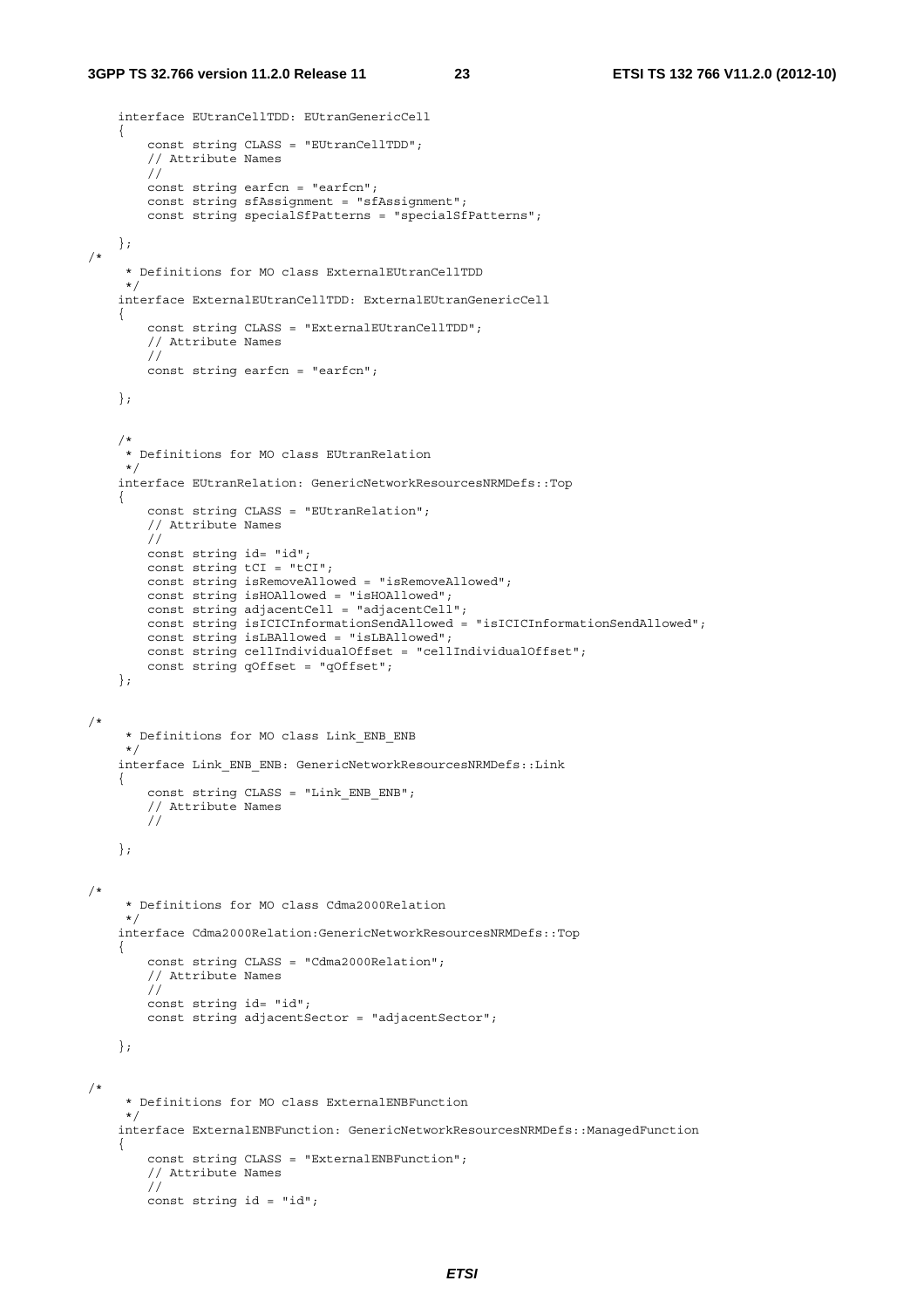```
 const string eNBId = "eNBId"; 
     }; 
/* 
      * Definitions for MO class MCEFunction 
      */ 
     interface MCEFunction: GenericNetworkResourcesNRMDefs::ManagedFunction 
     { 
         const string CLASS = "MCEFunction"; 
 // Attribute Names 
 // 
        const string id= "id";
     }; 
/* 
      * Definitions for MO class Link_MCE_ENB 
      */ 
     interface Link_MCE_ENB: GenericNetworkResourcesNRMDefs::Link 
     { 
         const string CLASS = "Link_MCE_ENB"; 
         // Attribute Names 
         // 
    }; 
/* 
      * Definitions for MO class Link_MCE_MME 
      */ 
     interface Link_MCE_MME: GenericNetworkResourcesNRMDefs::Link 
     { 
        const string CLASS = "Link MCE MME";
         // Attribute Names 
         // 
     }; 
/* 
      * Definitions for MO class MBSFNArea 
      */ 
     interface MBSFNArea: GenericNetworkResourcesNRMDefs::Top 
     { 
         const string CLASS = "MBSFNArea"; 
         // Attribute Names 
         // 
         const string id= "id"; 
         const string mbsfnAreaId= "mbsfnAreaId"; 
         const string cellIdList= "cellIdList"; 
     }; 
/* 
      * Definitions for MO class EnergySavingProperties 
      */ 
     interface EnergySavingProperties: GenericNetworkResourcesNRMDefs::Top 
     { 
         const string CLASS = "EnergySavingProperties"; 
         // Attribute Names 
         // 
         const string energySavingState= "energySavingState"; 
         const string energySavingControl= "energySavingControl"; 
     }; 
/ *
     * Definitions for MO class CellOutageCompensationInformation 
    \star interface CellOutageCompensationInformation: GenericNetworkResourcesNRMDefs::Top 
    { 
        const string CLASS = "CellOutageCompensationInformation"; 
        // Attribute Names 
        // 
       const string cellOutageCompensationStatus = "cellOutageCompensationStatus";
```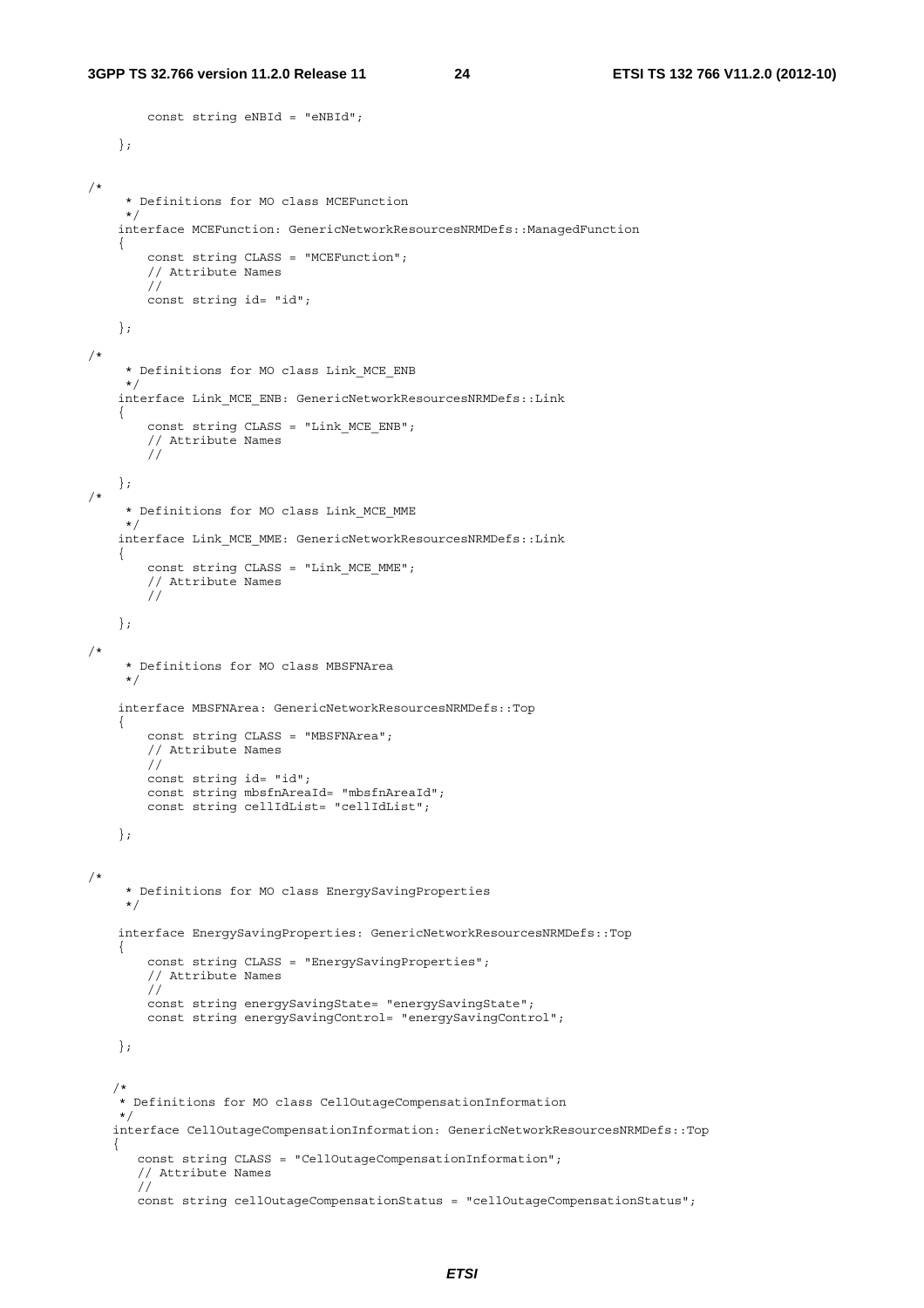#### **3GPP TS 32.766 version 11.2.0 Release 11 25 ETSI TS 132 766 V11.2.0 (2012-10)**

```
 const string isCOCAllowed = 
             "isCOCAllowed"; 
    }; 
/ *
     * Definitions for MO class EUtranCellNMCentralizedSON 
\star/ interface EUtranCellNMCentralizedSON: GenericNetworkResourcesNRMDefs::Top 
    { 
        const string CLASS = "EUtranCellNMCentralizedSON"; 
        // Attribute Names 
        // 
        const string a1ThresholdRsrp = "a1ThresholdRsrp"; 
        const string a1ThresholdRsrq = "a1ThresholdRsrq"; 
        const string a2ThresholdRsrp = "a2ThresholdRsrp"; 
      const string a2ThresholdRsrq = "a2ThresholdRsrq";
        const string a3Offset = "a3Offset"; 
        const string a4ThresholdRsrp = "a4ThresholdRsrp"; 
       const string a4ThresholdRsrq = "a4ThresholdRsrq";
       const string a5Threshold1Rsrp = "a5Threshold1Rsrp"; 
       const string a5Threshold1Rsrq = "a5Threshold1Rsrq"; 
       const string b1ThresholdUtraRscp = "b1ThresholdUtraRscp"; 
        const string b1ThresholdUtraEcN0 = "b1ThresholdUtraEcN0"; 
       const string b1ThresholdGeran = "b1ThresholdGeran"; 
       const string b1ThresholdCdma2000 = "b1ThresholdCdma2000"; 
       const string b2Threshold1Rsrp = "b2Threshold1Rsrp"; 
        const string b2Threshold1Rsrq = "b2Threshold1Rsrq"; 
        const string b2Threshold2UtraRscp = "b2Threshold2UtraRscp"; 
        const string b2Threshold2UtraEcN0 = "b2Threshold2UtraEcN0"; 
       const string b2Threshold2Geran = "b2Threshold2Geran"; 
        const string b2Threshold2Cdma2000 = "b2Threshold2Cdma2000"; 
        const string commonChannelPowerOffset = "commonChannelPowerOffset"; 
       const string configurationIndex = "configurationIndex";
       const string contentionResolutionTimer = "contentionResolutionTimer"; 
        const string hysteresisEutraA1 = "hysteresisEutraA1"; 
        const string hysteresisEutraA2 = "hysteresisEutraA2"; 
       const string hysteresisEutraA3 = "hysteresisEutraA3"; 
       const string hysteresisEutraA4 = "hysteresisEutraA4"; 
       const string hysteresisEutraA5 = "hysteresisEutraA5"; 
        const string hysteresisIratB1 = "hysteresisIratB1"; 
        const string hysteresisIratB2 = "hysteresisIratB2"; 
       const string numberOfRaPreambles = "numberOfRaPreambles"; 
       const string preambleInitialReceivedTargetPower = "preambleInitialReceivedTargetPower"; 
       const string preambleTransMax = "preambleTransMax"; 
       const string pMax = "pMax"; 
       const string powerRampingStep = "powerRampingStep"; 
      const string qHyst = "qHyst";
        const string qOffsetUtra = "qOffsetUtra"; 
        const string qOffsetGeran = " qOffsetGeran"; 
       const string qOffsetCdma2000 = "qOffsetCdma2000"; 
      const string qQualMinUtra = "qQualMinUtra"; const string qRxLevMinEUtraSib1 = "qRxLevMinEUtraSib1"; 
        const string qRxLevMinEUtraSib3 = "qRxLevMinEUtraSib3"; 
        const string qRxLevMinGeran = "qRxLevMinGeran"; 
       const string qRxLevMinUtra = "qRxLevMinUtra"; 
       const string responseWindowSize = "responseWindowSize"; 
        const string rootSequenceIndex = "rootSequenceIndex"; 
       const string sIntraSearch = "sIntraSearch"; 
       const string sizeOfRAPreamblesGroupA = "sizeOfRAPreamblesGroupA"; 
       const string timeToTriggerEutraA1 = "timeToTriggerEutraA1"; 
        const string timeToTriggerEutraA2 = "timeToTriggerEutraA2"; 
        const string timeToTriggerEutraA3 = "timeToTriggerEutraA3"; 
       const string timeToTriggerEutraA4 = "timeToTriggerEutraA4"; 
       const string timeToTriggerEutraA5 = "timeToTriggerEutraA5"; 
       const string timeToTriggerIratB1 = "timeToTriggerIratB1"; 
        const string timeToTriggerIratB2 = "timeToTriggerIratB2"; 
        const string tReselectionCdma2000 = "tReselectionCdma2000"; 
       const string tReselectionEUtra = "tReselectionEUtra"; 
        const string tReselectionGeran = "tReselectionGeran"; 
        const string tReselectionUtra = "tReselectionUtra"; 
        const string tStoreUeContext = "tStoreUeContext"; 
module genericEUTRANNRMAttributeTypes
```
 enum CellSizeEnumType {

};

{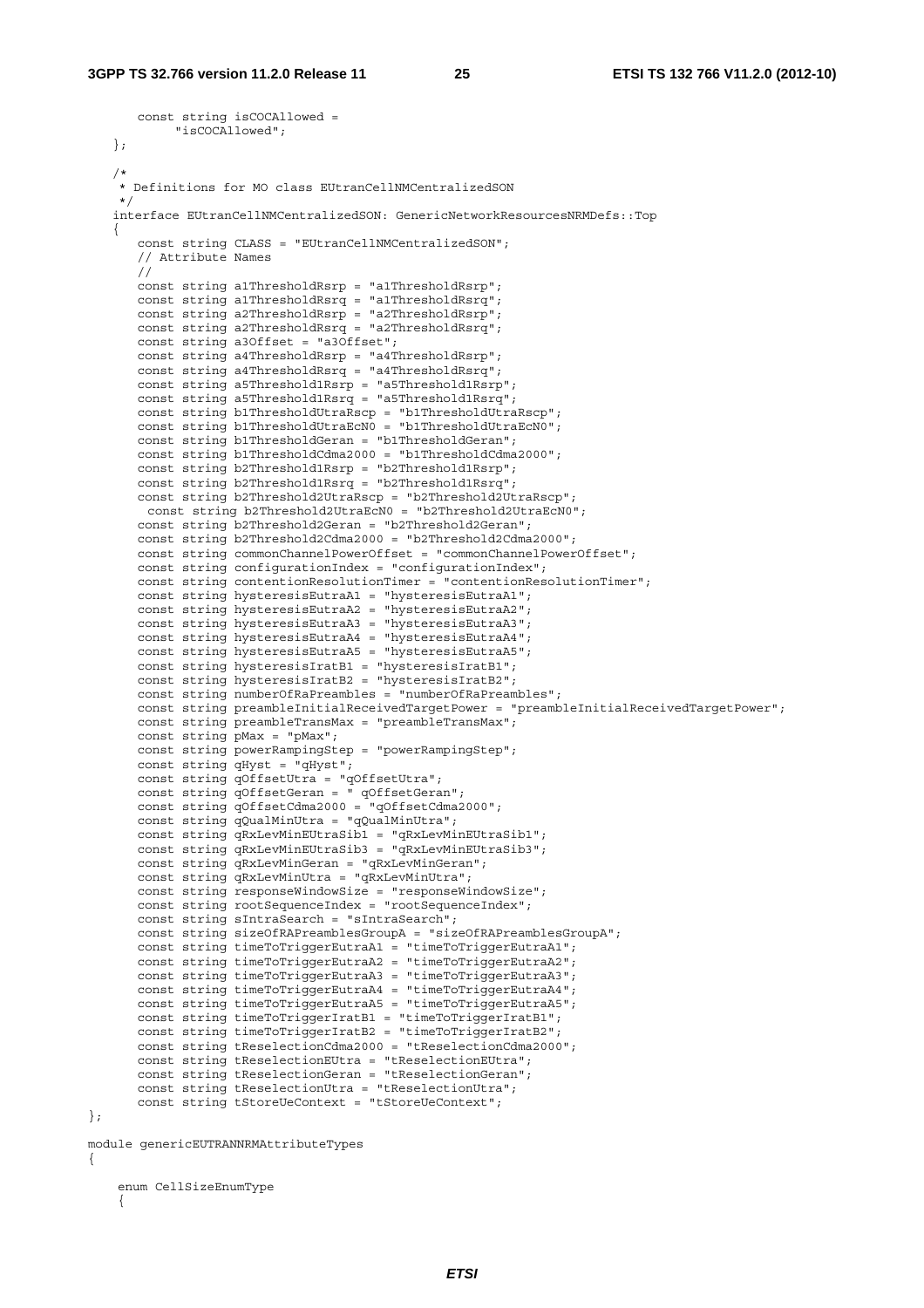{

```
 verysmall, 
          small, 
         medium, 
         large 
     }; 
     enum AllowedAccessClassesValues 
 { 
     EmergencyCall, 
     ForPLMNUse, 
     SecurityServices, 
     PublicUtilities, 
     EmergencyServices, 
     PLMNStaff 
     }; 
   typedef sequence < AllowedAccessClassesValues,6> AllowedAccessClasses 
     struct PlmnIdType 
     { 
        short mcc:
         short mnc; 
     }; 
    const short PLMNID LIST LENGTH = 6;
     typedef sequence<PlmnIdType > plmnIdListType; 
     const short NO_OF_PCIS = 504; 
    typedef sequence<short,NO OF PCIS> pciListType;
     typedef sequence<string> ipAddressListType;
     enum CellResvInfoType 
     { 
         reservedCell, 
         nonReservedCell 
     }; 
     struct QciDscpMappingType 
     { 
          short qci; 
         short dscp; 
     }; 
     typedef sequence<QciDscpMappingType> QciDscpMappingListType; 
     struct EcgiType 
     { 
        short mcc;
         short mnc; 
         unsignedlong eci 
     }; 
     typedef sequence <EcgiType> EcgiListType; 
   enum isEsCoveredByEnumType 
     { 
     no, 
     partial, 
    yes 
   }; 
   enum yesNoType 
     { 
     no, 
    yes 
   }; 
     struct TceIDMappingInfo 
     { 
         short tceID; 
         string tceIPAddr; 
     }; 
     typedef sequence<TceIDMappingInfo> TceIDMappingInfoListType; 
enum CellOutageCompensationState 
    cOCActivating, 
    cOCActive, 
    cOCDeactivating,
```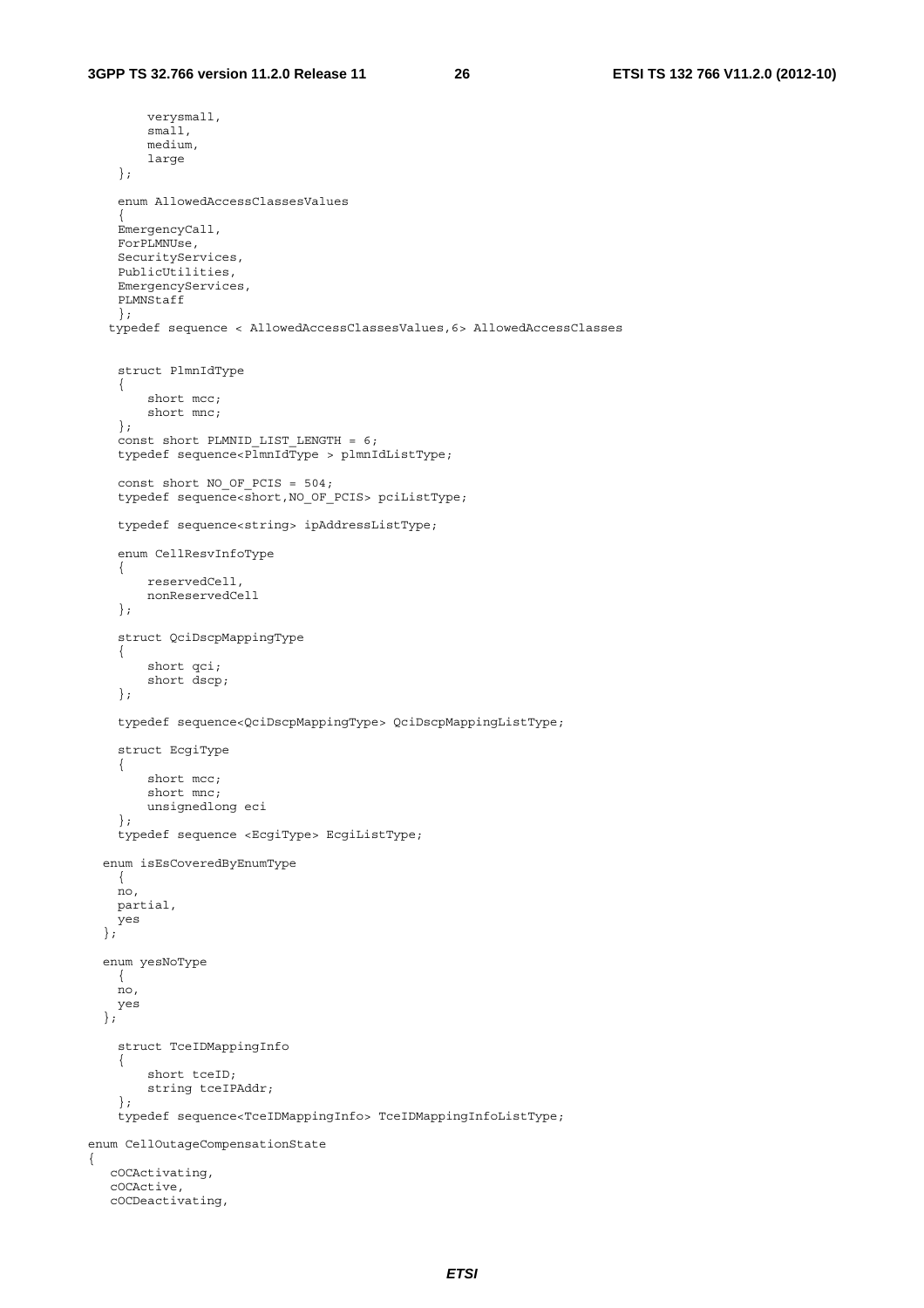cOCDeactive };

enum qOffsetEnumType { dB-24,  $dB-22$ ,  $dB-20,$  dB-18, dB-16, dB-14, dB-12, dB-10, dB-8, dB-6, dB-5, dB-4,  $dB-3$ ,  $dB-2$ ,  $dB-1,$  dB0, dB1, dB2, dB3, dB4, dB5, dB6,  $dB8$ , dB10, dB12, dB14, dB16, dB18, dB20, dB22, dB24 }; enum contentionResolutionTimerEnumType { sf8,  $sf16$ , sf24, sf32,  $sf40,$  sf48, sf56, sf64 }; enum numberOfRaPreamblesEnumType { n4, n8, n12, n16, n20, n24, n28, n32, n36, n40, n44, n48, n52, n56, n60, n64 }; enum preambleInitialReceivedTargetPowerEnumType { dBm-120, dBm-118, dBm-116,

 dBm-114, dBm- $112,$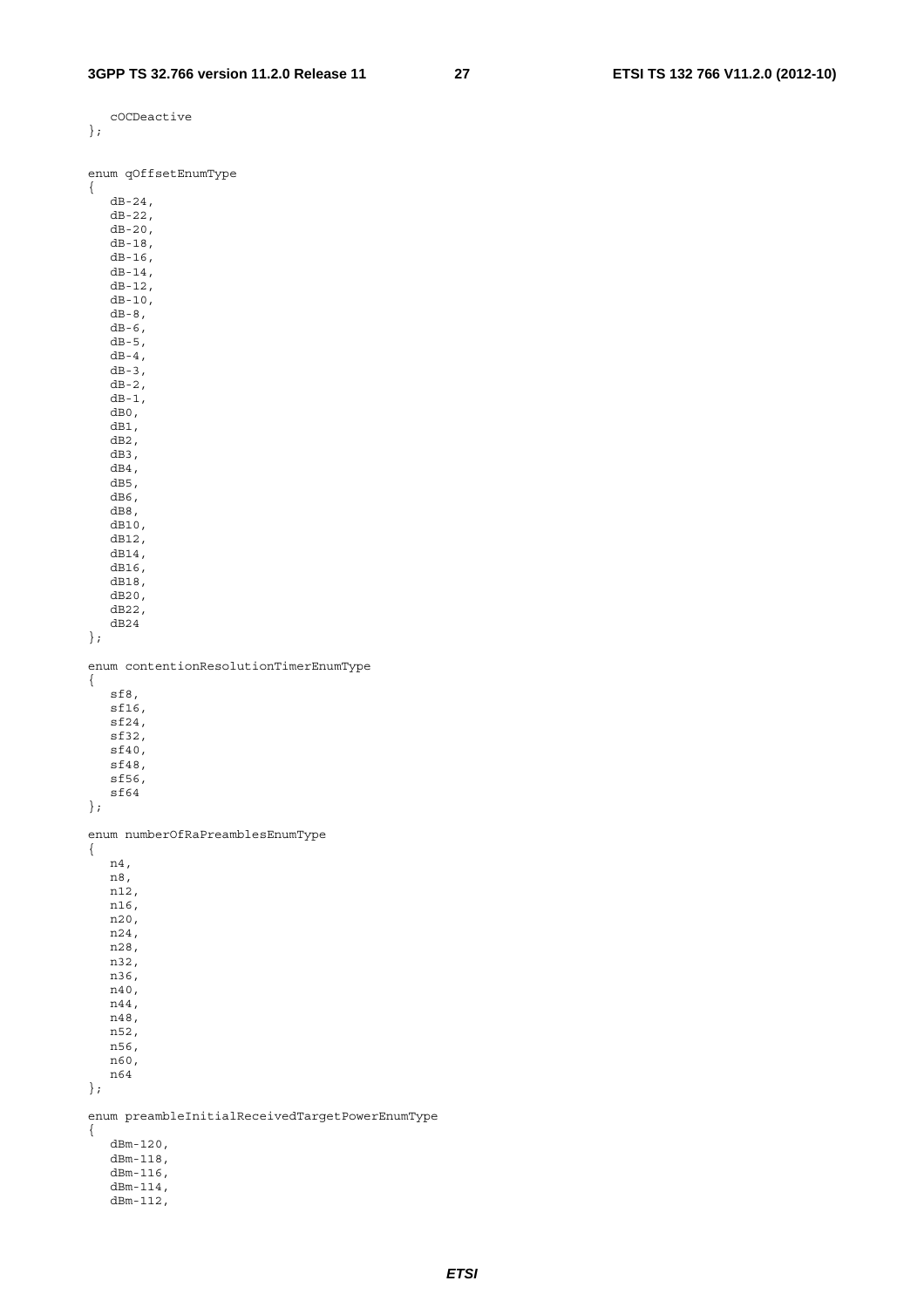#### **3GPP TS 32.766 version 11.2.0 Release 11 28 ETSI TS 132 766 V11.2.0 (2012-10)**

 dBm-110, dBm-108, dBm-106, dBm-104, dBm-102, dBm-100, dBm-98, dBm-96, dBm-94, dBm-92, dBm-90 }; enum preambleTransMaxEnumType { n3, n4, n5, n6, n7, n8, n10, n20, n50, n100, n200 }; enum powerRampingStepEnumType { dB0,  $dB2$ , dB4, dB6 }; enum qHystEnumType { dB0, dB1, dB2,  $dB3$ ,  $dB4$ , dB5, dB6,  $dB8,$  dB10, dB12, dB14, dB16, dB18, dB20, dB22, dB24 }; enum responseWindowSizeEnumType { sf2, sf3, sf4, sf5, sf6, sf7, sf8, sf10 }; enum sizeOfRAPreambleGroupAEnumType { n4, n8,  $n12,$  n16, n20, n24, n28,

n32,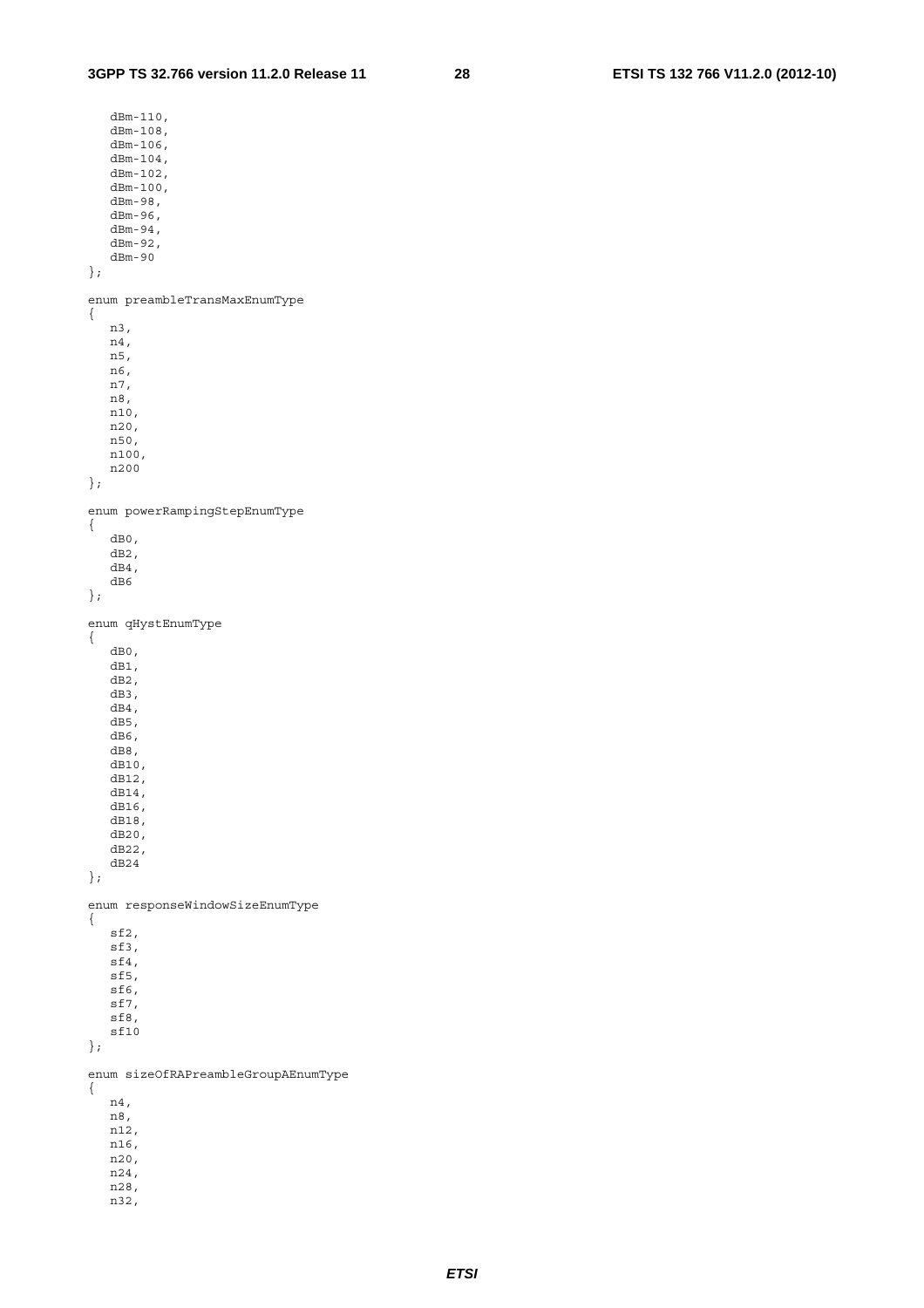```
 n36, 
    n40, 
    n44, 
    n48, 
    n52, 
    n56, 
    n60, 
}; 
enum timeToTriggerEUtraEnumType 
{ 
    ms0, 
    ms40, 
    ms64, 
    ms80, 
    ms100, 
    ms128, 
    ms160, 
    ms256, 
   ms320,
    ms480, 
    ms512, 
    ms640, 
    ms1024, 
    ms1280, 
    ms2560, 
    ms5120 
}; 
    typedef sequence<string> DnList;
struct CellOutageCompensationStatus 
    { 
    CellOutageCompensationState cellOutageCompensationState; 
    DnList errorList; 
    }; 
};
```

```
#endif // _EUTRANNETWORKRESOURCESNRMDEFS_IDL_
```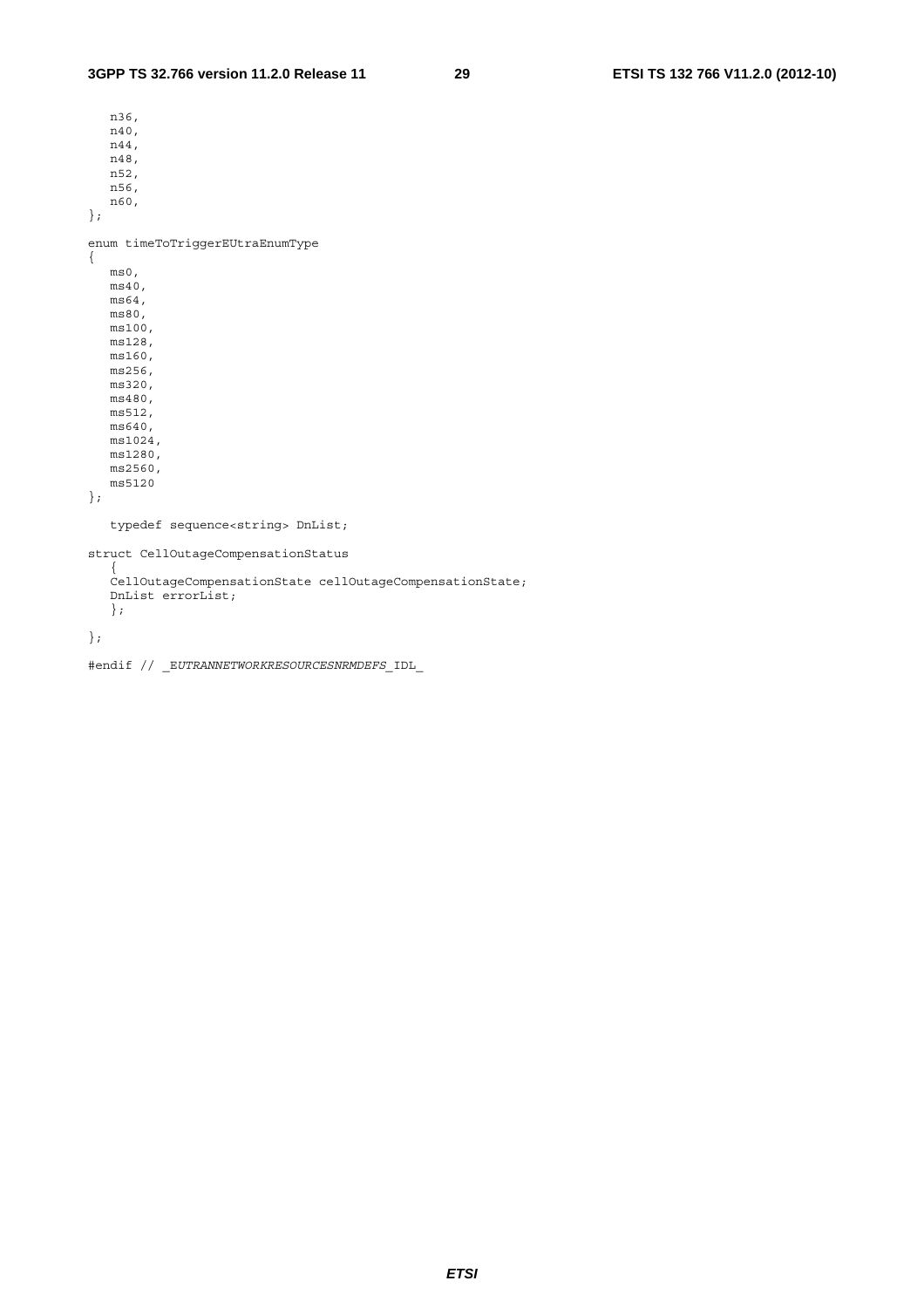## Annex B (normative): XML Definitions

This annex contains the XML Definitions for the E-UTRAN NRM IRP as it applies to Itf-N, in accordance with UTRAN NRM IRP IS definitions [4].

## B.1 Architectural features

The overall architectural feature of E-UTRAN Network Resources IRP is specified in 3GPP TS 32.762 [4]. This clause specifies features that are specific to the Schema definitions.

The XML definitions of this document specify the schema for a configuration content.

When using the XML definitions for a configuration file transfer with the Bulk CM IRP, using either CORBA Solution Set of 3GPP TS 32.616 [7] or SOAP Solution Set of 3GPP TS 32.616 [7], the basic part of the XML file format definition is provided by 3GPP TS 32.616 [7]. The XML definitions of this document provide the schema for the configuration content to be included in such a configuration file.

When using the XML definitions with a SOAP Solution Set of any Interface IRP that perform operations on managed objects, for example the Basic CM IRP SOAP SS of 3GPP TS 32.606 [6], the XML definitions of this document provides the schema for the configuration content operated on by the interface IRP. Such configuration content can be name of managed object and, if applicable, IOC attributes.

## B.1.1 Syntax for Distinguished Names

The syntax of a Distinguished Name is defined in 3GPP TS 32.300 [5].

## B.2 Mapping

### B.2.1 General mapping

An IOC maps to an XML element of the same name as the IOC's name in the IS. An IOC attribute maps to a subelement of the corresponding IOC's XML element, and the name of this sub-element is the same as the attribute's name in the IS.

### B.2.2 Information Object Class (IOC) mapping

Not present in the current version of this specification.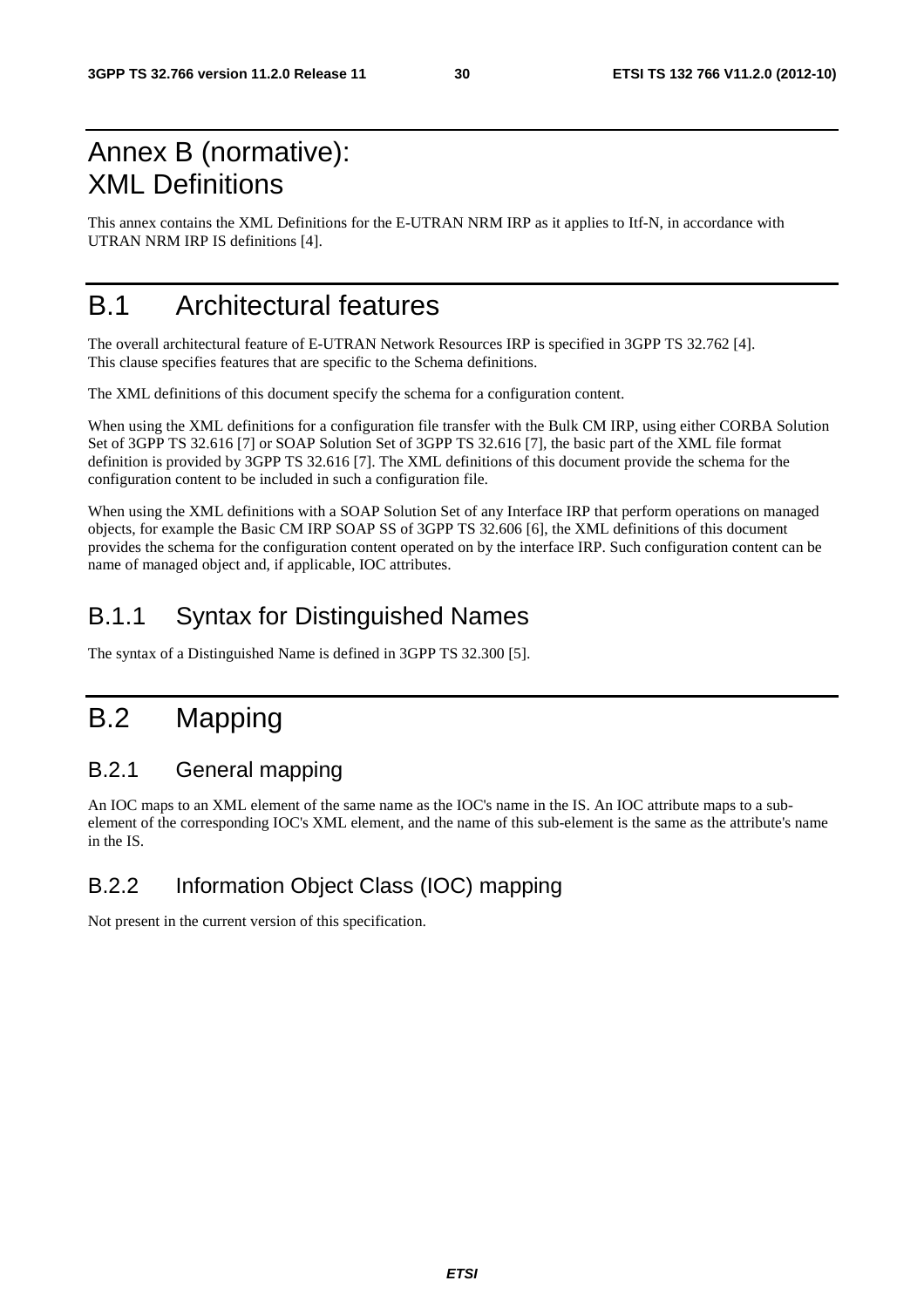## B.3 Solution Set definitions

### B.3.1 XML definition structure

The overall description of the file format of configuration data XML files is provided by 3GPP TS 32.616 [7].

Annex B.3.3 of the present document defines the NRM-specific XML schema eutranNrm.xsd for the E-UTRAN Network Resources IRP NRM defined in 3GPP TS 32.762 [4].

XML schema eutranNrm.xsd explicitly declares NRM-specific XML element types for the related NRM.

The definition of those NRM-specific XML element types complies with the generic mapping rules defined in 3GPP TS 32.616 [7].

### B.3.2 Graphical Representation

Not present in the current version of this specification.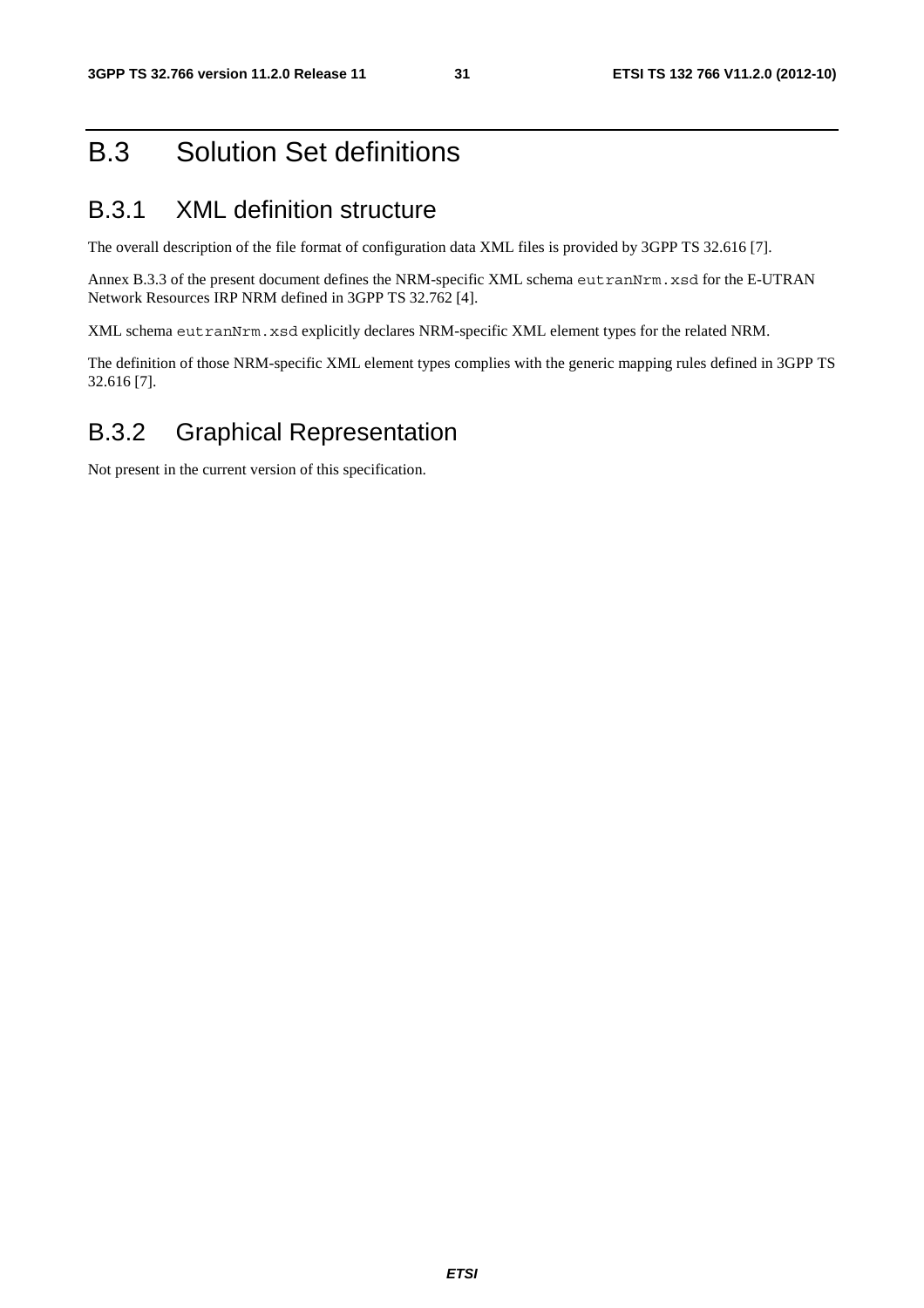<?xml version="1.0" encoding="UTF-8"?>

### B.3.3 XML schema "eutranNrm.xsd"

```
\geq \frac{1}{2} \geq \frac{1}{2} 3GPP TS 32.766 E-UTRAN Network Resource Model IRP 
  XML schema definition 
  eutranNrm.xsd 
--<schema xmlns="http://www.w3.org/2001/XMLSchema" 
xmlns:xn="http://www.3gpp.org/ftp/specs/archive/32_series/32.626#genericNrm" 
xmlns:en="http://www.3gpp.org/ftp/specs/archive/32_series/32.766#eutranNrm" 
xmlns:epc="http://www.3gpp.org/ftp/specs/archive/32_series/32.756#epcNrm" 
xmlns:un="http://www.3gpp.org/ftp/specs/archive/32_series/32.646#utranNrm" 
xmlns:gn="http://www.3gpp.org/ftp/specs/archive/32_series/32.656#geranNrm" 
xmlns:sm="http://www.3gpp.org/ftp/specs/archive/32_series/32.676#stateManagementIRP" 
xmlns:sp="http://www.3gpp.org/ftp/specs/archive/32_series/32.526#sonPolicyNrm" 
targetNamespace="http://www.3gpp.org/ftp/specs/archive/32_series/32.766#eutranNrm" 
elementFormDefault="qualified"> 
  <import namespace="http://www.3gpp.org/ftp/specs/archive/32_series/32.626#genericNrm"/> 
  <import namespace="http://www.3gpp.org/ftp/specs/archive/32_series/32.756#epcNrm"/> 
  <import namespace="http://www.3gpp.org/ftp/specs/archive/32_series/32.646#utranNrm"/> 
   <import namespace="http://www.3gpp.org/ftp/specs/archive/32_series/32.656#geranNrm"/> 
  <import namespace="http://www.3gpp.org/ftp/specs/archive/32_series/32.676#stateManagementIRP"/> 
   <import namespace="http://www.3gpp.org/ftp/specs/archive/32_series/32.526#sonPolicyNrm"/> 
   <complexType name="IpAddressList"> 
    <sequence> 
      <element name="ipAddress" type="string" minOccurs="0" maxOccurs="unbounded"/> 
    </sequence> 
  </complexType> 
   <simpleType name="EnbId"> 
    <restriction base="unsignedLong"> 
      <maxInclusive value="268435455"/> 
    </restriction> 
   </simpleType> 
   <simpleType name="Eci"> 
     <restriction base="unsignedLong"> 
       <maxInclusive value="268435455"/> 
     </restriction> 
   </simpleType> 
<simpleType name="CellLocalId"> 
    <restriction base="unsignedShort"> 
      <maxInclusive value="255"/> 
    </restriction> 
   </simpleType> 
   <simpleType name="cellSize"> 
    <restriction base="string"> 
      <enumeration value="verysmall"/> 
      <enumeration value="small"/> 
      <enumeration value="medium"/> 
      <enumeration value="large"/> 
    </restriction> 
  </simpleType> 
   <simpleType name="allowedAccessClassesElementType"> 
     <restriction base="string"> 
       <enumeration value="EmergencyCall"/> 
       <enumeration value="ForPLMNUse"/> 
       <enumeration value="SecurityServices"/> 
       <enumeration value="PublicUtilities"/> 
       <enumeration value="EmergencyServices"/> 
       <enumeration value="PLMNStaff"/> 
     </restriction> 
</simpleType> 
   <complexType name="allowedAccessClassesType"> 
     <sequence minOccurs="0" maxOccurs="6"> 
       <element name="allowedAccessClassesElement" type="en:allowedAccessClassesElementType"/> 
     </sequence> 
   </complexType> 
   <complexType name="PLMNId"> 
    <sequence> 
      <element name="mcc" type="short"/> 
      <element name="mnc" type="short"/> 
    </sequence> 
   </complexType> 
   <complexType name="PLMNIdList"> 
    <sequence> 
      <element name="pLMNId" type="en:PLMNId" maxOccurs="6"/>
```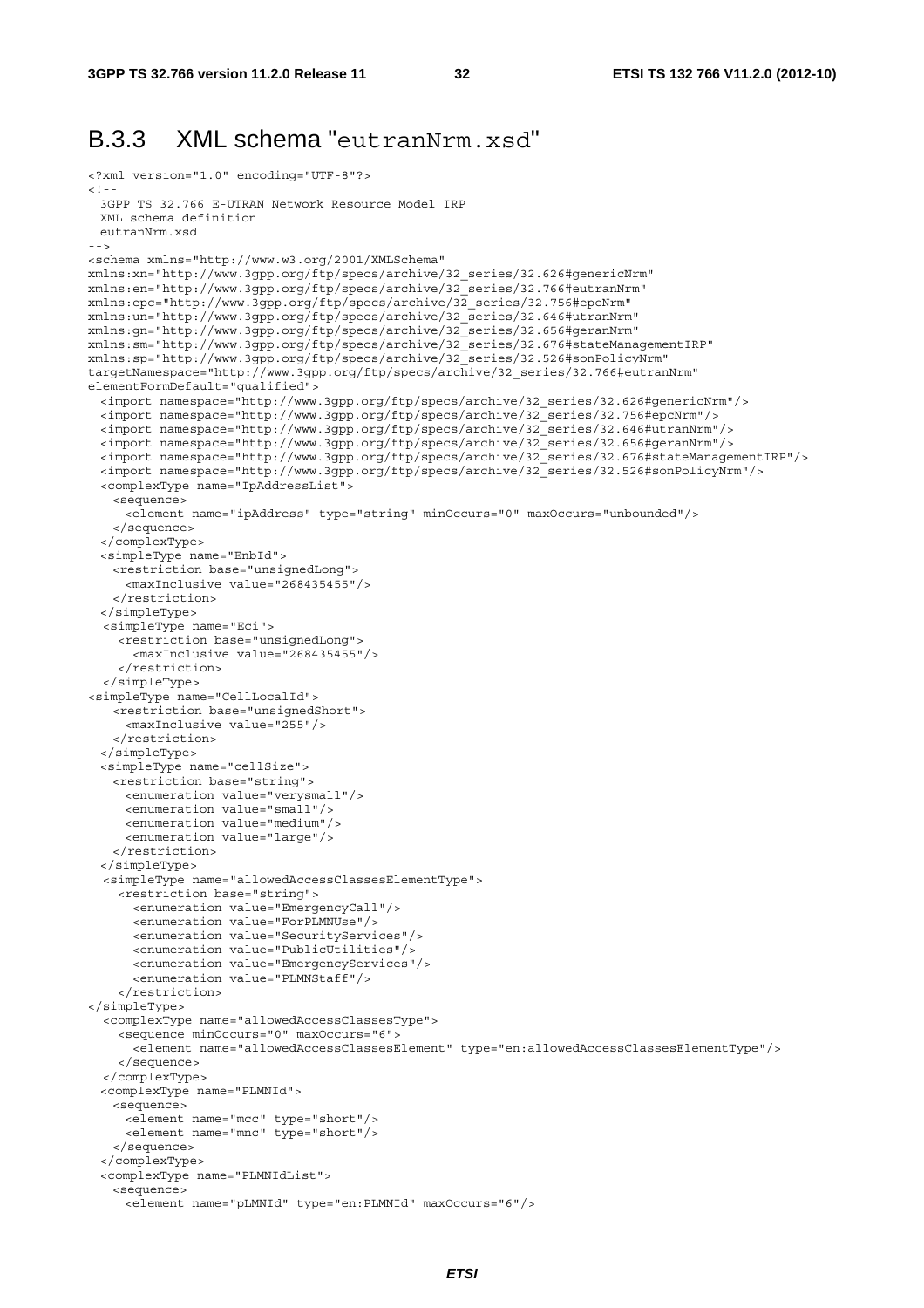<!-- The first pLMNId of the pLMNIdList is primary PLMN id --> </sequence> </complexType> <complexType name="EcgiList"> <sequence> <element name="plmnId" type="en:PLMNId" minOccurs="0"/> <element name="eci" type="en:Eci" minOccurs="0"/> </sequence> </complexType> <simpleType name="Pci"> <restriction base="unsignedShort"> <maxInclusive value="503"/> <!-- Minimum value is 0, maximum value is 3x167+2=503 --> </restriction> </simpleType> <complexType name="PciList"> <sequence> <element name="pci" type="en:Pci" maxOccurs="504"/> </sequence> </complexType> <simpleType name="cellResvInfoTyoe"> <restriction base="string"> <enumeration value="reservedCell"/> <enumeration value="nonReservedCell"/> </restriction> </simpleType> <simpleType name="mbsfnAreaIdType"> <restriction base="unsignedLong"> <maxInclusive value="255"/> </restriction> </simpleType> <complexType name="QciDscpMappingType"> <sequence> <element name="qci" type="short"/> <element name="dscp" type="short"/> </sequence> </complexType> <complexType name="QciDscpMappingListType"> <sequence> <element name="QciDscpMappingPair" type="en:QciDscpMappingType"/> </sequence> </complexType> <simpleType name="isEsCoveredByEnumType"> <restriction base="string"> <enumeration value="no"/> <enumeration value="partial"/> <enumeration value="yes"/> </restriction> </simpleType> <simpleType name="yesNoType"> <restriction base="string"> <enumeration value="yes"/> <enumeration value="no"/> </restriction> </simpleType> <simpleType name="QOffsetEnumType"> <restriction base="string"> <enumeration value="dB-24"/> <enumeration value="dB-22"/> <enumeration value="dB-20"/> <enumeration value="dB-18"/> <enumeration value="dB-16"/> <enumeration value="dB-14"/> <enumeration value="dB-12"/> <enumeration value="dB-10"/> <enumeration value="dB-8"/> <enumeration value="dB-6"/> <enumeration value="dB-5"/> <enumeration value="dB-4"/> <enumeration value="dB-3"/> <enumeration value="dB-2"/> <enumeration value="dB-1"/> <enumeration value="dB0"/> <enumeration value="dB1"/> <enumeration value="dB2"/> <enumeration value="dB3"/> <enumeration value="dB4"/> <enumeration value="dB5"/>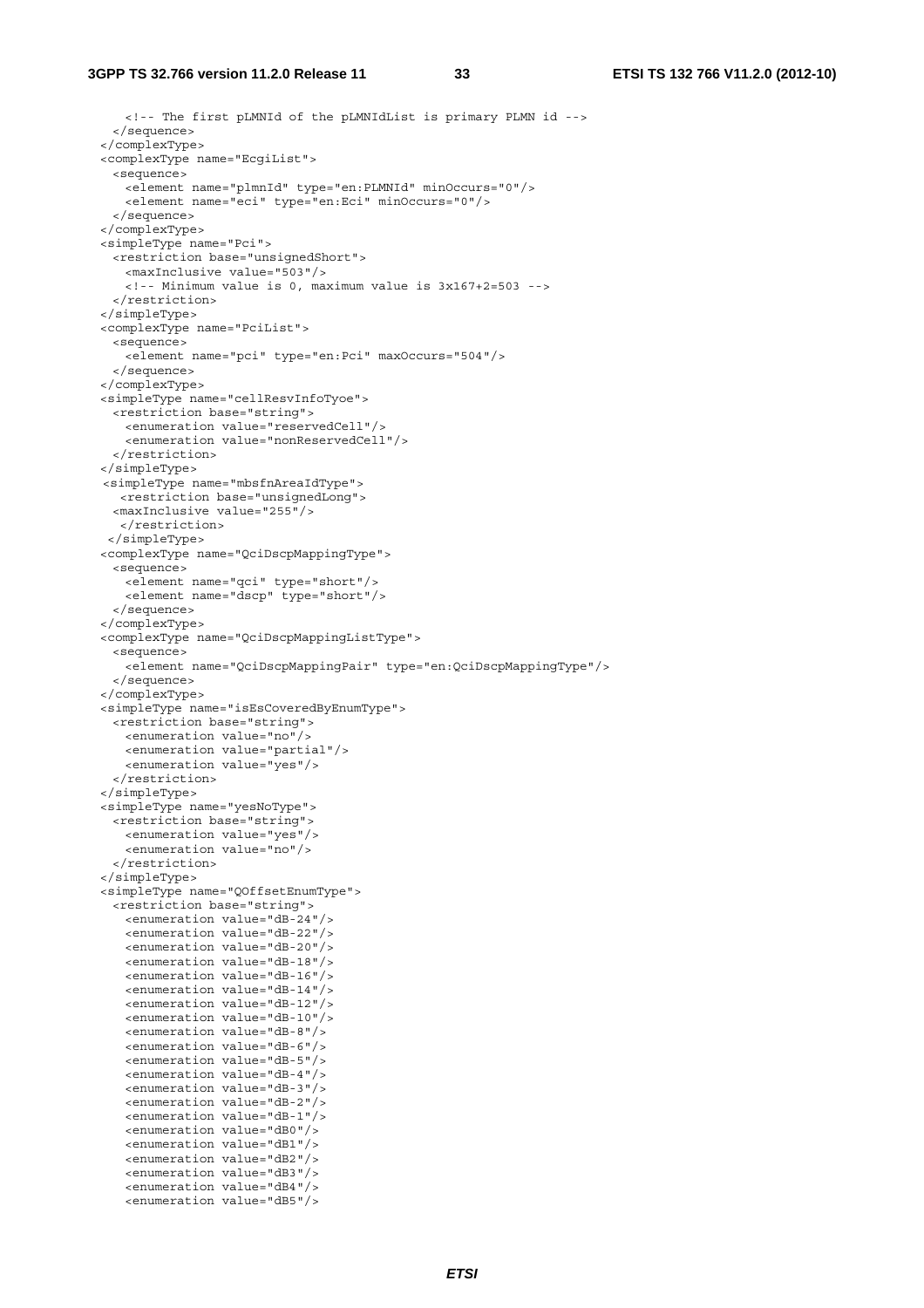<enumeration value="dB6"/> <enumeration value="dB8"/> <enumeration value="dB10"/> <enumeration value="dB12"/> <enumeration value="dB14"/> <enumeration value="dB16"/> <enumeration value="dB18"/> <enumeration value="dB20"/> <enumeration value="dB22"/> <enumeration value="dB24"/> </restriction> </simpleType> <simpleType name="ContentionResolutionTimerEnumType"> <restriction base="string"> <enumeration value="sf8"/> <enumeration value="sf16"/> <enumeration value="sf24"/> <enumeration value="sf32"/> <enumeration value="sf40"/> <enumeration value="sf48"/> <enumeration value="sf56"/> <enumeration value="sf64"/> </restriction> </simpleType> <simpleType name="NumberOfRaPreamblesEnumType"> <restriction base="string"> <enumeration value="n4"/> <enumeration value="n8"/> <enumeration value="n12"/> <enumeration value="n16"/> <enumeration value="n20"/> <enumeration value="n24"/> <enumeration value="n28"/> <enumeration value="n32"/> <enumeration value="n36"/> <enumeration value="n40"/> <enumeration value="n44"/> <enumeration value="n48"/> <enumeration value="n52"/> <enumeration value="n56"/> <enumeration value="n60"/> <enumeration value="n64"/> </restriction> </simpleType> <simpleType name="PreambleInitialReceivedTargetPowerEnumType"> <restriction base="string"> <enumeration value="dBm-120"/> <enumeration value="dBm-118"/> <enumeration value="dBm-116"/> <enumeration value="dBm-114"/> <enumeration value="dBm-112"/> <enumeration value="dBm-110"/> <enumeration value="dBm-108"/> <enumeration value="dBm-106"/> <enumeration value="dBm-104"/> <enumeration value="dBm-102"/> <enumeration value="dBm-100"/> <enumeration value="dBm-98"/> <enumeration value="dBm-96"/> <enumeration value="dBm-94"/> <enumeration value="dBm-92"/> <enumeration value="dBm-90"/> </restriction> </simpleType> <simpleType name="PreambleTransMaxEnumType"> <restriction base="string"> <enumeration value="n3"/> <enumeration value="n4"/> <enumeration value="n5"/> <enumeration value="n6"/> <enumeration value="n7"/> <enumeration value="n8"/> <enumeration value="n10"/> <enumeration value="n20"/> <enumeration value="n50"/> <enumeration value="n100"/> <enumeration value="n200"/> </restriction>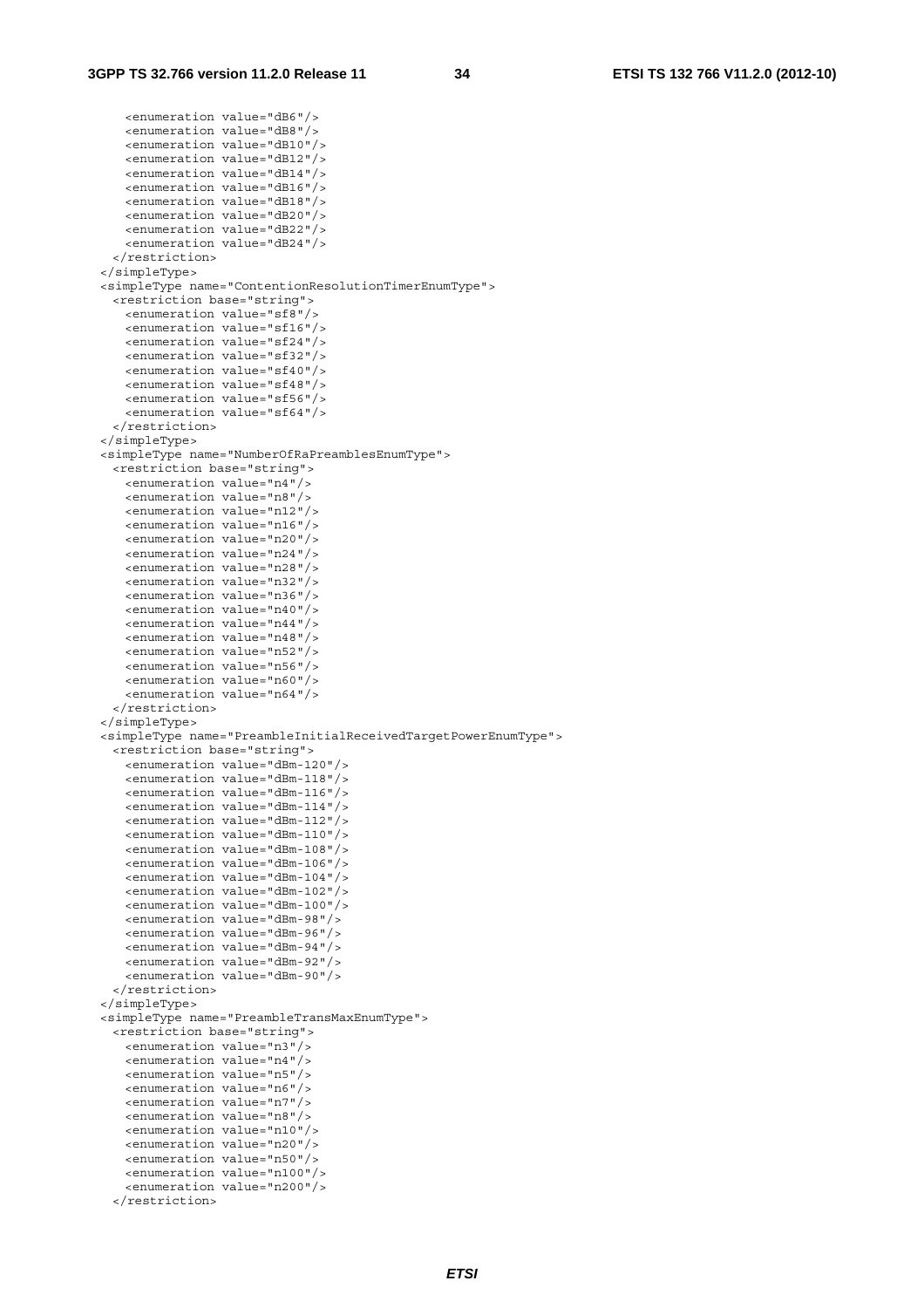```
 </simpleType> 
 <simpleType name="PowerRampingStepEnumType"> 
  <restriction base="string"> 
    <enumeration value="dB0"/> 
    <enumeration value="dB2"/> 
    <enumeration value="dB4"/> 
    <enumeration value="dB6"/> 
  </restriction> 
 </simpleType> 
 <simpleType name="QHystEnumType"> 
  <restriction base="string"> 
    <enumeration value="dB0"/> 
    <enumeration value="dB1"/> 
    <enumeration value="dB2"/> 
    <enumeration value="dB3"/> 
    <enumeration value="dB4"/> 
    <enumeration value="dB5"/> 
    <enumeration value="dB6"/> 
    <enumeration value="dB8"/> 
    <enumeration value="dB10"/> 
    <enumeration value="dB12"/> 
    <enumeration value="dB14"/> 
    <enumeration value="dB16"/> 
    <enumeration value="dB18"/> 
    <enumeration value="dB20"/> 
    <enumeration value="dB22"/> 
    <enumeration value="dB24"/> 
   </restriction> 
 </simpleType> 
 <simpleType name="ResponseWindowSizeEnumType"> 
   <restriction base="string"> 
    <enumeration value="sf2"/> 
    <enumeration value="sf3"/> 
    <enumeration value="sf4"/> 
    <enumeration value="sf5"/> 
    <enumeration value="sf6"/> 
    <enumeration value="sf7"/> 
    <enumeration value="sf8"/> 
    <enumeration value="sf10"/> 
   </restriction> 
 </simpleType> 
 <simpleType name="SizeOfRAPreambleGroupAEnumType"> 
   <restriction base="string"> 
    <enumeration value="n4"/> 
    <enumeration value="n8"/> 
    <enumeration value="n12"/> 
    <enumeration value="n16"/> 
    <enumeration value="n20"/> 
    <enumeration value="n24"/> 
    <enumeration value="n28"/> 
    <enumeration value="n32"/> 
    <enumeration value="n36"/> 
    <enumeration value="n40"/> 
    <enumeration value="n44"/> 
    <enumeration value="n48"/> 
    <enumeration value="n52"/> 
    <enumeration value="n56"/> 
    <enumeration value="n60"/> 
   </restriction> 
 </simpleType> 
 <simpleType name="TimeToTriggerEUtraEnumType"> 
  <restriction base="string"> 
    <enumeration value="ms0"/> 
    <enumeration value="ms40"/> 
    <enumeration value="ms64"/> 
    <enumeration value="ms80"/> 
    <enumeration value="ms100"/> 
    <enumeration value="ms128"/> 
    <enumeration value="ms160"/> 
    <enumeration value="ms256"/> 
    <enumeration value="ms320"/> 
    <enumeration value="ms480"/> 
    <enumeration value="ms512"/> 
    <enumeration value="ms640"/> 
    <enumeration value="ms1024"/> 
    <enumeration value="ms1280"/> 
    <enumeration value="ms2560"/> 
    <enumeration value="ms5120"/>
```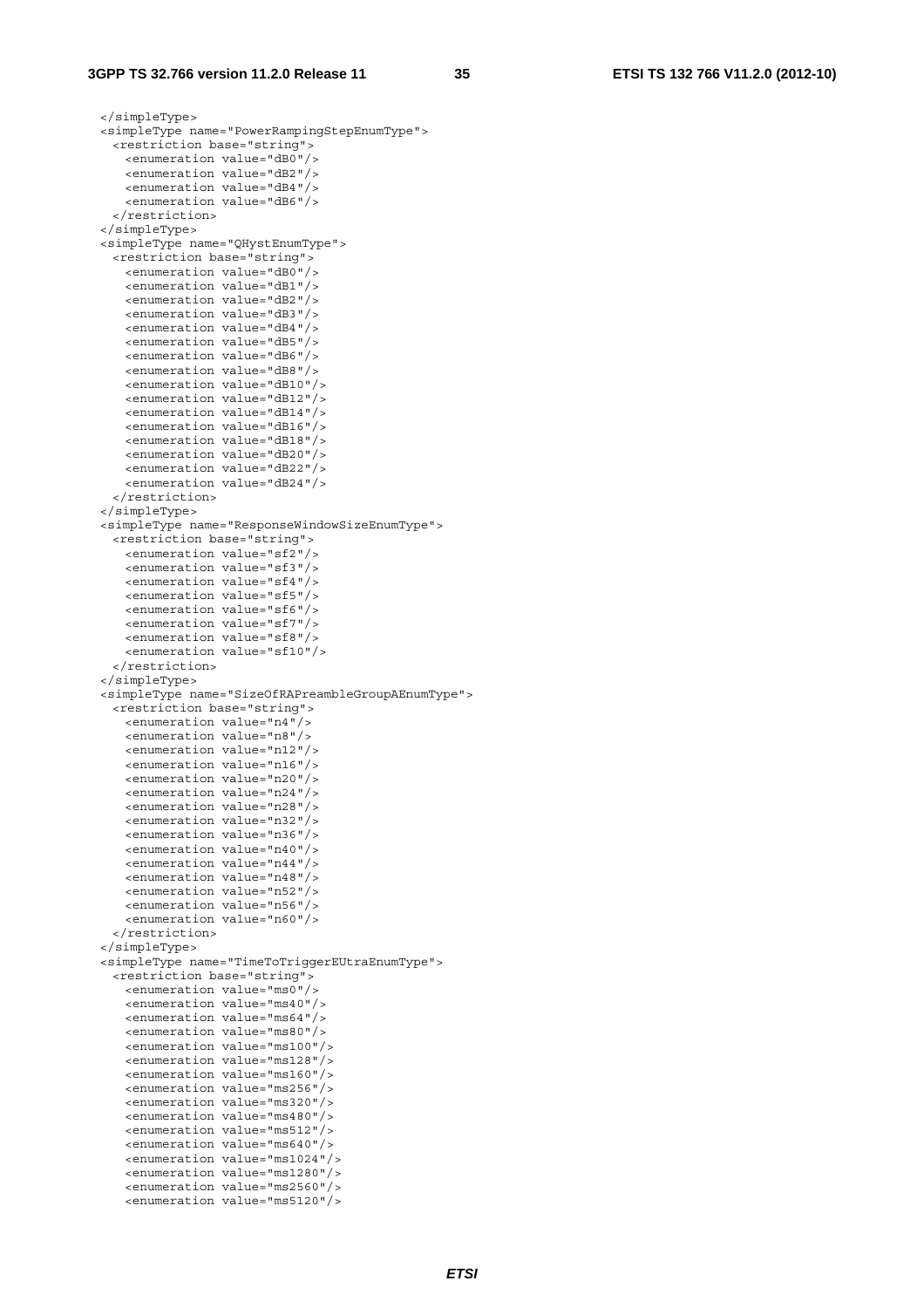</restriction> </simpleType> <simpleType name="ThresholdRsrpRangeType"> <restriction base="unsignedShort"> <minInclusive value="0"/> <maxInclusive value="97"/> </restriction> </simpleType> <simpleType name="ThresholdRsrqRangeType"> <restriction base="unsignedShort"> <minInclusive value="0"/> <maxInclusive value="34"/> </restriction> </simpleType> <simpleType name="OffsetRangeType"> <restriction base="short"> <minInclusive value="-30"/> <maxInclusive value="30"/> </restriction> </simpleType> <simpleType name="ThresholdUtraRscpRangeType"> <restriction base="short"> <minInclusive value="-5"/> <maxInclusive value="91"/> </restriction> </simpleType> <simpleType name="ThresholdUtraEcN0RangeType"> <restriction base="unsignedShort"> <minInclusive value="0"/> <maxInclusive value="49"/> </restriction> </simpleType> <simpleType name="ThresholdGeranRangeType"> <restriction base="unsignedShort"> <minInclusive value="0"/> <maxInclusive value="63"/> </restriction> </simpleType> <simpleType name="ThresholdCDMA2000RangeType"> <restriction base="unsignedShort"> <minInclusive value="0"/> <maxInclusive value="63"/> </restriction> </simpleType> <simpleType name="CommonChannelPowerOffsetRangeType"> <restriction base="short"> <minInclusive value="-350"/> <maxInclusive value="150"/> </restriction> </simpleType> <simpleType name="ConfigurationIndexRangeType"> <restriction base="unsignedShort"> <minInclusive value="0"/> <maxInclusive value="63"/> </restriction> </simpleType> <simpleType name="HysteresisRangeType"> <restriction base="unsignedShort"> <minInclusive value="0"/> <maxInclusive value="30"/> </restriction> </simpleType> <simpleType name="PMaxRangeType"> <restriction base="short"> <minInclusive value="-30"/> <maxInclusive value="33"/> </restriction> </simpleType> <simpleType name="QOffsetRangeType"> <restriction base="short"> <minInclusive value="-15"/> <maxInclusive value="15"/> </restriction> </simpleType> <simpleType name="QQualMinUtraRangeType"> <restriction base="short"> <minInclusive value="-24"/> <maxInclusive value="0"/>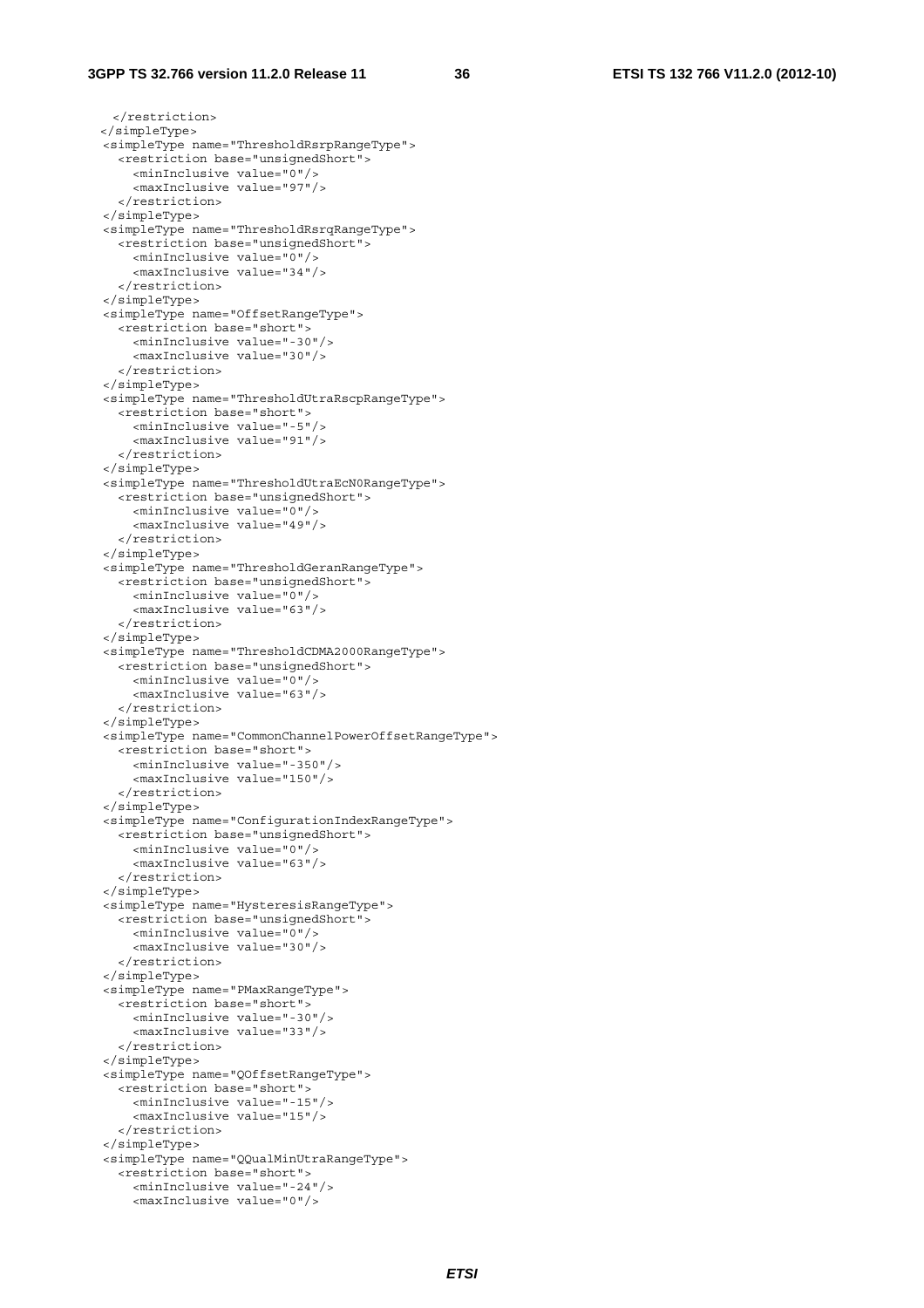```
 </restriction> 
 </simpleType> 
 <simpleType name="QRxLevMinEUtraRangeType"> 
   <restriction base="short"> 
     <minInclusive value="-77"/> 
     <maxInclusive value="-22"/> 
   </restriction> 
 </simpleType> 
 <simpleType name="QRxLevMinGeranRangeType"> 
   <restriction base="unsignedShort"> 
     <minInclusive value="0"/> 
     <maxInclusive value="63"/> 
   </restriction> 
 </simpleType> 
 <simpleType name="QRxLevMinUtraRangeType"> 
   <restriction base="short"> 
     <minInclusive value="-60"/> 
     <maxInclusive value="-13"/> 
   </restriction> 
 </simpleType> 
 <simpleType name="RootSequenceIndexRangeType"> 
   <restriction base="unsignedShort"> 
     <minInclusive value="0"/> 
     <maxInclusive value="837"/> 
   </restriction> 
 </simpleType> 
 <simpleType name="SIntraSearchRangeType"> 
   <restriction base="unsignedShort"> 
     <minInclusive value="0"/> 
     <maxInclusive value="31"/> 
   </restriction> 
 </simpleType> 
 <simpleType name="TReselectionRangeType"> 
   <restriction base="unsignedShort"> 
     <minInclusive value="0"/> 
     <maxInclusive value="7"/> 
   </restriction> 
 </simpleType> 
 <simpleType name="TStoreUeContextRangeType"> 
   <restriction base="unsignedShort"> 
     <minInclusive value="0"/> 
     <maxInclusive value="1023"/> 
   </restriction> 
 </simpleType> 
 <complexType name="TceIDMappingInfo"> 
  <sequence> 
    <element name="tceID" type="short"/> 
    <element name="tceIPAddr" type="string"/> 
  </sequence> 
 </complexType> 
 <complexType name="TceIDMappingInfoList"> 
  <sequence> 
    <element name="tceIDMappingInfo" type="en:TceIDMappingInfo" minOccurs="0"/> 
  </sequence> 
 </complexType> 
 <simpleType name="cellOutageCompensationState"> 
  <restriction base="string"> 
    <enumeration value="cOCActivating"/> 
    <enumeration value="cOCActive"/> 
    <enumeration value="cOCDeactivating"/> 
    <enumeration value="cOCDeactive"/> 
  </restriction> 
 </simpleType> 
 <complexType name="cellOutageCompensationStatus"> 
   <sequence> 
     <element name="cellOutageCompensationState" type="en:cellOutageCompensationState"/> 
     <element name="errorList" type="xn:dnList"/> 
   </sequence> 
 </complexType> 
 <element name="CellOutageCompensationInformation"> 
   <complexType> 
     <complexContent> 
        <extension base="xn:NrmClass"> 
          <sequence> 
            <element name="attributes"> 
              <complexType> 
                <all>
```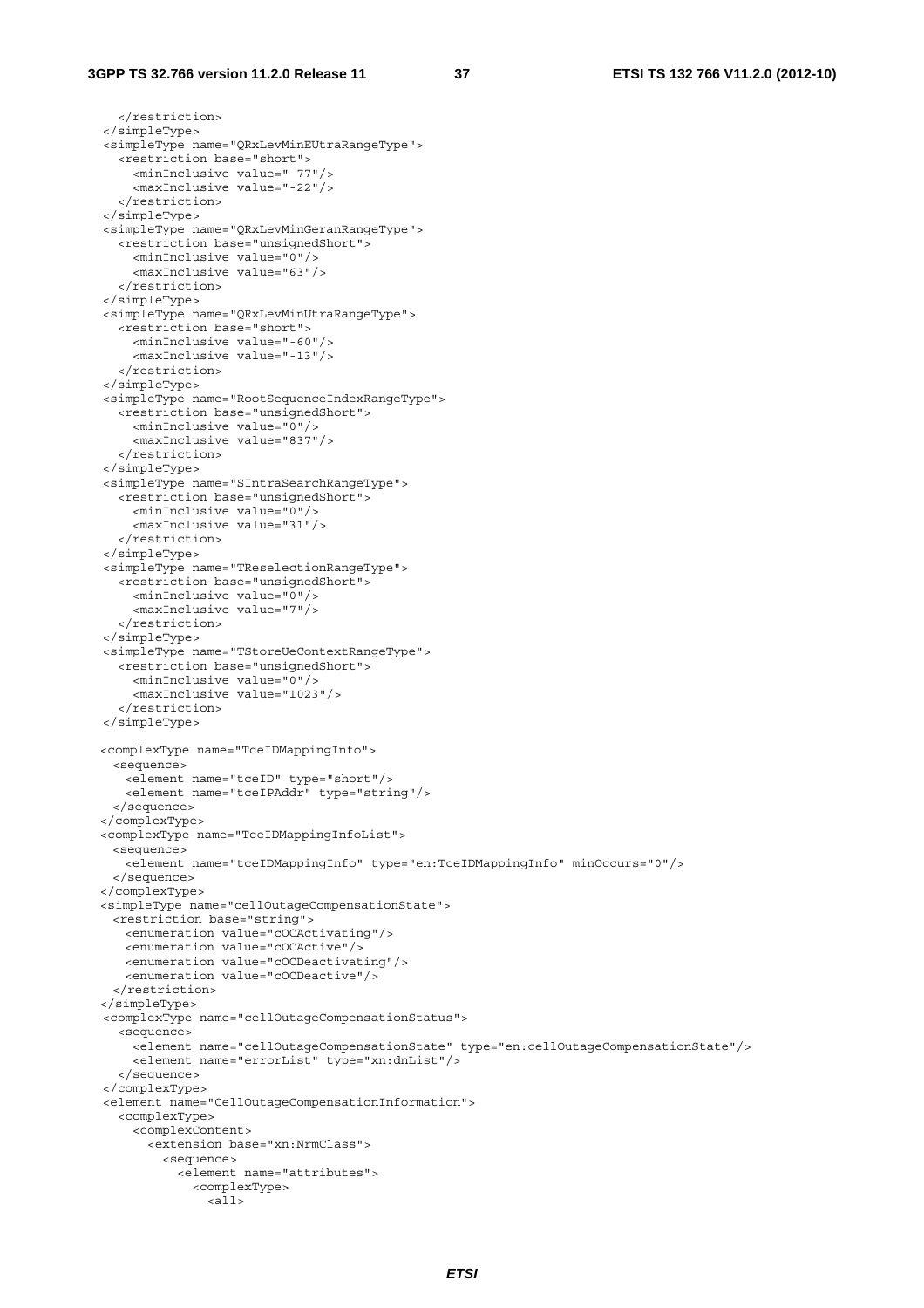<element name="cellOutageCompensationStatus" type="en:cellOutageCompensationStatus"/> <element name="isCOCAllowed" type="boolean"/>  $\langle$ all $\rangle$  </complexType> </element> </sequence> </extension> </complexContent> </complexType> </element> <element name="EUtranCellNMCentralizedSON"> <complexType> <complexContent> <extension base="xn:NrmClass"> <sequence> <element name="attributes"> <complexType>  $\overline{c}$  <element name="a1ThresholdRsrp" type="en:ThresholdRsrpRangeType" minOccurs="0"/> <element name="a1ThresholdRsrq" type="en:ThresholdRsrqRangeType" minOccurs="0"/> <element name="a2ThresholdRsrp" type="en:ThresholdRsrpRangeType" minOccurs="0"/> <element name="a2ThresholdRsrq" type="en:ThresholdRsrqRangeType" minOccurs="0"/> <element name="a3Offset" type="en:OffsetRangeType" minOccurs="0"/> <element name="a4ThresholdRsrp" type="en:ThresholdRsrpRangeType" minOccurs="0"/> <element name="a4ThresholdRsrq" type="en:ThresholdRsrqRangeType" minOccurs="0"/> <element name="a5Threshold1Rsrp" type="en:ThresholdRsrpRangeType" minOccurs="0"/> <element name="a5Threshold1Rsrq" type="en:ThresholdRsrqRangeType" minOccurs="0"/> <element name="b1ThresholdUtraRscp" type="en:ThresholdUtraRscpRangeType" minOccurs="0"/> <element name="b1ThresholdUtraEcN0" type="en:ThresholdUtraEcN0RangeType" minOccurs="0"/> <element name="b1ThresholdGeran" type="en:ThresholdGeranRangeType" minOccurs="0"/> <element name="b1ThresholdCdma2000" type="en:ThresholdCDMA2000RangeType" minOccurs="0"/> <element name="b2Threshold1Rsrp" type="en:ThresholdRsrpRangeType" minOccurs="0"/> <element name="b2Threshold1Rsrq" type="en:ThresholdRsrqRangeType" minOccurs="0"/> <element name="b2Threshold2UtraRscp" type="en:ThresholdUtraRscpRangeType" minOccurs="0"/> <element name="b2Threshold2UtraEcN0" type="en:ThresholdUtraEcN0RangeType"  $minOrcures=10"$ /> <element name="b2Threshold2Geran" type="en:ThresholdGeranRangeType" minOccurs="0"/> <element name="b2Threshold2Cdma2000" type="en:ThresholdCDMA2000RangeType" minOccurs="0"/> <element name="commonChannelPowerOffset" type="en:CommonChannelPowerOffsetRangeType" minOccurs="0"/> <element name="configurationIndex" type="en:ConfigurationIndexRangeType" minOccurs="0"/> <element name="contentionResolutionTimer" type="en:ContentionResolutionTimerEnumType" minOccurs="0"/> <element name="hysteresisEutraA1" type="en:HysteresisRangeType" minOccurs="0"/> <element name="hysteresisEutraA2" type="en:HysteresisRangeType" minOccurs="0"/> <element name="hysteresisEutraA3" type="en:HysteresisRangeType" minOccurs="0"/> <element name="hysteresisEutraA4" type="en:HysteresisRangeType" minOccurs="0"/> <element name="hysteresisEutraA5" type="en:HysteresisRangeType" minOccurs="0"/> <element name="hysteresisIratB1" type="en:HysteresisRangeType" minOccurs="0"/> <element name="hysteresisIratB2" type="en:HysteresisRangeType" minOccurs="0"/> <element name="numberOfRaPreambles" type="en:NumberOfRaPreamblesEnumType" minOccurs="0"/> <element name="preambleInitialReceivedTargetPower" type="en:PreambleInitialReceivedTargetPowerEnumType" minOccurs="0"/> <element name="preambleTransMax" type="en:PreambleTransMaxEnumType" minOccurs="0"/> <element name="pMax" type="en:PMaxRangeType" minOccurs="0"/> <element name="powerRampingStep" type="en:PowerRampingStepEnumType" minOccurs="0"/> <element name="qHyst" type="en:PreambleInitialReceivedTargetPowerEnumType" minOccurs="0"/> <element name="qOffsetUtra" type="en:QOffsetRangeType" minOccurs="0"/> <element name="qOffsetGeran" type="en:QOffsetRangeType" minOccurs="0"/> <element name="qOffsetCdma2000" type="en:QOffsetRangeType" minOccurs="0"/> <element name="qQualMinUtra" type="en:QQualMinUtraRangeType" minOccurs="0"/> <element name="qRxLevMinEUtraSib1" type="en:QRxLevMinEUtraRangeType"

```
minOccurs="0"/>
```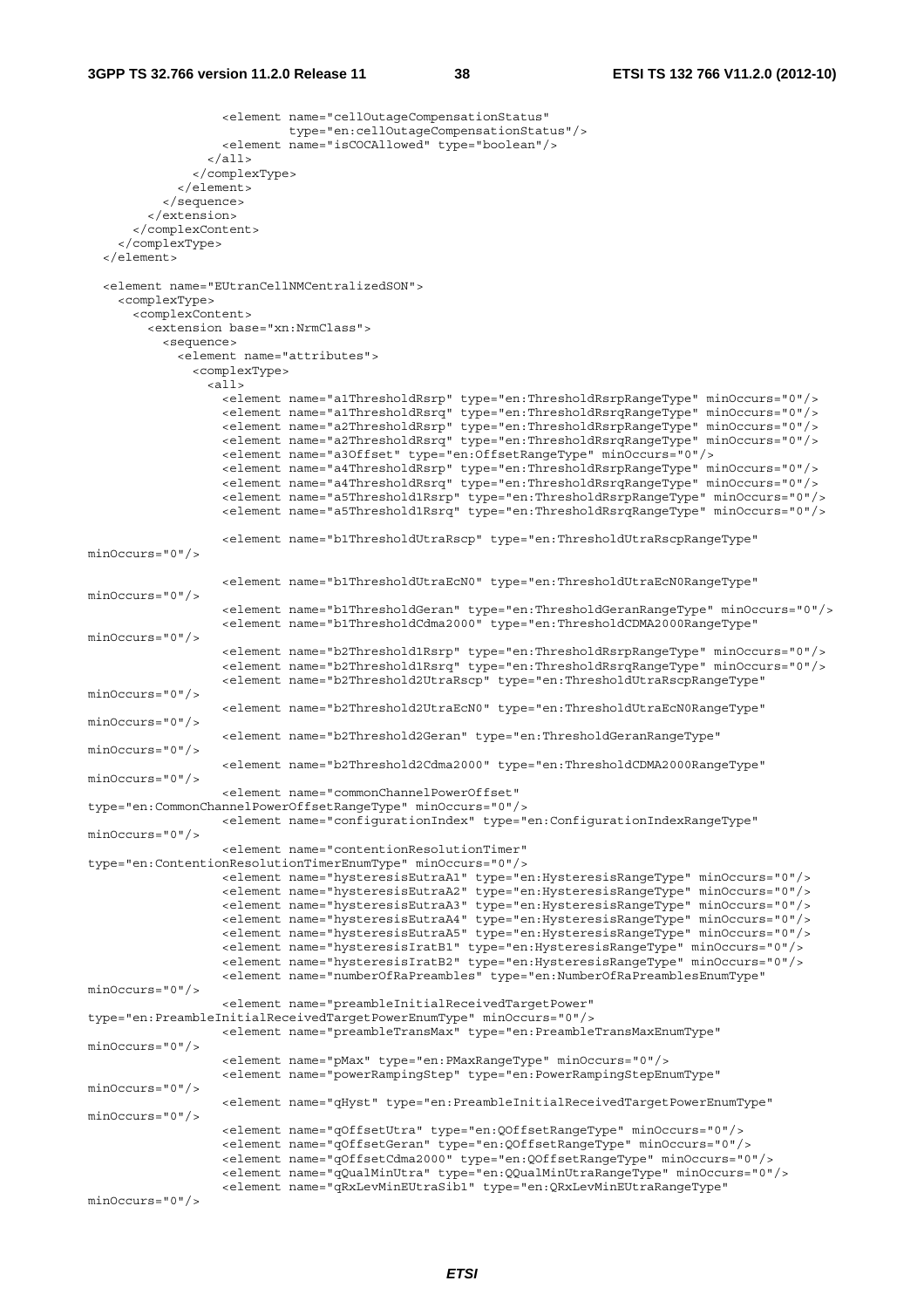**3GPP TS 32.766 version 11.2.0 Release 11 39 ETSI TS 132 766 V11.2.0 (2012-10)**

 <element name="qRxLevMinEUtraSib3" type="en:QRxLevMinEUtraRangeType" minOccurs="0"/> <element name="qRxLevMinGeran" type="en:QRxLevMinGeranRangeType" minOccurs="0"/> <element name="qRxLevMinUtra" type="en:QRxLevMinUtraRangeType" minOccurs="0"/> <element name="responseWindowSize" type="en:ResponseWindowSizeEnumType" minOccurs="0"/> <element name="rootSequenceIndex" type="en:RootSequenceIndexRangeType" minOccurs="0"/> <element name="sIntraSearch" type="en:SIntraSearchRangeType" minOccurs="0"/> <element name="sizeOfRAPreamblesGroupA" type="en:SizeOfRAPreambleGroupAEnumType" minOccurs="0"/> <element name="timeToTriggerEutraA1" type="en:TimeToTriggerEUtraEnumType" minOccurs="0"/> <element name="timeToTriggerEutraA2" type="en:TimeToTriggerEUtraEnumType" minOccurs="0"/> <element name="timeToTriggerEutraA3" type="en:TimeToTriggerEUtraEnumType" minOccurs="0"/> <element name="timeToTriggerEutraA4" type="en:TimeToTriggerEUtraEnumType" minOccurs="0"/> <element name="timeToTriggerEutraA5" type="en:TimeToTriggerEUtraEnumType" minOccurs="0"/> <element name="timeToTriggerIratB1" type="en:TimeToTriggerEUtraEnumType" minOccurs="0"/> <element name="timeToTriggerIratB2" type="en:TimeToTriggerEUtraEnumType" minOccurs="0"/> <element name="tReselectionCdma2000" type="en:TReselectionRangeType" minOccurs="0"/> <element name="tReselectionEUtra" type="en:TReselectionRangeType" minOccurs="0"/> <element name="tReselectionGeran" type="en:TReselectionRangeType" minOccurs="0"/> <element name="tReselectionUtra" type="en:TReselectionRangeType" minOccurs="0"/> <element name="tStoreUeContext" type="en:TStoreUeContextRangeType" minOccurs="0"/>  $\langle$ all $>$  </complexType> </element> </sequence> </extension> </complexContent> </complexType> </element> <element name="ENBFunction" substitutionGroup="xn:ManagedElementOptionallyContainedNrmClass"> <complexType> <complexContent> <extension base="xn:NrmClass"> <sequence> <element name="attributes" minOccurs="0"> <complexType> <all> <element name="userLabel" type="string"/> <element name="intraANRSwitch" type="boolean" minOccurs="0"/> <element name="iRATANRSwitch" type="boolean" minOccurs="0"/> <element name="enbId" type="en:EnbId" minOccurs="0"/> <element name="x2BlackList" type="xn:dnList" minOccurs="0"/> <element name="x2WhiteList" type="xn:dnList" minOccurs="0"/> <element name="x2HOBlackList" type="xn:dnList" minOccurs="0"/> <element name="x2IpAddressList" type="string" minOccurs="0"/> <element name="tceIDMappingInfoList" type="en:TceIDMappingInfoList" minOccurs="0"/> <!-- linkList attribute is to be added when defined in the IS -->  $\frac{1}{2}$  </complexType> </element> <choice minOccurs="0" maxOccurs="unbounded"> <element ref="en:EUtranCellFDD"/> <element ref="en:EUtranCellTDD"/> <element ref="epc:EP\_RP\_EPS"/> <element ref="en:ENBFunctionOptionallyContainedNrmClass"/> <element ref="en:DeNBCapability"/> <element ref="xn:VsDataContainer"/> </choice> <choice minOccurs="0" maxOccurs="1"> <element ref="sp:ESPolicies"/> </choice> </sequence> </extension> </complexContent> </complexType>

</element>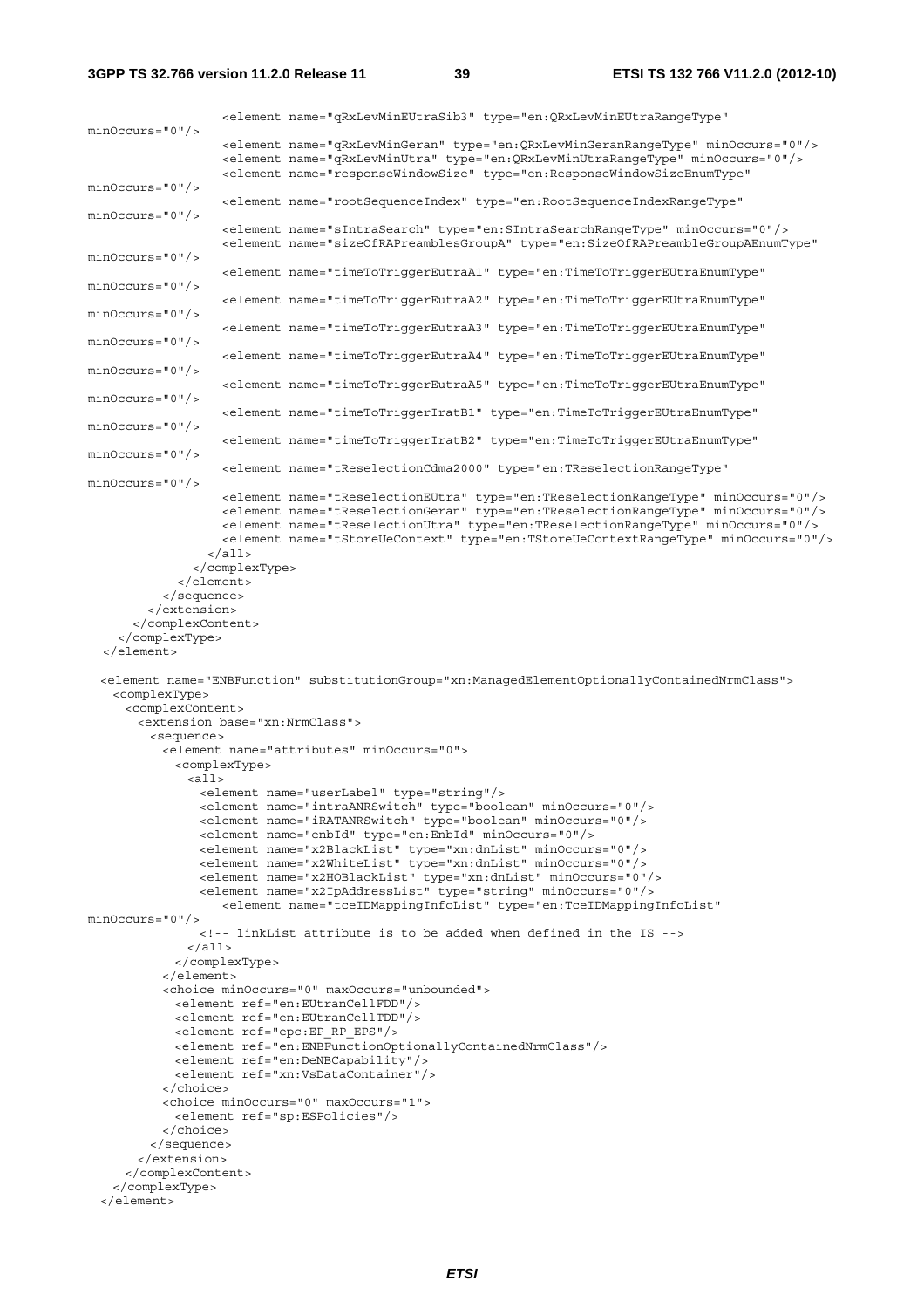<element name="RNFunction" substitutionGroup="xn:ManagedElementOptionallyContainedNrmClass"> <complexType> <complexContent> <extension base="xn:NrmClass"> <sequence> <element name="attributes" minOccurs="0"> <complexType>  $\leq$ all $\geq$  <element name="userLabel" type="string"/> <element name="servingCell" type="xn:dn"/>  $\langle$ all $>$  </complexType> </element> <choice minOccurs="0" maxOccurs="unbounded"> <element ref="epc:EP\_RP\_EPS"/> <element ref="en:RNFunctionOptionallyContainedNrmClass"/> <element ref="xn:VsDataContainer"/> </choice> </sequence> </extension> </complexContent> </complexType> </element> <element name="DeNBCapability"> <complexType> <complexContent> <extension base="xn:NrmClass"> <sequence> <element name="attributes" minOccurs="0"> <complexType>  $\leq$ all $\geq$  <element name="userLabel" type="string"/> <element name="servedRN" type="xn:dnList" minOccurs="0"/> <element name="maxNbrRNAllowed" type="unsignedShort"/>  $\langle$ all $\rangle$  </complexType>  $\sim$ /element $\sim$  </sequence> </extension> </complexContent> </complexType> </element> <element name="ExternalRNFunction" substitutionGroup="xn:ManagedElementOptionallyContainedNrmClass"> <complexType> <complexContent> <extension base="xn:NrmClass"> <sequence> <element name="attributes" minOccurs="0"> <complexType>  $\langle$ all $\rangle$  <element name="userLabel" type="string"/> <element name="candidateDeNBCells" type="en:EcgiList" minOccurs="0"/>  $\langle$ all $>$  </complexType> </element> <choice minOccurs="0" maxOccurs="unbounded"> <element ref="epc:EP\_RP\_EPS"/> <element ref="en:ExternalRNFunctionOptionallyContainedNrmClass"/> <element ref="xn:VsDataContainer"/> </choice> </sequence> </extension> </complexContent> </complexType> </element> <element name="ExternalENBFunction" substitutionGroup="xn:SubNetworkOptionallyContainedNrmClass"> <complexType> <complexContent> <extension base="xn:NrmClass"> <sequence> <element name="attributes" minOccurs="0"> <complexType> <all> <element name="userLabel" type="string"/> <element name="enbId" type="en:EnbId" minOccurs="0"/> <!-- Attributes are to be added when defined in the IS --> </all>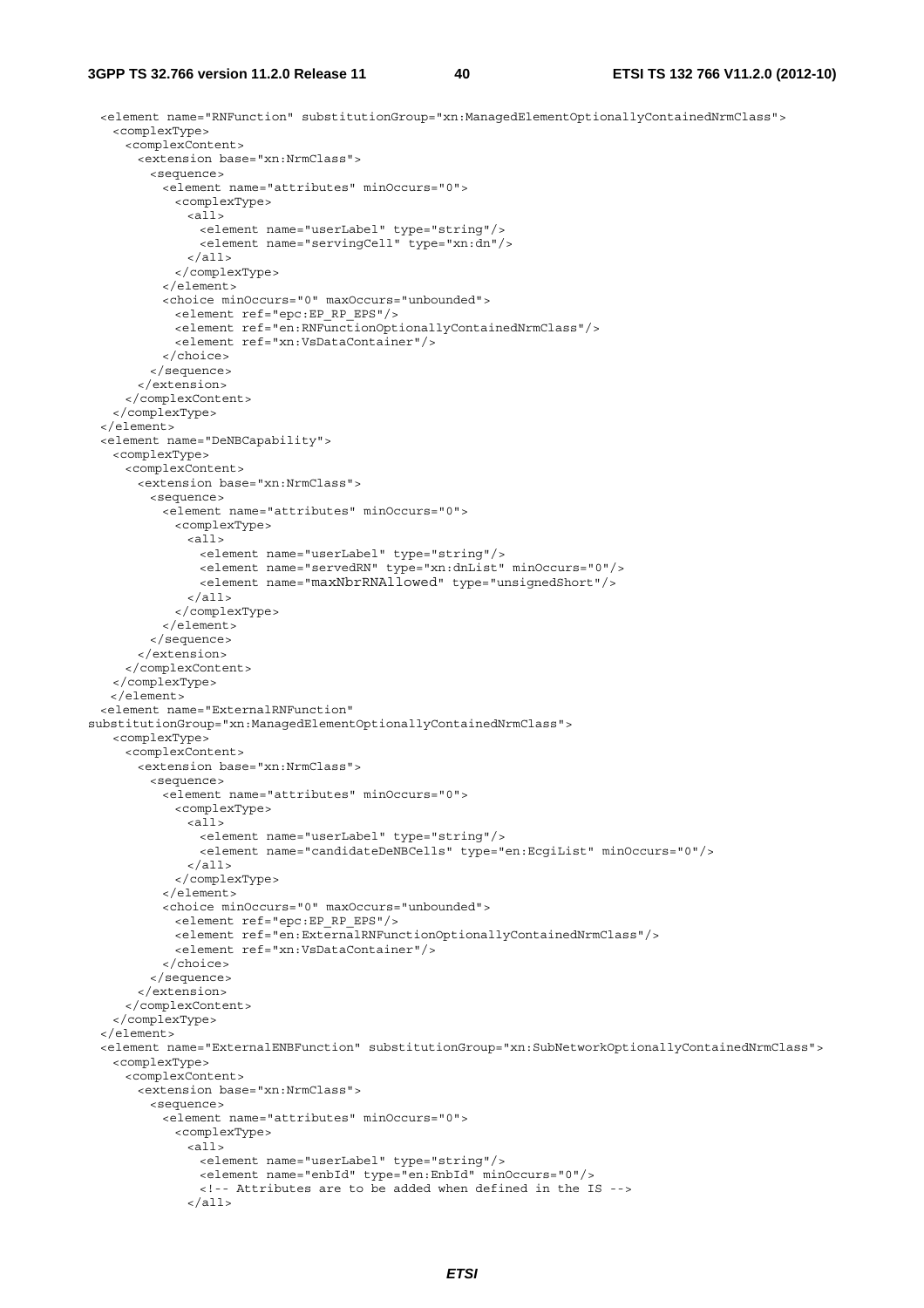```
 </complexType> 
           </element> 
           <choice minOccurs="0" maxOccurs="unbounded"> 
             <element ref="en:ExternalEUtranCellFDD"/> 
             <element ref="en:ExternalEUtranCellTDD"/> 
             <element ref="en:ExternalENBFunctionOptionallyContainedNrmClass"/> 
             <element ref="xn:VsDataContainer"/> 
           </choice> 
         </sequence> 
        </extension> 
      </complexContent> 
    </complexType> 
  \epsilon/element>
  <element name="EUtranCellFDD"> 
    <complexType> 
      <complexContent> 
        <extension base="xn:NrmClass"> 
         <sequence> 
           <element name="attributes" minOccurs="0"> 
             <complexType> 
               <all> 
                <!-- Inherited attributes from EUtranGenericCell--> 
                 <element name="userLabel" type="string"/> 
                 <element name="cellLocalId" type="en:CellLocalId"/> 
 <element name="cellSize" type="en:cellSize"/> 
 <element name="pLMNIdList" type="en:PLMNIdList"/> 
                 <element name="tac" type="long"/> 
                 <element name="pci" type="en:Pci"/> 
                 <element name="pciList" type="en:PciList" minOccurs="0"/> 
                 <element name="maximumTransmissionPower" type="short"/> 
                 <element name="partOfSectorPower" type="short" minOccurs="0"/> 
                 <element name="referenceSignalPower" type="short"/> 
                <element name="pb" type="short"/> 
                 <element name="relatedTmaList" type="xn:dnList" minOccurs="0"/> 
                 <element name="relatedAntennaList" type="xn:dnList" minOccurs="0"/> 
                 <element name="relatedSectorEquipment" type="xn:dn" minOccurs="0"/> 
                 <element name="operationalState" type="sm:operationalStateType" minOccurs="0"/> 
                <element name="administrativeState" type="sm:administrativeStateType" 
                            minOccurs="0"/> 
                 <element name="availabilityStatus" type="sm:availabilityStatusType" 
                            minOccurs="0"/> 
                 <element name="allowedAccessClasses" type="en:allowedAccessClassesType"/> 
                    <element name="cellResvInfo" type="en:cellResvInfoType" minOccurs="0"/> 
                    <element name="isChangeForEnergySavingAllowed" 
                              type="en:yesNoType" minOccurs="0"/> 
                <!-- End of inherited attributes from EUtranGenericCell --> 
                 <element name="earfcnDl" type="short"/> 
                 <element name="earfcnUl" type="short"/> 
              \langleall\rangle </complexType> 
           </element> 
           <choice minOccurs="0" maxOccurs="unbounded"> 
             <element ref="en:EUtranRelation"/> 
             <element ref="en:Cdma2000Relation"/> 
             <element ref="gn:GsmRelation"/> 
             <element ref="un:UtranRelation"/> 
             <element ref="en:EUtranCellFDDOptionallyContainedNrmClass"/> 
             <element ref="xn:VsDataContainer"/> 
           </choice> 
           <choice minOccurs="0" maxOccurs="1"> 
             <element ref="sp:EnergySavingProperties"/> 
             <element ref="sp:ESPolicies"/> 
           </choice> 
         </sequence> 
        </extension> 
      </complexContent> 
    </complexType> 
  </element> 
  <element name="ExternalEUtranCellFDD" 
substitutionGroup="xn:SubNetworkOptionallyContainedNrmClass"> 
    <complexType> 
      <complexContent> 
        <extension base="xn:NrmClass"> 
         <sequence> 
           <element name="attributes" minOccurs="0"> 
             <complexType> 
               <all> 
                <!-- Inherited attributes from ExternalEUtranGenericCell-->
```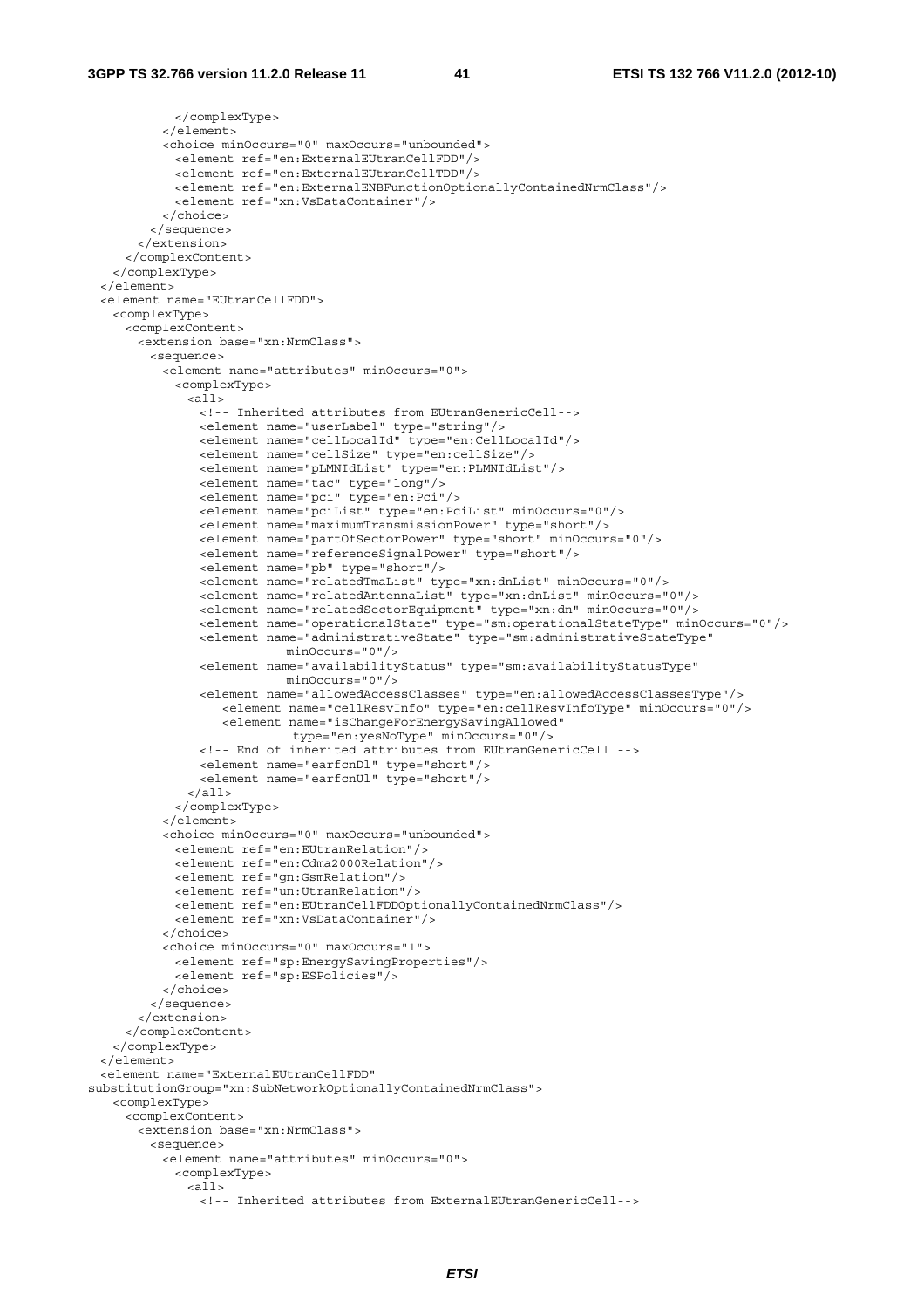```
 <element name="userLabel" type="string"/> 
                <element name="pci" type="en:Pci"/> 
                <element name="pLMNIdList" type="en:PLMNIdList"/> 
                <element name="cellLocalId" type="en:CellLocalId"/> 
                <element name="enbId" type="en:EnbId" minOccurs="0"/> 
                <!-- End of inherited attributes from ExternalEUtranGenericCell --> 
 <element name="earfcnDl" type="short"/> 
 <element name="earfcnUl" type="short"/> 
             \epsilon/all\epsilon </complexType> 
           </element> 
           <choice minOccurs="0" maxOccurs="unbounded"> 
            <element ref="en:ExternalEUtranCellFDDOptionallyContainedNrmClass"/> 
             <element ref="xn:VsDataContainer"/> 
           </choice> 
           <choice minOccurs="0"> 
            <element ref="en:CellOutageCompensationInformation"/> 
           </choice> 
         </sequence> 
       </extension> 
      </complexContent> 
    </complexType> 
  </element> 
  <element name="EUtranCellTDD"> 
    <complexType> 
      <complexContent> 
       <extension base="xn:NrmClass"> 
         <sequence> 
           <element name="attributes" minOccurs="0"> 
            <complexType> 
             \le all \ge <!-- Inherited attributes from EUtranGenericCell--> 
                <element name="userLabel" type="string"/> 
                <element name="cellLocalId" type="en:CellLocalId"/> 
                <element name="cellSize" type="en:cellSize"/> 
                <element name="pLMNIdList" type="en:PLMNIdList"/> 
                <element name="tac" type="long"/> 
                <element name="pci" type="en:Pci" /> 
                <element name="pciList" type="en:PciList" minOccurs="0"/> 
                <element name="maximumTransmissionPower" type="short"/> 
                <element name="partOfSectorPower" type="short" minOccurs="0"/> 
                <element name="referenceSignalPower" type="short"/> 
                <element name="pb" type="short"/> 
                <element name="relatedTmaList" type="xn:dnList" minOccurs="0"/> 
                <element name="relatedAntennaList" type="xn:dnList" minOccurs="0"/> 
 <element name="relatedSectorEquipment" type="xn:dn" minOccurs="0"/> 
 <element name="operationalState" type="sm:operationalStateType" minOccurs="0"/> 
                <element name="administrativeState" type="sm:administrativeStateType" 
                            minOccurs="0"/> 
                <element name="availabilityStatus" type="sm:availabilityStatusType" 
                           minOccurs="0"/> 
                <element name="allowedAccessClasses" type="en:allowedAccessClassesType"/> 
                <element name="cellResvInfo" type="en:cellResvInfoType" minOccurs="0"/> 
                   <element name="isChangeForEnergySavingAllowed" 
                             type="en:yesNoType" minOccurs="0"/> 
                <!-- End of inherited attributes from EUtranGenericCell --> 
                  <element name="earfcn" type="short"/> 
                   <element name="sfAssignment" type="short"/> 
                <element name="specialSfPatterns" type="short"/> 
             \frac{1}{2} </complexType> 
           </element> 
           <choice minOccurs="0" maxOccurs="unbounded"> 
            <element ref="en:EUtranRelation"/> 
            <element ref="en:Cdma2000Relation"/> 
            <element ref="gn:GsmRelation"/> 
            <element ref="un:UtranRelation"/> 
            <element ref="en:EUtranCellTDDOptionallyContainedNrmClass"/> 
            <element ref="xn:VsDataContainer"/> 
           </choice> 
           <choice minOccurs="0" maxOccurs="1"> 
            <element ref="sp:EnergySavingProperties"/> 
             <element ref="sp:ESPolicies"/> 
           </choice> 
           <choice minOccurs="0"> 
            <element ref="en:CellOutageCompensationInformation"/> 
          \alpha </sequence>
```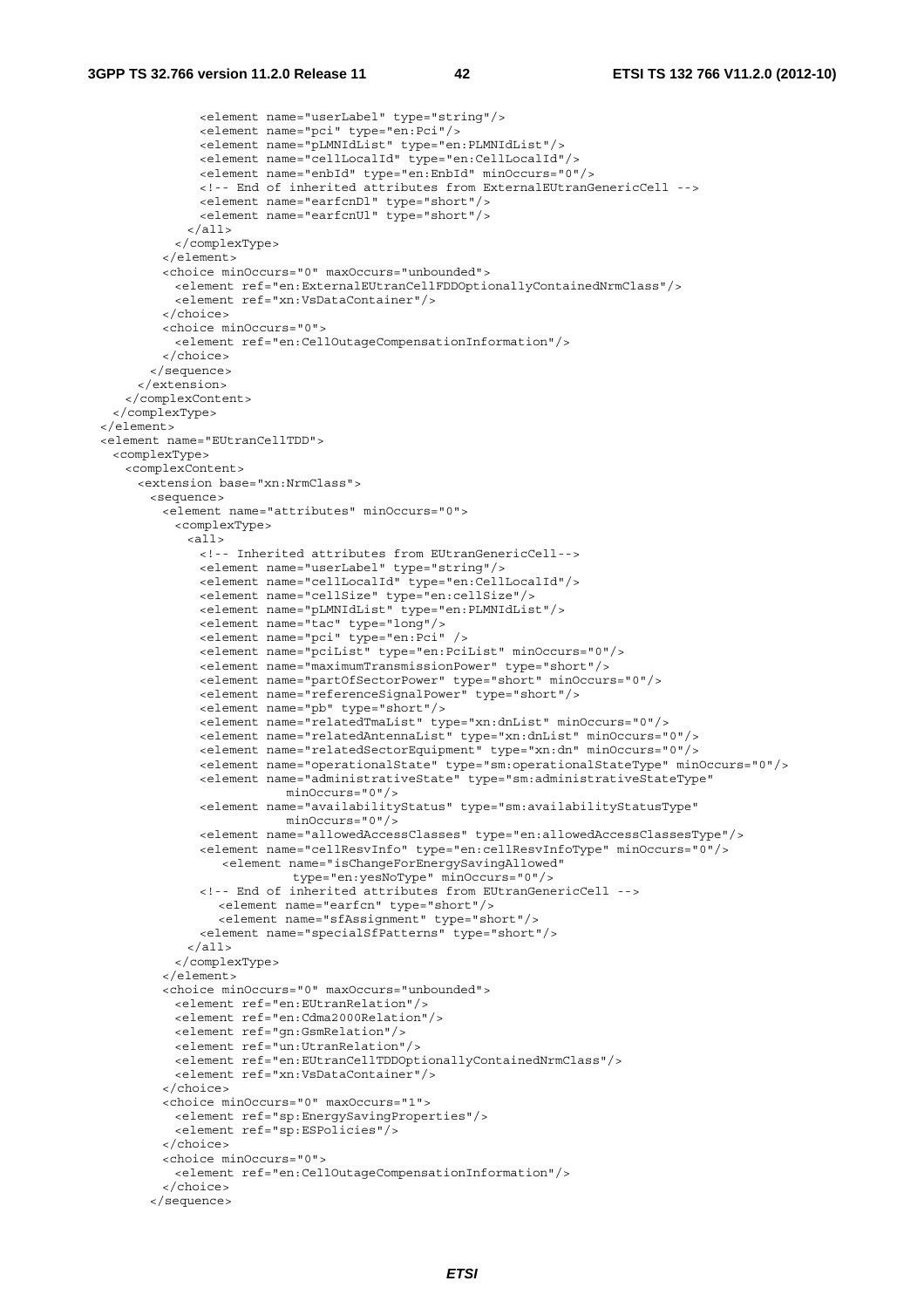```
 </extension> 
      </complexContent> 
    </complexType> 
  </element> 
  <element name="ExternalEUtranCellTDD" 
substitutionGroup="xn:SubNetworkOptionallyContainedNrmClass"> 
    <complexType> 
      <complexContent> 
        <extension base="xn:NrmClass"> 
         <sequence> 
           <element name="attributes" minOccurs="0"> 
             <complexType> 
              \leq alls
                 <!-- Inherited attributes from ExternalEUtranGenericCell--> 
                 <element name="userLabel" type="string"/> 
                 <element name="pci" type="en:Pci"/> 
 <element name="pLMNIdList" type="en:PLMNIdList"/> 
 <element name="cellLocalId" type="en:CellLocalId"/> 
                 <element name="enbId" type="en:EnbId" minOccurs="0"/> 
                 <!-- End of inherited attributes from ExternalEUtranGenericCell --> 
                  <element name="earfcn" type="short"/> 
              \epsilon/all\epsilon </complexType> 
           </element> 
           <choice minOccurs="0" maxOccurs="unbounded"> 
             <element ref="en:ExternalEUtranCellTDDOptionallyContainedNrmClass"/> 
             <element ref="xn:VsDataContainer"/> 
           </choice> 
         </sequence> 
       \epsilon/extension\sim </complexContent> 
    </complexType> 
  </element> 
  <element name="EUtranRelation"> 
    <complexType> 
      <complexContent> 
        <extension base="xn:NrmClass"> 
         <sequence> 
           <element name="attributes" minOccurs="0"> 
             <complexType> 
               <all> 
                <element name="tCI" type="long" minOccurs="0"/> 
                 <element name="isRemoveAllowed" type="boolean" minOccurs="0"/> 
                 <element name="isHOAllowed" type="boolean" minOccurs="0"/> 
                 <element name="isICICInformationSendAllowed" type="boolean" minOccurs="0"/> 
                 <element name="isLBAllowed" type="boolean" minOccurs="0"/> 
                 <element name="adjacentCell" type="xn:dn"/> 
                 <element name="isEsCoveredBy" type="en:isEsCoveredByEnumType" minOccurs="0"/> 
                 <element name="cellIndividualOffset" type="en:QOffsetEnumType" minOccurs="0"/> 
                    <element name="qOffset" type="en:QOffsetEnumType" minOccurs="0"/> 
              \langleall> </complexType> 
           </element> 
           <choice minOccurs="0" maxOccurs="unbounded"> 
             <element ref="en:EUtranRelationOptionallyContainedNrmClass"/> 
             <element ref="xn:VsDataContainer"/> 
             <element ref="en:EUtranRelationSon"/> 
           </choice> 
         </sequence> 
        </extension> 
      </complexContent> 
    </complexType> 
  </element> 
  <element name="Cdma2000Relation"> 
    <complexType> 
      <complexContent> 
        <extension base="xn:NrmClass"> 
         <sequence> 
           <element name="attributes" minOccurs="0"> 
             <complexType> 
               <all> 
                 <element name="adjacentSector" type="xn:dn"/> 
              \langleall\rangle </complexType> 
            </element> 
           <choice minOccurs="0" maxOccurs="unbounded"> 
             <element ref="en:Cdma2000RelationOptionallyContainedNrmClass"/> 
             <element ref="xn:VsDataContainer"/>
```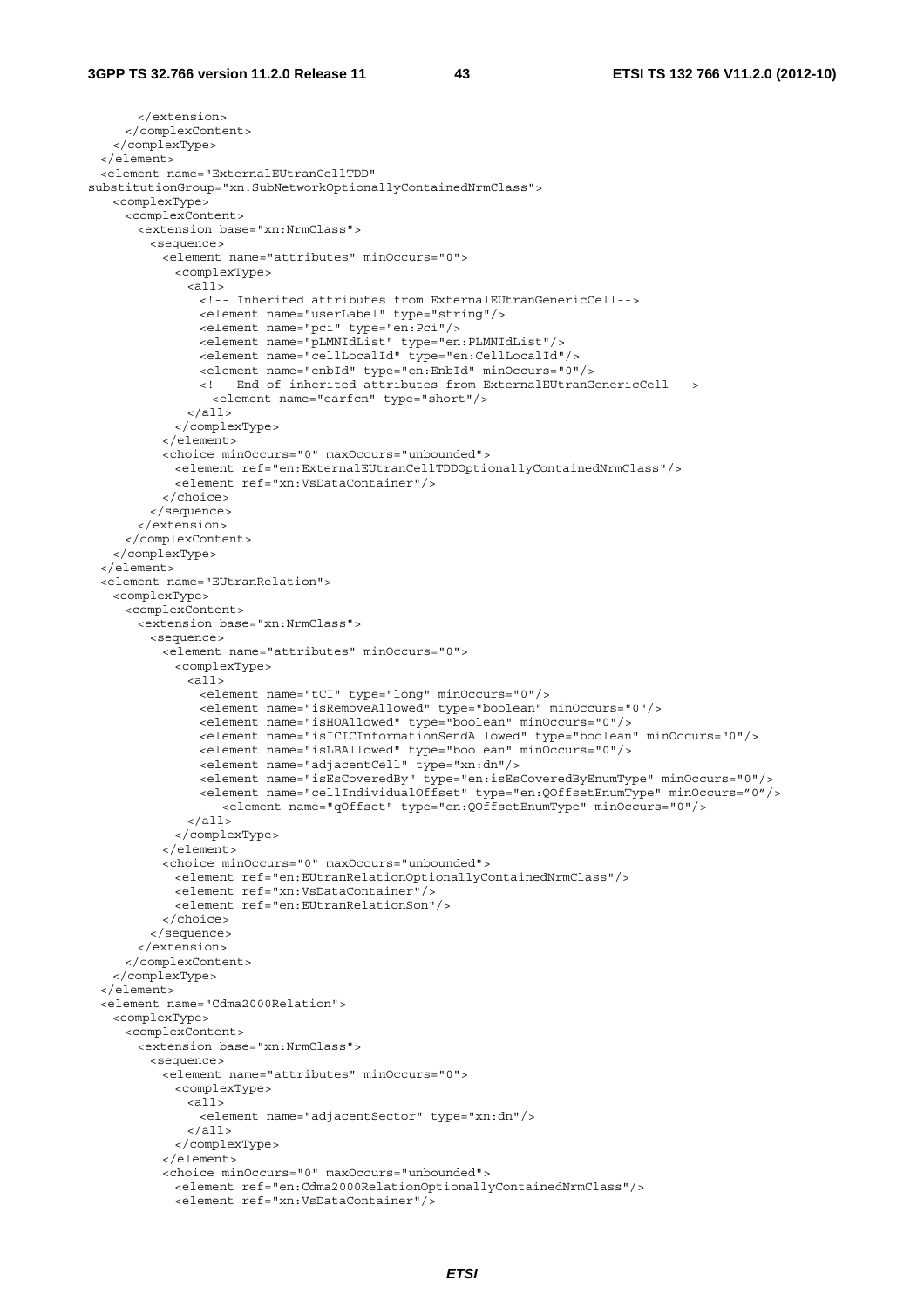```
 </choice> 
          </sequence> 
        </extension> 
      </complexContent> 
    </complexType> 
  </element> 
  <element name="Link_ENB_ENB" substitutionGroup="xn:SubNetworkOptionallyContainedNrmClass"> 
    <complexType> 
      <complexContent> 
        <extension base="xn:NrmClass"> 
          <sequence> 
           <element name="attributes" minOccurs="0"> 
             <complexType> 
              <sub>all></sub></sub>
                 <!-- Inherited attributes from Link --> 
                 <element name="aEnd" type="xn:dn"/> 
                 <element name="linkType" type="xn:linkType" minOccurs="0"/> 
                 <element name="protocolName" type="string" minOccurs="0"/> 
                 <element name="protocolVersion" type="string" minOccurs="0"/> 
                 <element name="userLabel" type="string"/> 
                 <element name="zEnd" type="xn:dn"/> 
                 <!-- End of inherited attributes from Link --> 
              \langleall> </complexType> 
          \epsilon/element>
           <choice minOccurs="0" maxOccurs="unbounded"> 
             <element ref="en:Link_ENB_ENBOptionallyContainedNrmClass"/> 
             <element ref="xn:VsDataContainer"/> 
           </choice> 
          </sequence> 
        </extension> 
      </complexContent> 
    </complexType> 
  </element> 
<element name="MCEFunction" substitutionGroup="xn:ManagedElementOptionallyContainedNrmClass"> 
    <complexType> 
      <complexContent> 
        <extension base="xn:NrmClass"> 
          <sequence> 
           <element name="attributes" minOccurs="0"> 
             <complexType> 
              \leall\le <element name="userLabel" type="string" minOccurs="0"/> 
                    <!-- Attributes are to be added when defined in the IS --> 
              \langleall> </complexType> 
           </element> 
           <choice minOccurs="0" maxOccurs="unbounded"> 
             <element ref="en:MCEFunctionOptionallyContainedNrmClass"/> 
                  <element ref="en:MBSFNArea"/> 
             <element ref="xn:VsDataContainer"/> 
           </choice> 
          </sequence> 
        </extension> 
      </complexContent> 
    </complexType> 
  </element> 
  <element name="MBSFNArea" > 
    <complexType> 
      <complexContent> 
        <extension base="xn:NrmClass"> 
          <sequence> 
           <element name="attributes" minOccurs="0"> 
             <complexType> 
              \leq alls
                  <element name="mbsfnAreaId" type="en:mbsfnAreaIdType" minOccurs="0"/> 
                  <element name="cellIdList" type="xn:dnList" minOccurs="0"/> 
              \epsilon/all\epsilon </complexType> 
           </element> 
           <choice minOccurs="0" maxOccurs="unbounded"> 
             <element ref="en:MBSFNAreaOptionallyContainedNrmClass"/> 
             <element ref="xn:VsDataContainer"/> 
           </choice> 
          </sequence> 
        </extension> 
      </complexContent> 
    </complexType>
```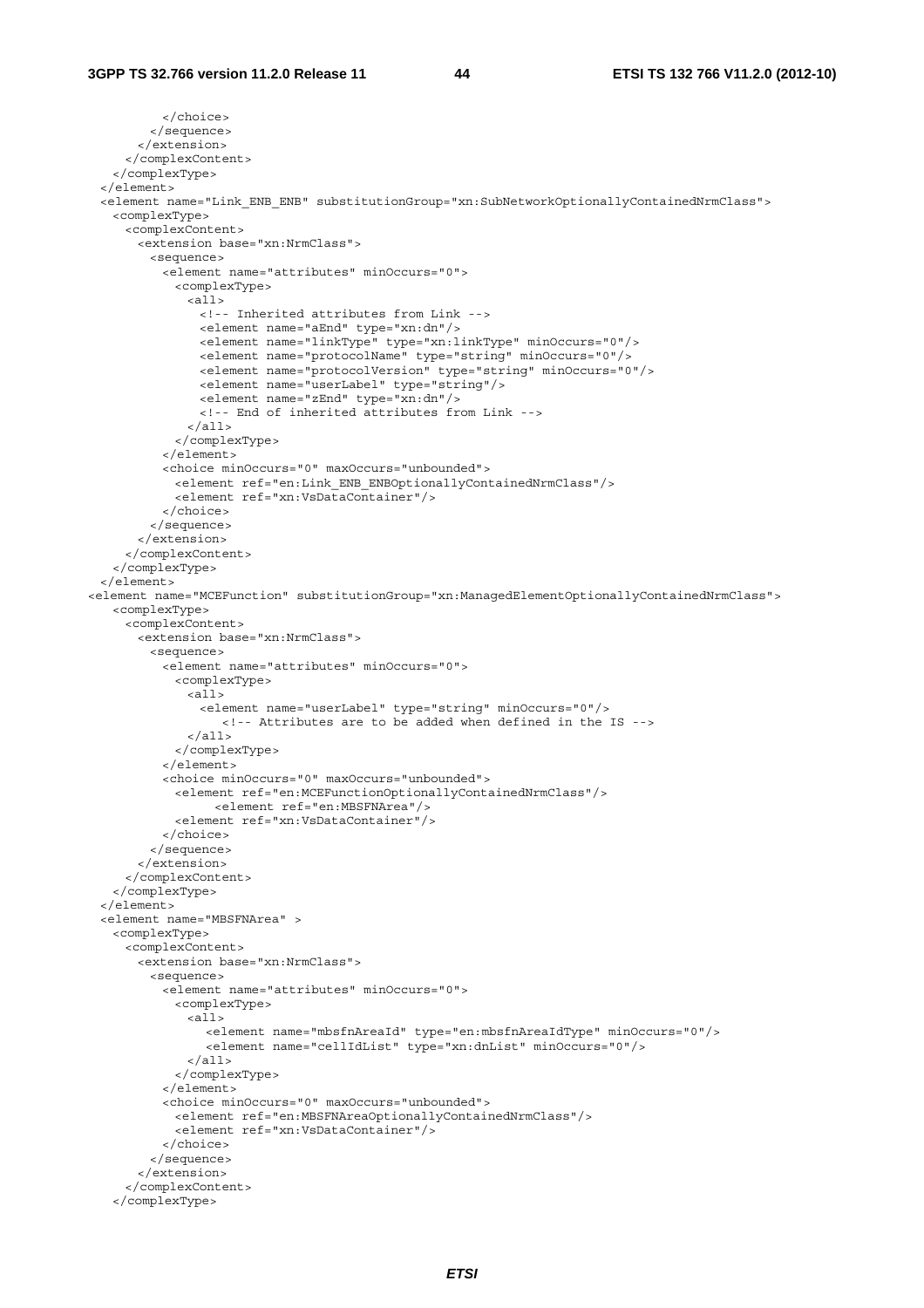#### **3GPP TS 32.766 version 11.2.0 Release 11 45 ETSI TS 132 766 V11.2.0 (2012-10)**

</element>

```
<element name="Link_MCE_ENB" substitutionGroup="xn:SubNetworkOptionallyContainedNrmClass"> 
    <complexType> 
      <complexContent> 
        <extension base="xn:NrmClass"> 
          <sequence> 
           <element name="attributes" minOccurs="0"> 
             <complexType> 
              \leqall\geq <!-- Inherited attributes from Link --> 
                 <element name="aEnd" type="xn:dn" minOccurs="0"/> 
                 <element name="linkType" type="xn:linkType" minOccurs="0"/> 
                 <element name="protocolName" type="string" minOccurs="0"/> 
                 <element name="protocolVersion" type="string" minOccurs="0"/> 
                 <element name="userLabel" type="string" minOccurs="0"/> 
                 <element name="zEnd" type="xn:dn" minOccurs="0"/> 
                <!-- End of inherited attributes from Link --> 
              \langleall> </complexType> 
           </element> 
           <choice minOccurs="0" maxOccurs="unbounded"> 
             <element ref="en:Link_MCE_ENBOptionallyContainedNrmClass"/> 
             <element ref="xn:VsDataContainer"/> 
           </choice> 
          </sequence> 
        </extension> 
      </complexContent> 
    </complexType> 
  </element> 
<element name="Link_MCE_MME" substitutionGroup="xn:SubNetworkOptionallyContainedNrmClass"> 
    <complexType> 
      <complexContent> 
        <extension base="xn:NrmClass"> 
          <sequence> 
           <element name="attributes" minOccurs="0"> 
             <complexType> 
               <all> 
                 <!-- Inherited attributes from Link --> 
                 <element name="aEnd" type="xn:dn" minOccurs="0"/> 
                 <element name="linkType" type="xn:linkType" minOccurs="0"/> 
                 <element name="protocolName" type="string" minOccurs="0"/> 
                 <element name="protocolVersion" type="string" minOccurs="0"/> 
                 <element name="userLabel" type="string" minOccurs="0"/> 
                 <element name="zEnd" type="xn:dn" minOccurs="0"/> 
                 <!-- End of inherited attributes from Link --> 
              \langleall> </complexType> 
           </element> 
           <choice minOccurs="0" maxOccurs="unbounded"> 
             <element ref="en:Link_MCE_MMEOptionallyContainedNrmClass"/> 
             <element ref="xn:VsDataContainer"/> 
           </choice> 
          </sequence> 
        </extension> 
      </complexContent> 
    </complexType> 
  </element> 
  <element name="QciDscpMapping" 
    substitutionGroup="en:RNFunctionOptionallyContainedNrmClass" 
\rightarrow <complexType> 
      <complexContent> 
        <extension base="xn:NrmClass"> 
          <sequence> 
           <element name="attributes" minOccurs="0"> 
             <complexType> 
               <all> 
                 <element name="userLabel" type="string"/> 
                 <element name="QciDscpMappingList" type="en:QciDscpMappingListType"/> 
               </all> 
             </complexType> 
           </element> 
           <choice minOccurs="0" maxOccurs="unbounded"> 
             <element ref="xn:VsDataContainer"/> 
           </choice> 
          </sequence>
```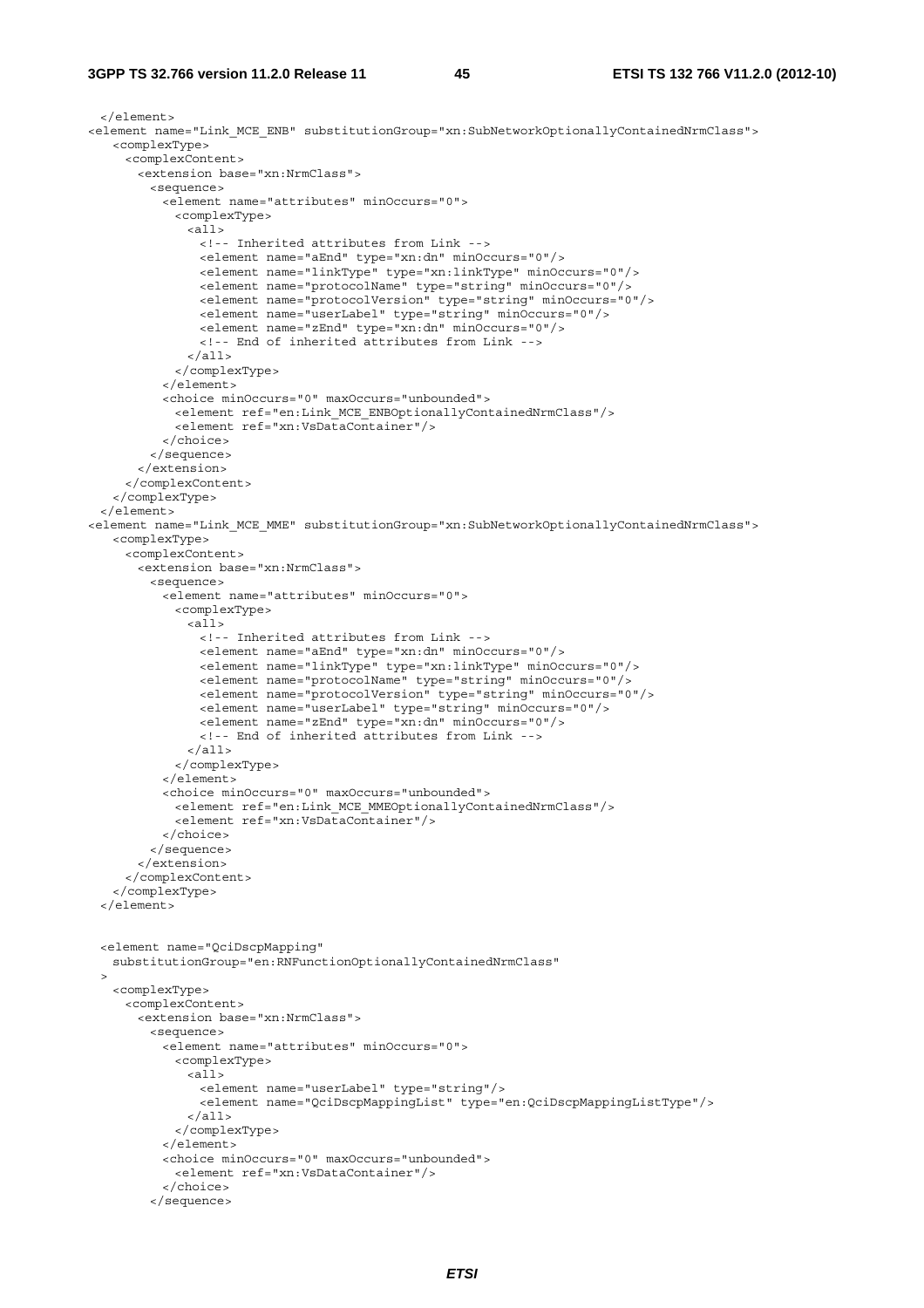</extension> </complexContent> </complexType> </element>

 <!-- The element definition for EP\_RP\_EPS is available through the epcNrm.xsd (3GPP TS 32.756), by using epc:EP RP EPS --> element name="ENBFunctionOptionallyContainedNrmClass" type="xn:NrmClass" abstract="true"/> <element name="ExternalENBFunctionOptionallyContainedNrmClass" type="xn:NrmClass" abstract="true"/> <element name="EUtranCellFDDOptionallyContainedNrmClass" type="xn:NrmClass" abstract="true"/> <element name="ExternalEUtranCellFDDOptionallyContainedNrmClass" type="xn:NrmClass" abstract="true"/ $\frac{1}{2}$  <element name="EUtranCellTDDOptionallyContainedNrmClass" type="xn:NrmClass" abstract="true"/> <element name="ExternalEUtranCellTDDOptionallyContainedNrmClass" type="xn:NrmClass" abstract="true"/> <element name="EUtranRelationOptionallyContainedNrmClass" type="xn:NrmClass" abstract="true"/> <element name="Cdma2000RelationOptionallyContainedNrmClass" type="xn:NrmClass" abstract="true"/> <element name="Link\_ENB\_ENBOptionallyContainedNrmClass" type="xn:NrmClass" abstract="true"/> <element name="MCEFunctionOptionallyContainedNrmClass" type="xn:NrmClass" abstract="true"/> <element name="Link\_MCE\_ENBOptionallyContainedNrmClass" type="xn:NrmClass" abstract="true"/> <element name="Link\_MCE\_MMEOptionallyContainedNrmClass" type="xn:NrmClass" abstract="true"/> <element name="MBSFNAreaOptionallyContainedNrmClass" type="xn:NrmClass" abstract="true"/> <element name="RNFunctionOptionallyContainedNrmClass" type="xn:NrmClass" abstract="true"/> <element name="ExternalRNFunctionOptionallyContainedNrmClass" type="xn:NrmClass" abstract="true"/>

</schema>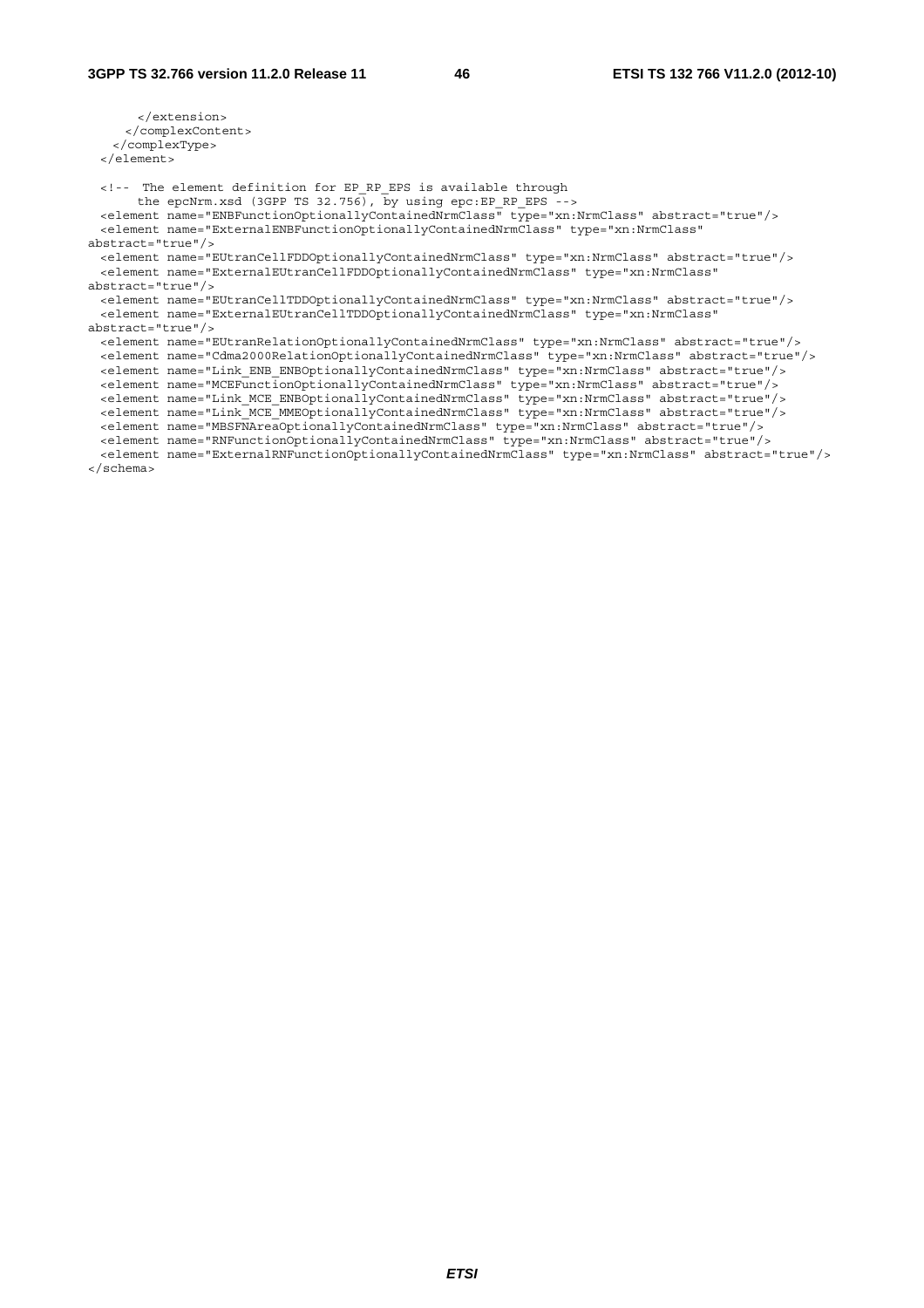## Annex C (informative): Change history

| <b>Change history</b> |             |                 |           |                |                                                                                                                  |     |               |
|-----------------------|-------------|-----------------|-----------|----------------|------------------------------------------------------------------------------------------------------------------|-----|---------------|
| Date                  |             | TSG # TSG Doc.  | <b>CR</b> | <b>Rev</b>     | <b>Subject/Comment</b>                                                                                           | Old | <b>New</b>    |
| 05-200                |             | SA-48 SP-100281 |           | щ.             | Presentation to SA for information and approval                                                                  |     | 1.0.0         |
| 06-2010               | $SA-48$ $-$ |                 | ц.        | Щ,             | Publication<br>1.0.0                                                                                             |     | 10.0.0        |
| 09-2010               |             | SA-49 SP-100489 | 001       | Щ.             | Addition of eNBId and adjustment of cellIdentity                                                                 |     | 10.0.0 10.1.0 |
| 09-2010               |             | SA-49 SP-100489 | 002       | Щ,             | Add IOC MCEFunction and MBSFNArea                                                                                |     | 10.0.0 10.1.0 |
| 09-2010               |             | SA-49 SP-100487 | 003       | ш.             | Align with IS - Remove cellType                                                                                  |     | 10.0.0 10.1.0 |
| 09-2010               |             | SA-49 SP-100488 | 004       | ш.             | Align with IS - Add attributes for association roles for Radio Equipment view                                    |     | 10.0.0 10.1.0 |
| 09-2010               |             | SA-49 SP-100489 | 005       | ш.             | Correction of EUTRAN NRM IRP XML Definitions                                                                     |     | 10.0.0 10.1.0 |
| 12-2010               | SA-50       | SP-100833       | 006       | 1              | Correcting the PLMNID definition of XML schema - Align with 23.003 and<br>32.762 IS                              |     | 10.1.0 10.2.0 |
| 12-2010               |             | SA-50 SP-100833 | 007       | 1              | Adding Relay and Donor eNodeB NRM SS - Align with RAN2 TS 36.300                                                 |     | 10.1.0 10.2.0 |
| 12-2010               |             | SA-50 SP-100833 | 008       | $\mathbf{1}$   | Add an attribute to SS EUtranGenericCell to set allowed access class per<br>cell                                 |     | 10.1.0 10.2.0 |
| 03-2011               | SA-51       | SP-110095       | 009       | 2              | Add candidateDeNBCells attribute to RNFunction in E-UTRAN Network<br>Resource Model IRP Solution Set definitions |     | 10.2.0 10.3.0 |
| 03-2011               | SA-51       | SP-110095       | 010       | 3              | Add QciDscpMapping IOC                                                                                           |     | 10.2.0 10.3.0 |
| 03-2011               | SA-51       |                 |           |                | Add Energy Saving Management (ESM) items for Itf-N - Align with 32.762                                           |     | 10.2.0 10.3.0 |
|                       |             | SP-110100       | 013       | 3              | E-UTRAN NRM IRP IS and 32.551 ESM Concepts and requirements                                                      |     |               |
| 03-2011               | SA-51       |                 |           |                | Add Energy Saving Management (ESM) items for Itf-N - Align with 32.762,<br>32.551                                |     | 10.2.0 10.3.0 |
|                       |             |                 |           |                | NOTE: MCC modification of "toBeNotEnergySaving" instead of                                                       |     |               |
|                       |             | SP-110100       | 013       | $\overline{4}$ | "NotToBeEnergySaving" to align with 32.762                                                                       |     |               |
| 03-2011               | SA-51       | SP-110096       | 016       | $\mathbf{1}$   | Removing SectorEquipmentFunction - Align with EUTRAN NRM IS                                                      |     | 10.2.0 10.3.0 |
| 03-2011               | SA-51       |                 |           |                | Align with 32.762 - Correct Relay and Donor eNodeB model in E-UTRAN                                              |     | 10.2.0 10.3.0 |
|                       |             | SP-110095       | 018       | $\mathbf{1}$   | Network Resource Model IRP                                                                                       |     |               |
| 03-2011               | SA-51       | SP-110102       | 020       | 1              | Adding TCE address and TCE ID mapping information to ENBFunction                                                 |     | 10.2.0 10.3.0 |
| 03-2011               | SA-51       |                 |           |                | Add a new object class to hold information about Cell Outage                                                     |     | 10.2.0 10.3.0 |
|                       |             | SP-110097       | 021       | $\mathbf{1}$   | Compensation (COC) and report COC activities - Align with 32.762                                                 |     |               |
| 06-2011               |             | SA-52 SP-110285 | 023       |                | Fix syntax faults in eUTRAN NRM IRP                                                                              |     | 10.3.0 10.4.0 |
| 06-2011               |             | SA-52 SP-110284 | 025       |                | Introduction of cellIndividualOffset in EUtranRelation                                                           |     | 10.3.0 10.4.0 |
| 06-2011               | SA-52       |                 |           |                | Add stage 3 for new IOC EUtranCellNMCentralizedSON named by                                                      |     | 10.3.0 10.4.0 |
|                       |             | SP-110365       | 026       |                | EUtranGenericCell and add attributes to EUtranRelation IOC                                                       |     |               |
| 09-2011               |             | SA-53 SP-110526 | 027       | $\mathbf{1}$   | Corrections on some data type definitions                                                                        |     | 10.4.0 10.5.0 |
| 09-2011               |             | SA-53 SP-110537 | 029       | $\mathbf{1}$   | Adding TCE address and TCE ID mapping information to ENBFunction                                                 |     | 10.4.0 10.5.0 |
| 03-2012               |             | SA-55 SP-120057 | 034       | $\mathbf{1}$   | Add ANR switch management solution - Align with 32.762                                                           |     | 10.5.0 11.0.0 |
| 06-2012               |             | SA-56 SP-120357 | 037       | ш,             | Add the missing attribute b2Threshold2UtraEcN0 in IDL specification - Align<br>with 32.762                       |     | 11.0.0 11.1.0 |
| 09-2012               |             | SA-57 SP-120573 | 039       | --             | Add support for Inter-RAT Energy Saving Management                                                               |     | 11.1.0 11.2.0 |